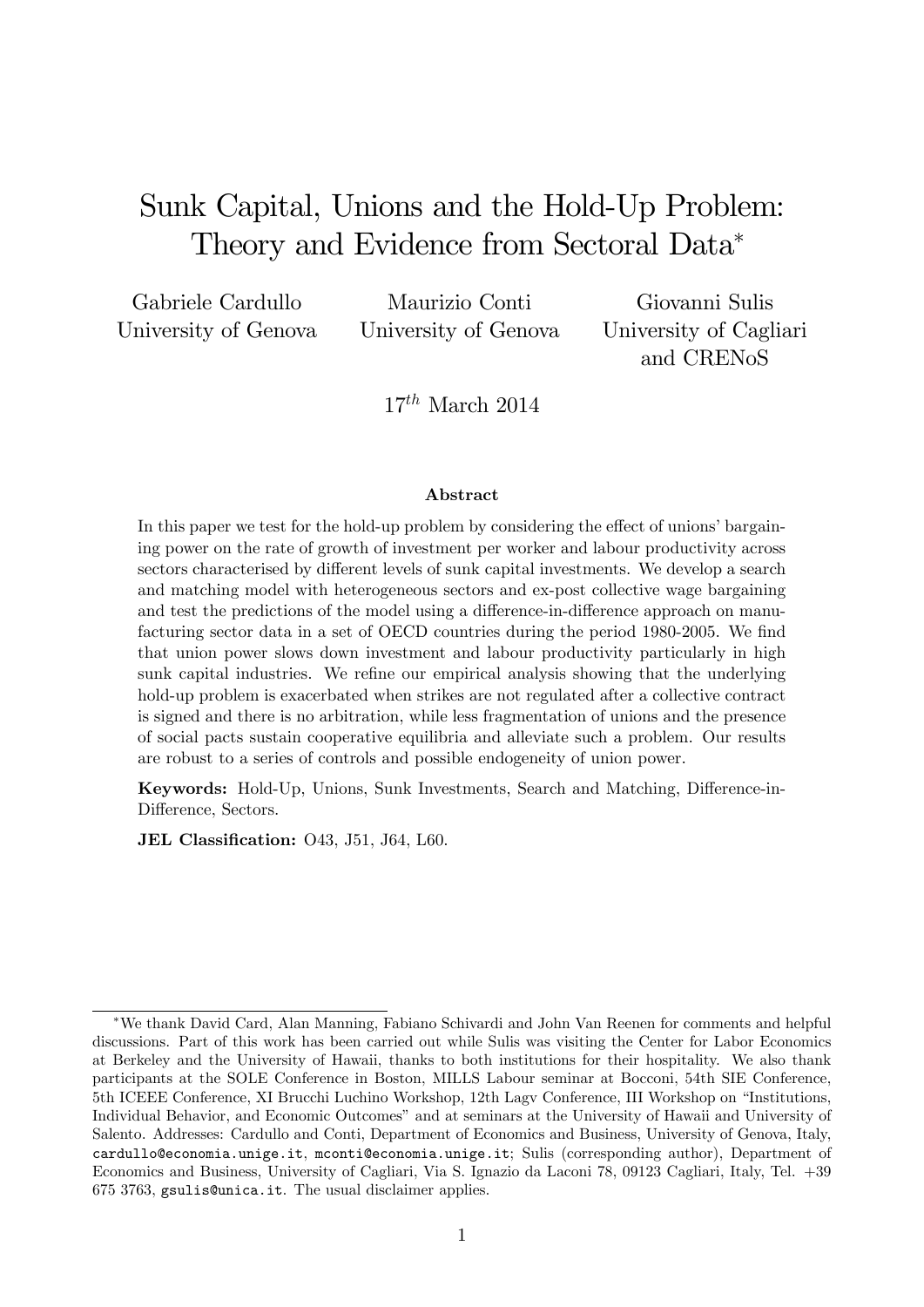## 1 Introduction

How relevant are contractual incompleteness and labour institutions for investment and productivity growth? Which are the channels through which such institutions influence these outcomes? Does the size of these effects depend on the degree of sunkness and/or the timing of investments by Örms? In this paper we try to answer the above questions by focusing on the relation between sunk investments, unions' bargaining power and the underlying hold-up problem. In particular, we construct a search and matching model with sunk capital investments and ex-post collective wage negotiations to look at the effects of unions' bargaining power on the rate of growth of investment and labour productivity. We then put the model to data by evaluating the quantitative effect of coverage of union bargaining agreements on growth of investment per worker and hourly labour productivity across manufacturing sectors in a set of OECD countries during the period 1980-2005.

We show that higher union power has a relatively stronger negative effect on investment and productivity in sectors with a larger proportion of sunk physical capital. The reason rests on the classic concept of hold-up as analysed by Grout (1984): in a setting in which firms make their investment decisions before the wage negotiation takes place, a rise in unions' bargaining power increases the quasi-rents workers receive (via higher wages) without paying any capital cost; anticipating this, firms decide to invest less. In this paper, we further develop the basic intuition of Grout (1984) in a matching model with capital investment: in particular, we extend the model proposed by Acemoglu and Shimer (1999) by allowing for different sunk capital intensities across sectors. In our model, the degree of sunkness is captured by the amount of capital that firms cannot relet in case there is no production. Higher union's bargaining power lowers the rate of investment per worker and labour productivity relatively more in high sunk capital sectors. The intuition goes as follows: stronger union's bargaining power pushes unemployed workers to search for jobs in the sectors where the hold-up problem is more serious and wages are expected to be higher. Moreover, higher union power dampens vacancy creation in both sectors (as expected profits are lower), but less so in the one with a larger share of sunk capital, where the increase in job applications reduces the expected duration of a vacancy and the opportunity costs of idle capital equipment. In order to avoid that all unemployed workers stop applying for their jobs, Örms in the low sunk capital sector react by reducing capital investment less than these operating in high sunk capital sectors.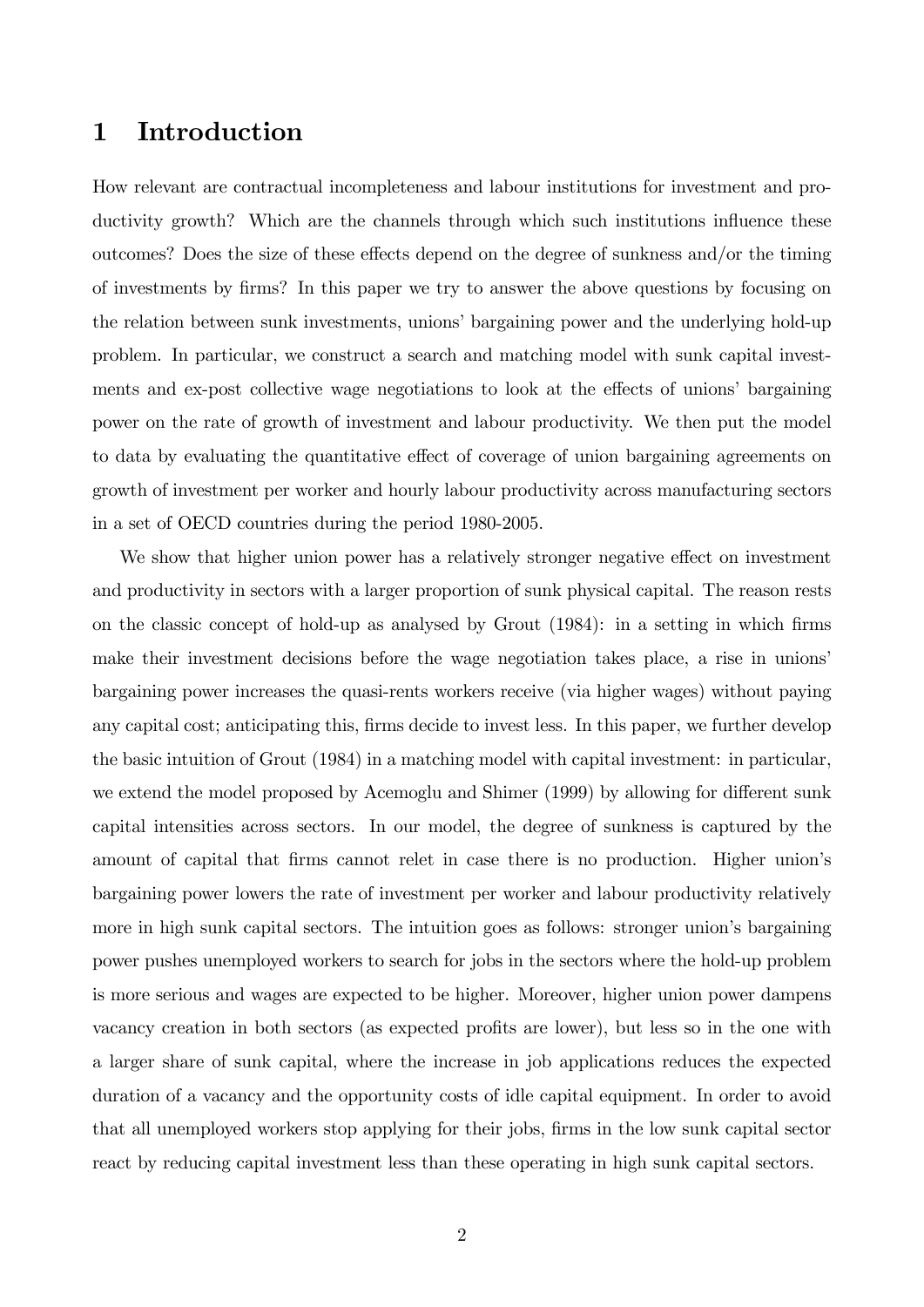We test the theoretical predictions of the model using different sources of data for growth of investment per worker and labour productivity in manufacturing sectors using a differencein-difference approach as proposed by Rajan and Zingales (1998). In particular, we interact an indicator of union power at the country level (the coverage of union bargaining agreements) with a sectorial measure of sunk capital intensity (one minus the share of used capital investment in total capital investment outlays at the industry level) recently proposed by Balasubramanian and Sivadasan (2009) which is invariant across countries and derived from US industry data.

The paper contributes to the literature in four main directions. First, we generalise the search and matching model of Acemoglu and Shimer (1999) by allowing for different extent of sunk capital across sectors of the economy. In such a framework, we show that mobility of workers, by ináuencing vacancy creation and capital investment, is key to analyse the relative importance of the hold-up problem across different sectors. In second place, by using a difference-in-difference approach, we perform a direct test of the most important theoretical mechanism through which unions can negatively affect investment, namely the hold-up problem arising from the interplay between contractual incompleteness and sunk capital investments. Thirdly, ours is the first paper, to our knowledge, that investigates the effects of unions on productivity and investment using a cross country-cross industry consistent source of data. Finally, we further explore the possibility that the relevance of the hold-up problem is influenced by features of the system of industrial relations and labour regulations that have somewhat been neglected in the previous literature, such as the concentration of unions, the role of strikes after a contract has been signed, and the quality of labour relations.

Our empirical results imply a yearly investment growth differential over the period 1980-2000 of about 1.1% between a sector at the  $75<sup>th</sup>$  percentile (*Transport equipment*) and at the  $25<sup>th</sup>$  percentile of the sunk capital intensity distribution (Leather products) in a country at the  $25<sup>th</sup>$  percentile of the union coverage distribution (such as the United Kingdom, with an average of 53.7%) compared to a country at the  $75<sup>th</sup>$  percentile of union coverage (such as Spain, with an average of  $83.6\%$ ). In the case of the growth rate of productivity, we find a growth differential of about  $0.8\%$ . We also find that an increase in union coverage during the period had a strong and negative effect on investment per worker. Moreover, our empirical results suggest that the negative effect of union coverage in sunk capital intensive sectors is stronger in countries in which regulation of strikes and arbitration are not legally binding,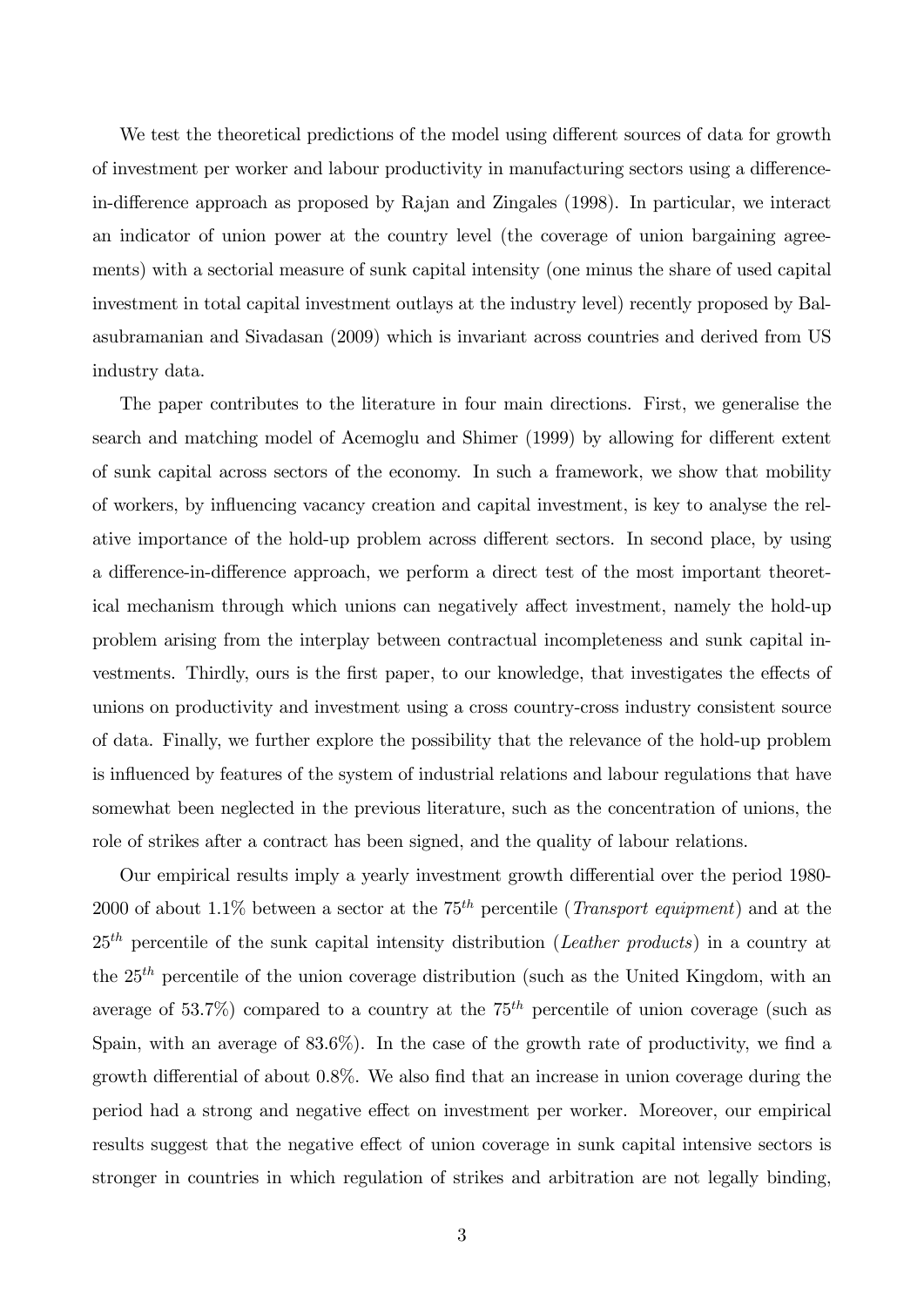and in countries in which there is more fragmentation across unions. Finally, we show that, in countries in which there is a Social Pact between the government and the confederations of unions and employers (see Visser, 2011), the negative effect of unions on investment and productivity turns out to be not statistically significant.

We check the robustness of these results considering various different specifications. First, our results are robust to alternative measures of union power, such as union density and a more qualitative measure of union bargaining power, and to using R&D intensity as an alternative proxy for the industry degree of sunk capital. Second, we analyse the role of alternative determinants of industry growth by including the relevant interactions between industry and country characteristics, such as the average years of schooling at the country level and the sectorial human capital intensity, the country capital output ratio and the industry physical capital intensity, the sectorial measure of financial dependence and the country level of financial development. Third, we include interactions between sunk capital intensity and country level variables potentially correlated with union coverage such as union density, the coordination of wage bargaining, the coverage of unemployment benefits, the extent of employment protection legislation, the presence of barriers to foreign direct investments and the rule of law. Fourth, we examine whether the interaction between union coverage and sunk capital intensity partly captures other interactions of unions with industry features that might be correlated with sunk capital intensity, such as R&D intensity and physical capital intensity. Finally, we control for possible endogeneity of union power by instrumenting it with political economy variables. We conclude that our robustness checks confirm the baseline results.

Our paper is associated to different strands of literature. It is related to the literature on the hold-up problem with relation-specific investments and contractual incompleteness in which under-investment occurs if contracts cannot be enforced (Williamson, 1985; Grossman and Hart, 1986; Hart and Moore, 1990).<sup>1</sup> In this context, Grout  $(1984)$  shows that, when there is rent sharing, irreversibility of capital investments and the structure of wage bargaining reduce investments. In fact, when long term contracts are not binding and capital investment is sunk, unions have the ex-post incentive to appropriate quasi-rents determining lower levels of

<sup>&</sup>lt;sup>1</sup>General equilibrium effects of specificity are studied by Caballero and Hammour (1998), who analyse how the market system provides an inefficient solution to the unresolved microeconomic contracting problems. More recently, Acemoglu et al (2007) show that contractual incompleteness favours the adoption of less advanced technologies, and that the impact of contractual incompleteness tends to be stronger when there are important complementarities among the intermediate inputs, thus shaping the pattern of endogenous comparative advantage. Such intuition is empirically confirmed by Nunn (2007).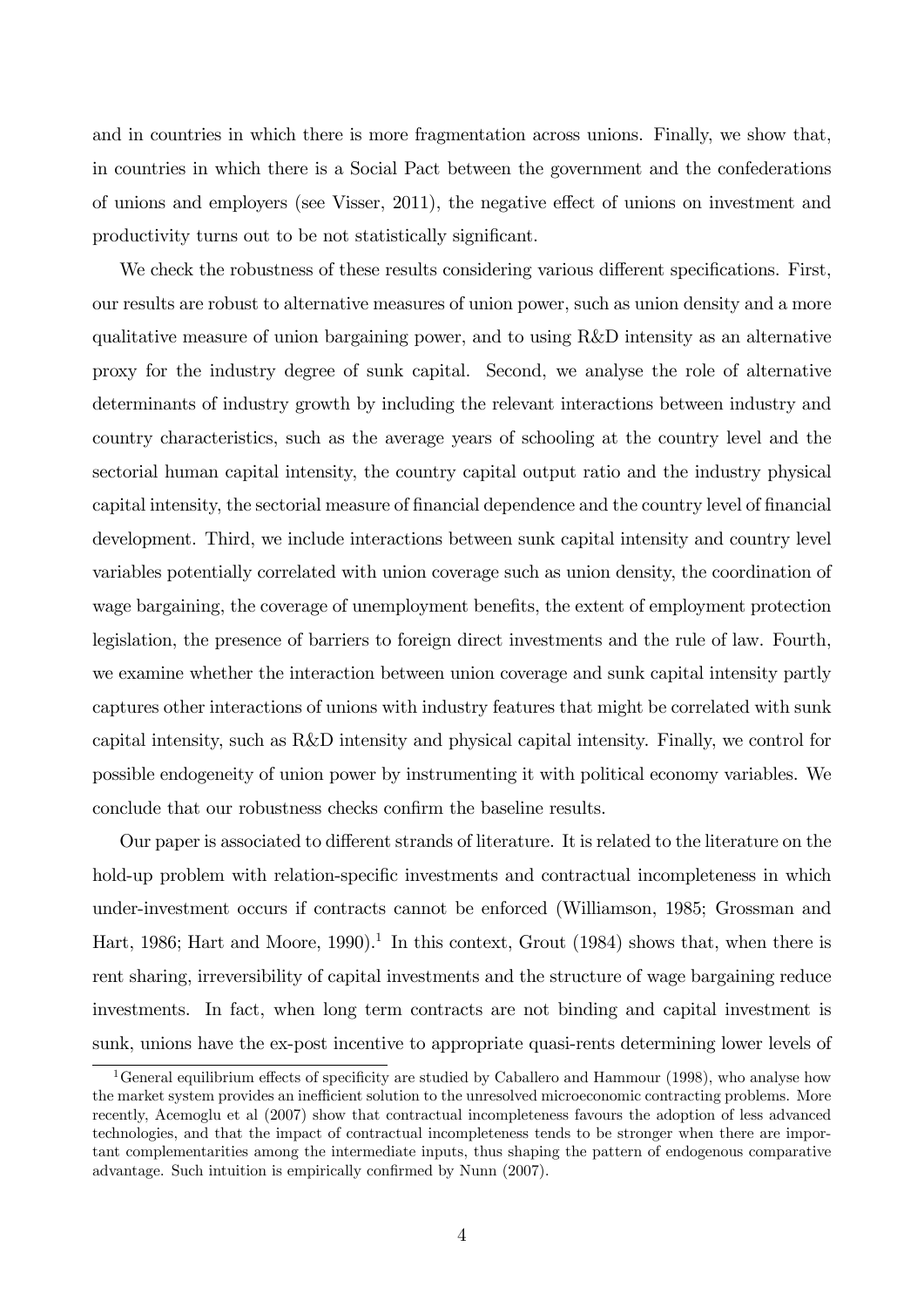investment. This intuition is discussed with reference to the UK Trade Union Immunity Laws, which prevented firms from suing a trade union that ex-post breached a labour agreement thus generating losses for the Örms.<sup>2</sup> More recently, in an insightful and thorough paper, Card et al (2014) propose a two-period model showing that the hold-up problem is likely to be mitigated if there is a credible threat of liquidation by the Örm in the second period. Using a matched employer-employee dataset for the manufacturing sector of the Veneto region in Italy, they test the predictions of the model and find evidence that unions appropriate rents but after deducting the full cost of capital, suggesting that investment might be at its efficient level, even if the precision of their estimates do not allow them to exclude modest degrees of hold-up.<sup>3</sup>

Our paper is also referred to the studies on the cross-country effects of labour market regulations and institutions. In this setting, Fiori et al  $(2012)$  look at the effect of the interaction of labour and product regulations on employment in OECD countries, and Önd that product market liberalisation is more beneficial when firing restrictions are higher, and that bargaining power of unions has negative employment effects. Using a sample of firms for a group of EU countries, Cingano et al (2010) show that employment protection legislation reduces investment per worker and value added per worker especially in high reallocation sectors.<sup>4</sup>, <sup>5</sup> Finally, our study is also related to the literature on the relationship between unions' power, the structure of wage bargaining and macroeconomic outcomes (Cuckierman and Lippi, 1999).

<sup>&</sup>lt;sup>2</sup>A large body of research has studied how agents may prevent the occurrence of hold-up even in presence of incomplete contracts. SpeciÖc option contracts, breach remedies, or long-term relations can do a good job of protecting investments and ensuring efficiency (see Williamson, 1975; Grossman and Hart, 1986; Hart and Moore, 1988; Malcomson, 1997 and Mutoo, 1998). On the other hand, the possibility of renegotiation or unionsílack of commitment to future wages may hinder the ability of contractual arrangements to mitigate the hold-up problem (see Hart and Moore, 1999 and Krusell and Rudanko, 2012). The purpose of this paper is not to enter such a debate. In the theoretical part, we assume the existence of several obstacles that prevent contracting to eliminate the hold-up problem. In the empirical part we try to explore whether good labour relationships in general and long term relationships in particular might mitigate the hold-up problem.

 $3$ Manning (1987) and Cavanaugh (1998) are early attempts to empirically evaluate the Grout effect. For papers that study the effects of unions on investment and productivity see Hirsch (1991) for the US, Morikawa (2010) for Japan, Addison et al (2007) for Germany, and Machin and Wadhwani (1991) for the UK among the others. Menezes-Filho and Van Reenen (2003) provide a review of the literature and some considerations on unions, sunk R&D investments and the hold-up problem. Metcalf (2003) proposes a cross country analysis of the effects of unions, while the papers by Doucouliagos and Laroche (2003a, 2003b) present meta-analyses on the relationship between unions and productivity and unions and investments, respectively. See Boeri et al (2001) for a discussion of recent stylised facts and interpretations concerning the role of unions.

 ${}^{4}$ Cun $\tilde{a}$  and Melitz (2012) theoretically show that industry differences and labour institutions can determine the pattern of comparative advantage: as a result, countries with more flexible labour markets tend to specialise in more dynamic industries. Conti and Sulis (2010) find that the negative effect of labour institutions as employment protection legislation on value added growth is stronger in more human capital intensive sectors.

<sup>&</sup>lt;sup>5</sup>Using firm-level data on multinationals located in France, Bas and Carluccio (2010) show that multinational firms are more likely to import intermediate inputs from external independent suppliers instead from their own subsidiaries when importing from countries with empowered unions. Moreover, this effect is stronger for firms operating in capital-intensive industries.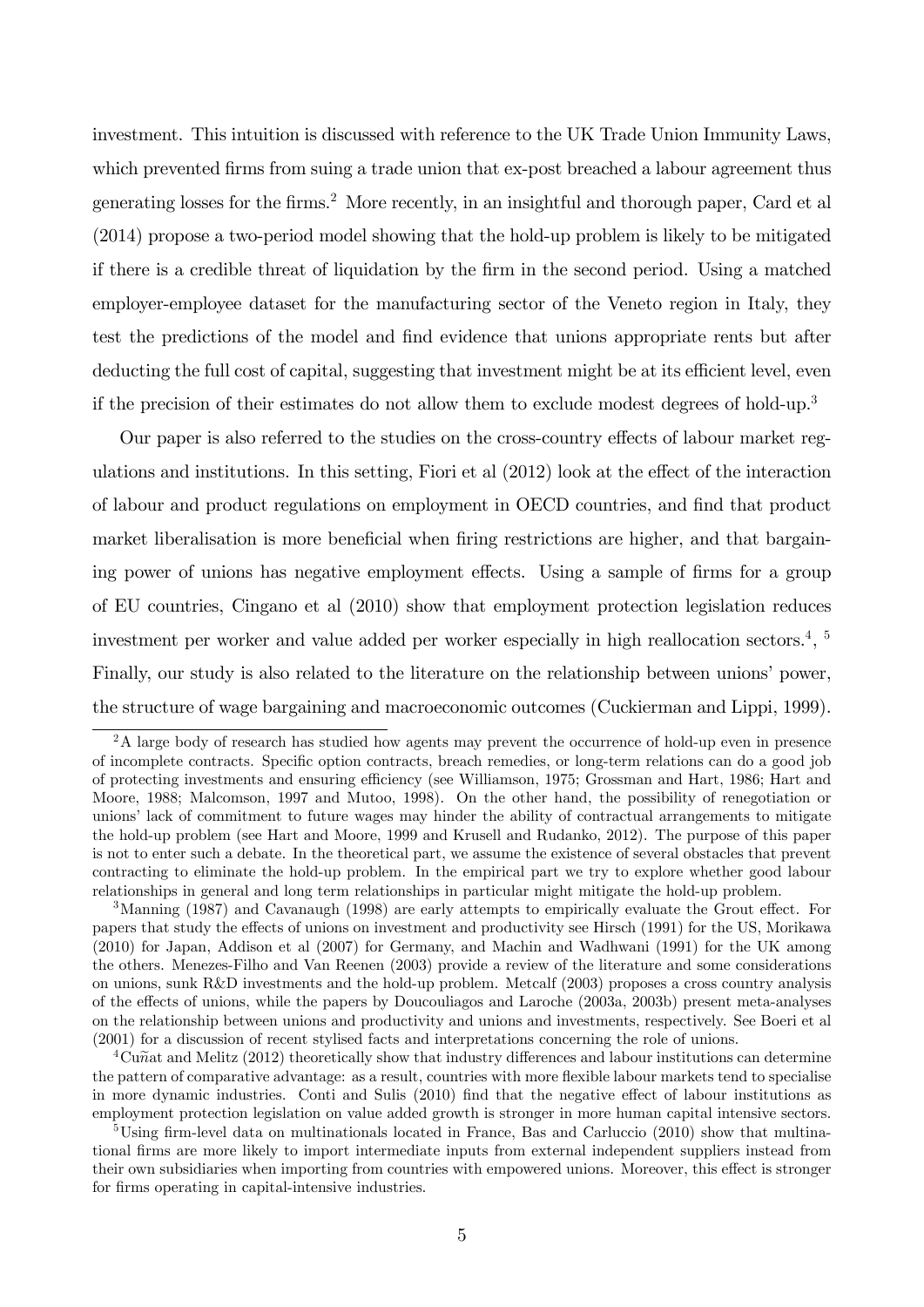The rest of the paper is organised as follows. In section 2 we develop the theoretical model and derive its main empirical implications. In sections 3 and 4 we present the data and the estimation method respectively, while in section 5 we discuss the results. Section 6 concludes.

### 2 The Model

#### 2.1 Production and Matching Technology

We consider a continuous-time model with a continuum of infinitely-lived and risk-neutral workers with perfect foresight and common discount rate r. The economy is composed by one final consumption good Y, whose price is normalised to 1, and two intermediate goods.<sup>6</sup> The final good production function takes a CES form:

$$
Y = \left[ Y_a^{\frac{\sigma - 1}{\sigma}} + Y_b^{\frac{\sigma - 1}{\sigma}} \right]^{\frac{\sigma}{\sigma - 1}} \tag{1}
$$

in which  $Y_a(Y_b)$  is the amount of the intermediate good a  $(b)$  used in the production process of the final good while  $\sigma > 1$  allows for a situation in which one of the intermediate goods is equal to zero. Perfect competition is assumed in both intermediate and final good markets, therefore cost minimisation in the final good sector leads to the following inverse demand function for each intermediate good:

$$
p_{Y_i} \equiv \frac{\partial Y}{\partial Y_i} = \left(\frac{Y_i}{Y}\right)^{-\frac{1}{\sigma}}; \text{ for } i \in \{a, b\}. \tag{2}
$$

Following the standard search and matching framework (Pissarides, 2000), we assume that, in each intermediate sector, a firm is composed of a single (filled or vacant) job. Firms in sector i have to choose an amount of equipment  $k_i$  before meeting the workers. Notice that, as in Acemoglu and Shimer (1999),  $k_i$  is the level of investment per worker that any firm chooses at each point in time. In fact, it is a control variable, not a predetermined one as the capital stock in standard growth models.<sup>7</sup> The unit price of capital is assumed fixed and equal to

<sup>6</sup>Unlike Acemoglu and Shimer (1999) we consider a two-sector model because it allows us to study the labour supply response to a change in unions' bargaining power and the associated impact on the allocation of workers across sectors. Moreover, our two sector model allows us to derive precise empirical implications that we explicitly test in the rest of the paper, where we consider the effect of union power across sectors characterised by different degree of sunk capital investments.

<sup>7</sup>This formulation is coherent with the regression analysis in the empirical part, where the dependent variable is the growth rate of investment per worker.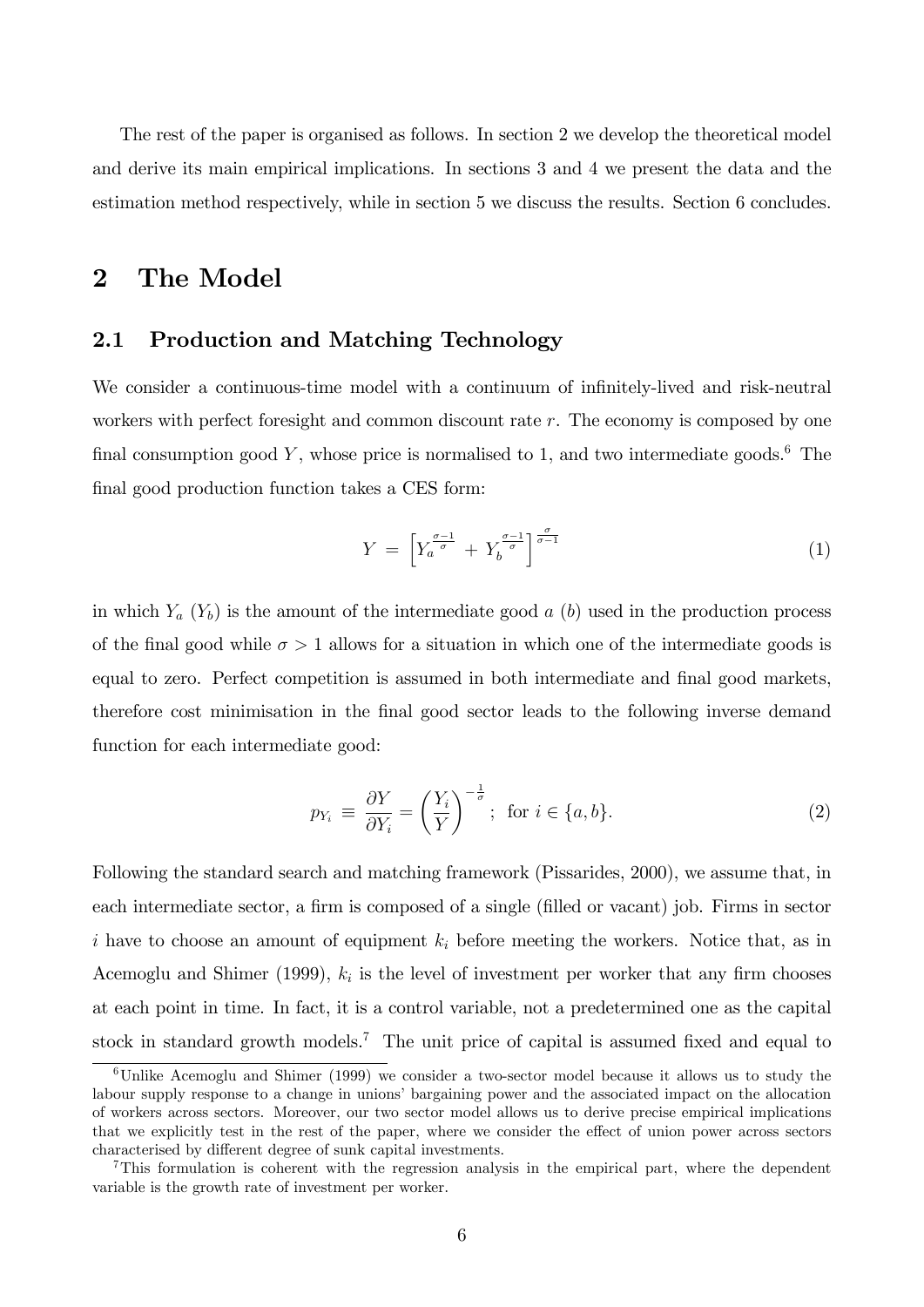p: the latter has to be paid at any instant in time by a firm, either with a vacancy open or with a filled job. Our assumption of a rental price of capital is different from the one made by Acemoglu and Shimer (1999) who assume that the Örm buys up-front the total amount of capital; by way of contrast, in our case, the firm is allowed to relet at least a share  $1 - \gamma_i$ , with  $0 < \gamma_i < 1$ , for  $i \in \{a, b\}$  of it. A hold-up problem arises because firms must choose and pay the amount of capital  $k_i$  before the wage negotiation takes place.

The labour force is normalised to 1. There are frictions in the labour market. In any intermediate sector  $i \in \{a, b\}$ , a matching function yields the measure of matches for certain values of unemployed searching for a job in that sector,  $u_i$ , and vacancies  $v_i$ :  $m_i = m(v_i, u_i)$ . The function  $m(.,.)$  has constant returns to scale and it is increasing and concave in each argument. Labour market tightness in sector *i* is defined as  $\theta_i \equiv v_i/u_i$ , for  $i \in \{a, b\}$ . A vacancy is filled according to a Poisson process with rate  $q(\theta_i) \equiv m_i/v_i, q'(\theta_i) < 0$ . A jobseeker moves into employment at rate  $\theta_i \cdot q(\theta_i) \equiv m_i/u_i$ , increasing in  $\theta_i$ .<sup>8</sup> Following most of the literature, we consider a Cobb-Douglas technology for the matching function:  $m_i = u_i^{\eta}$  $\frac{\eta}{i} v_i^{1-\eta}$ ; however, our results still apply to more general functional forms. At a certain exogenous rate s, the capital investment  $k_i$  attached to either a vacancy or a filled job breaks down: in that case, the worker becomes unemployed. We also assume that unemployed workers are able to direct their search towards either sector and a non-arbitrage condition discussed below ensures that there is no expected gain in choosing either option. Therefore, if  $\lambda$  denotes the endogenous share of unemployed workers searching for a job in sector a, we have the following laws of motion of unemployment in the two sectors:

$$
\dot{u}_a = s \cdot e_a - \theta_a q(\theta_a) \cdot \lambda u \tag{3}
$$

$$
\dot{u}_b = s \cdot e_b - \theta_b q(\theta_b) \cdot (1 - \lambda) u \tag{4}
$$

in which  $e_a$ ,  $e_b$  and u denote the level of employment in sector a, in sector b and the total number of unemployed people in the economy, respectively. Using  $1 = e_a + e_b + u$ , we can derive the level of employment in both sectors at the steady state:

$$
e_a = \frac{\lambda \theta_a q(\theta_a)}{s + \lambda \theta_a q(\theta_a) + (1 - \lambda)\theta_b q(\theta_b)}\tag{5}
$$

<sup>8</sup>Moreover, it is assumed that lim  $\lim_{\theta_i \to 0} q(\theta_i) = +\infty$ ,  $\lim_{\theta_i \to +\infty} q(\theta_i) = 0$ ,  $\lim_{\theta_i \to 0}$  $\lim_{\theta_i \to 0} \theta_i q(\theta_i) = 0$ , and  $\lim_{\theta_i \to +}$  $\lim_{\theta_i \to +\infty} \theta_i q(\theta_i) = +\infty.$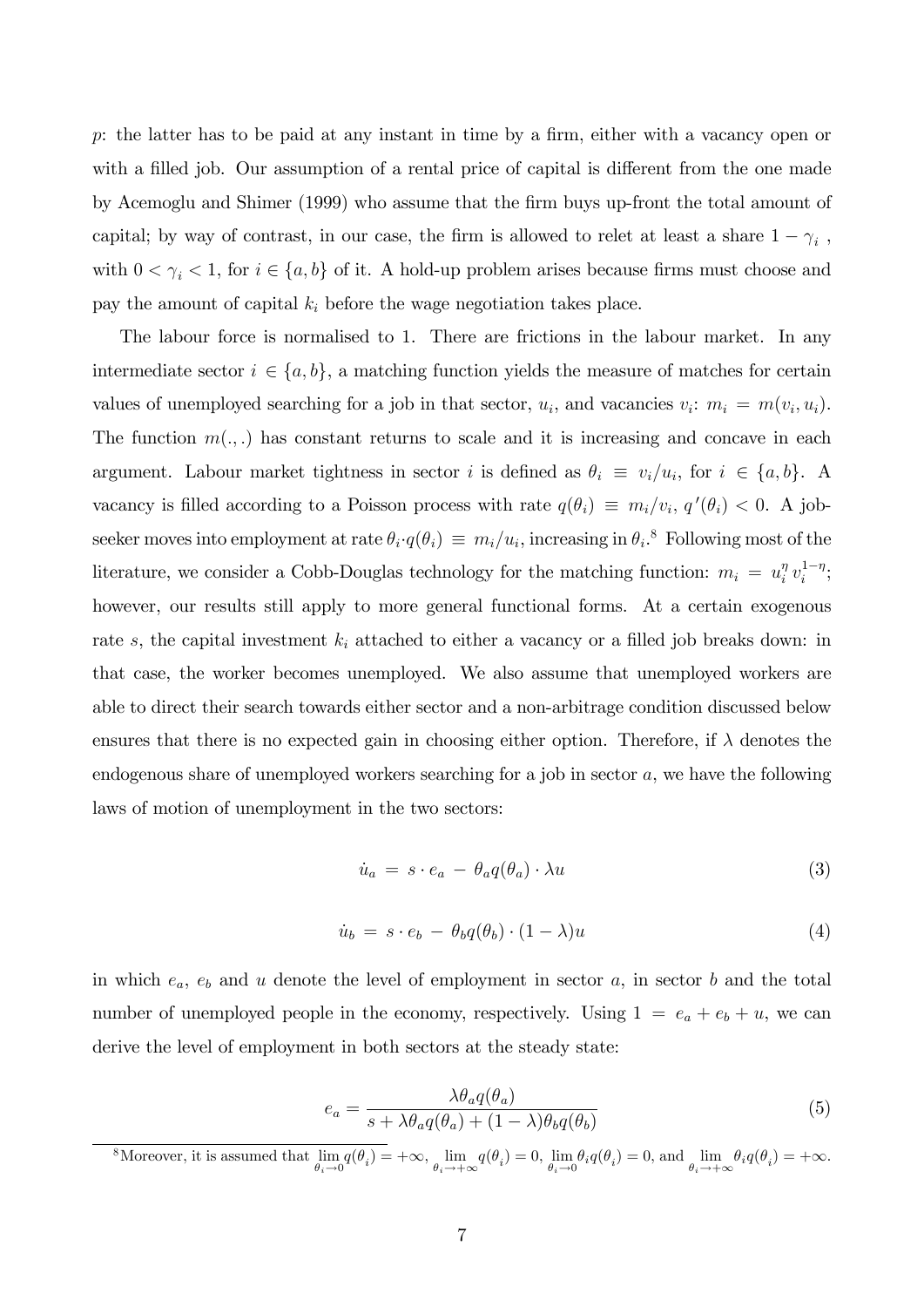$$
e_b = \frac{(1 - \lambda)\theta_b q(\theta_b)}{s + \lambda \theta_a q(\theta_a) + (1 - \lambda)\theta_b q(\theta_b)}
$$
(6)

In sector  $i = \{a, b\}$ , each worker produces  $y_i$  units of the intermediate good via a technology  $y_i = f(k_i) = k_i^{\alpha}$ .

#### 2.2 Investment Decision and Free-Entry Condition

The expected discounted value of a filled job verifies the following Bellman equation:

$$
r\Pi_i^E = p_{Y_i} \cdot k_i^{\alpha} - w(k_i) - p \cdot k_i - s\Pi_i^E + \dot{\Pi}_i^E \tag{7}
$$

for  $i = \{a, b\}$ , where the last term on the RHS measures the appreciation of  $\Pi_i^E(k)$ . The equation above says that the firm's revenues are equal to the amount of the intermediate good produced (multiplied by its price  $p_{Y_i}$ ) net of the real wage  $w(k_i)$  and the rental cost of equipment that the firm must pay as long as the capital is not destroyed,  $p \cdot k_i$ ; in the latter case, the firm exits the market. The expected discounted value of a firm with a job vacancy reads as:

$$
r\Pi_i^V = \max_{k_i} -\gamma_i p \cdot k_i + q(\theta_i) \left[ \Pi_i^E - \Pi_i^V \right] - s\Pi_i^V + \dot{\Pi}_i^V \tag{8}
$$

for  $i = \{a, b\}$ . The firm's problem is to choose the optimal level of capital investment that maximises  $r\Pi_i^V$ . It is important to note that when the vacancy is idle the capital equipment is not used in the production process; however, we assume that there is a fraction  $1 - \gamma_i$  of the equipment that firms are able to relet or dispose in other ways in order to cover its cost. As a result,  $\gamma_i p \cdot k_i$  is the flow cost of capital paid by firms that are searching for a worker: in this sense, the parameter  $\gamma_i$  measures the extent of sunkness of capital. In order to single out more starkly the impact of irreversible investment in our model, we impose  $\gamma_a > \gamma_b$  as the only technological difference between the two sectors. As Acemoglu and Shimer (1999), we restrict the firms to choose the same level of capital investment for any job in each sector.

Inserting the expression for  $r\Pi_i^E$  in equation (7) into equation (8) and computing the first order condition yields:

$$
\frac{q(\theta_i)}{r+s+q(\theta_i)}\left[p_{Y_i}\alpha \cdot k_i^{\alpha-1} - w'(k_i) - (1-\gamma_i)p\right] = \gamma_i p \tag{9}
$$

for  $i \in \{a, b\}$ . At the equilibrium, the marginal cost of capital - the RHS of (9) - must be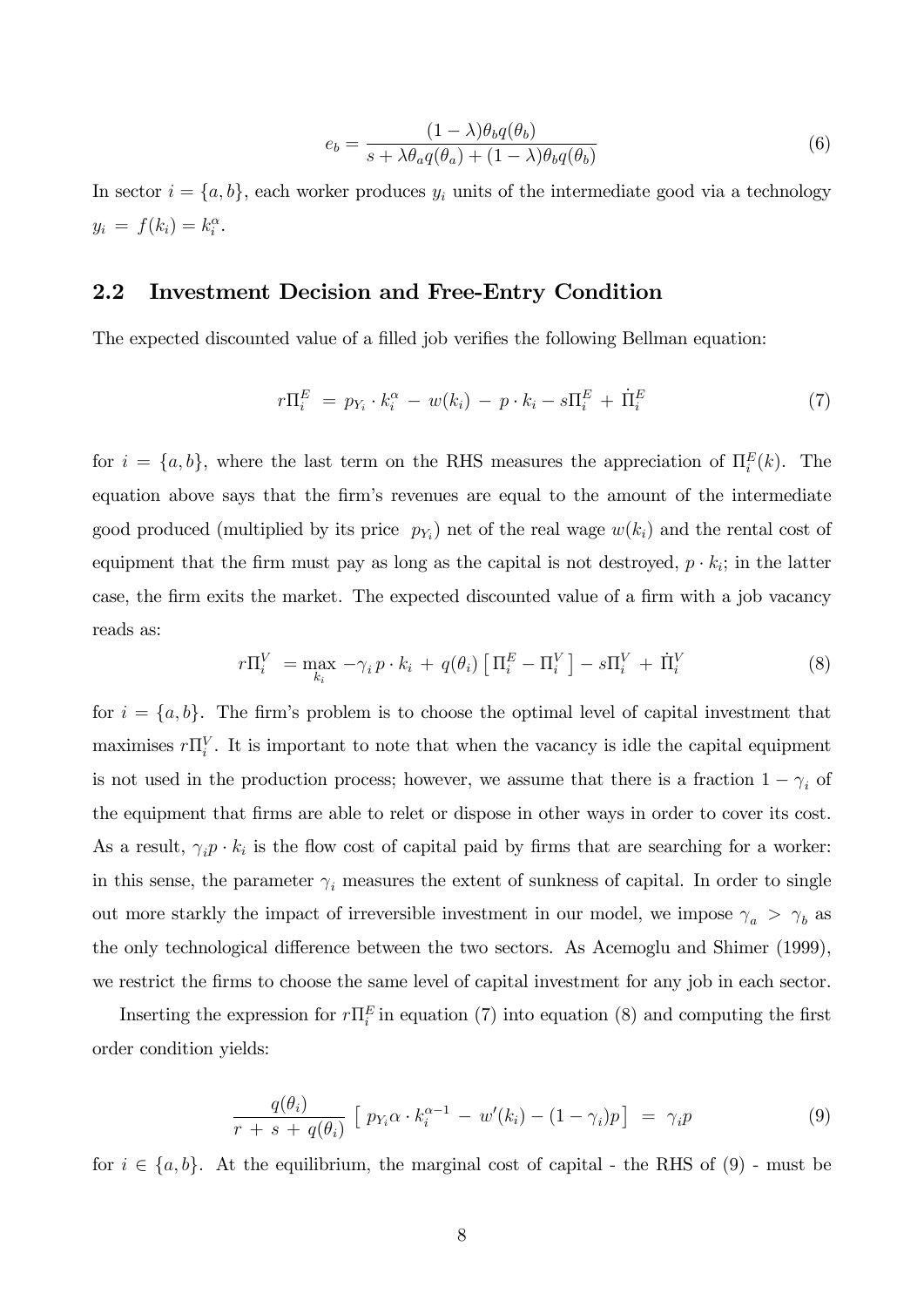equal to its marginal revenue - the LHS of (9).

There is free-entry of vacancies: in particular, firms enter the labour market as long as expected profits are nonnegative:  $\Pi_i^V = 0$ . Following Pissarides (1985), we also impose that the level of vacancies instantaneously changes in order to ensure that the condition  $\Pi_i^V = 0$ always holds, both in and out of the steady-state equilibrium. In this case,  $\dot{\Pi}_i^V = 0$  and equation (8) becomes:

$$
\Pi_i^E = \frac{\gamma_i p \cdot k_i}{q(\theta_i)} \quad \text{for } i \in \{a, b\}.
$$
 (10)

Then, rearranging equations (7) and (8) in order to get rid of  $\Pi_i^E$  and  $\Pi_i^V$  yields:

$$
\frac{p_{Y_i}k_i^{\alpha} - w(k_i) - (1 - \gamma_i)p k_i + \dot{\Pi}_i^E}{r + s + q(\theta_i)} = \frac{\gamma_i p \cdot k_i}{q(\theta_i)} \text{ for } i \in \{a, b\}. \tag{11}
$$

Equation (11) says that the expected cost of filling a vacancy is equal to the expected revenues obtained from a job. Notice that the parameter  $\gamma_i$  has a twofold effect on the zero profit condition. On the one hand, it raises the expected cost of a vacancy, as the latter is increasing in the rental cost of capital in case of no production, i.e.  $\gamma_i p$ . On the other hand, it also raises the expected revenues for a vacancy, because the capital gain for Ölling a vacancy is greater the larger the fraction of sunk capital.

#### 2.3 Workers' Preferences and Wage Bargaining

The expected discounted utilities of an employed and an unemployed worker in sector  $i \in \{a, b\}$ are respectively:

$$
rJ_i^E = w(k_i) + s\left[J_i^U - J_i^E\right] + \dot{J}_i^E,\tag{12}
$$

$$
rJ_i^U = \theta_i q(\theta_i) \left[ J_i^E - J_i^U \right] + \dot{J}_i^U. \tag{13}
$$

The interpretation of these Bellman equations is standard. Being employed (respectively, unemployed) is equivalent to holding an asset that yields an instantaneous utility equal to the wage  $w(k_i)$  (respectively zero, as we assume for simplicity that there are neither unemployment benefits nor home production in this economy) and the capital gain in case the worker becomes unemployed (respectively gets a job) multiplied by the corresponding entry rate. Finally,  $\dot{J}_i^E$ and  $\dot{J}_i^U$  are the appreciation terms.

Since unemployed workers are free to search for either a job in sector a or a job in sector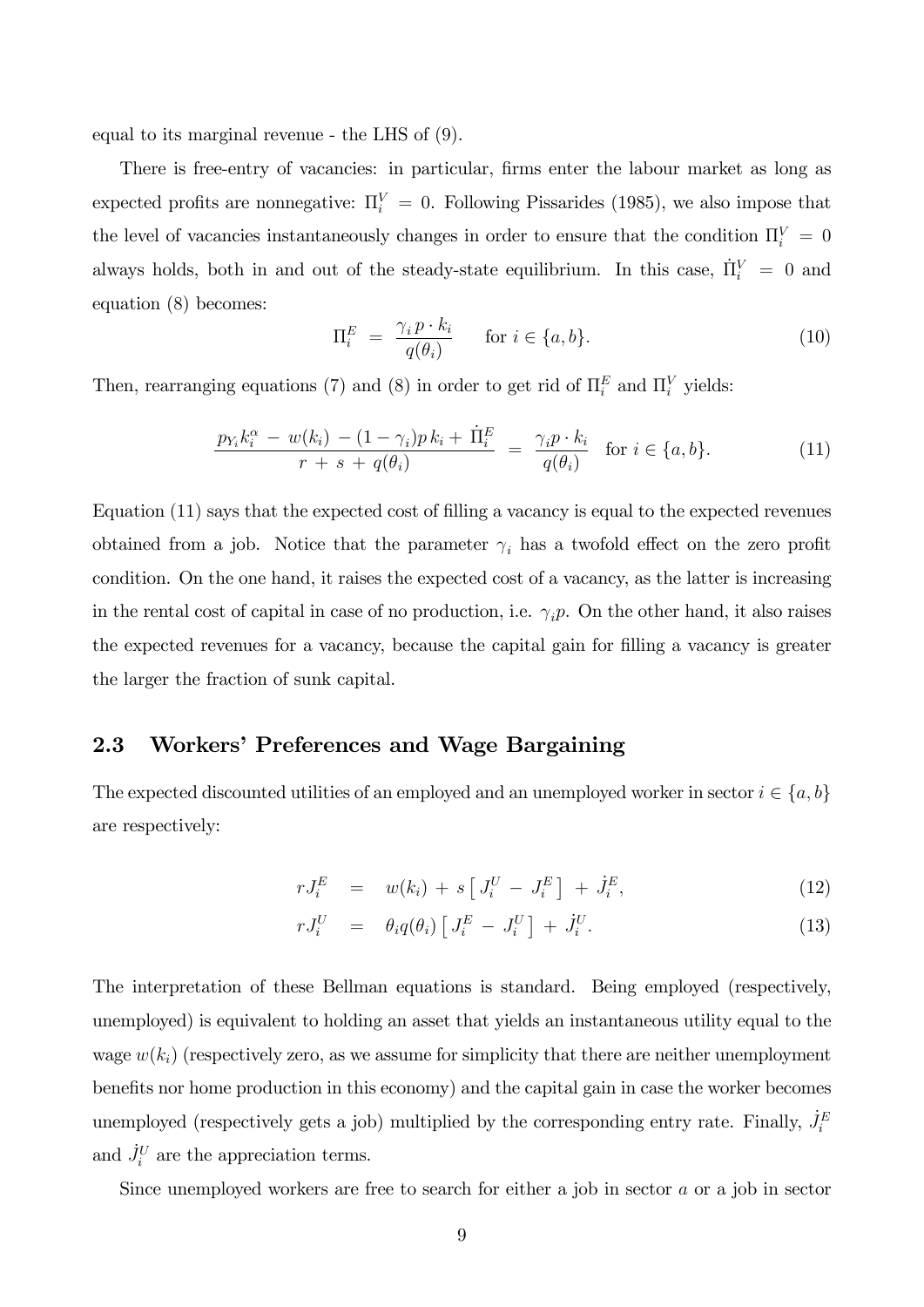b, a non-arbitrage condition must ensure that the expected utility of being unemployed is the same across sectors:<sup>9</sup>

$$
rJ_a^U - \dot{J}_a^U = rJ_b^U - \dot{J}_b^U. \tag{14}
$$

In order to solve the model, we need to impose a wage rule: as our main interest is the effect of union power on investment and productivity, we do not consider the individual bargaining process that is common in standard search and matching models (see Pissarides, 2000); we instead consider a collective bargaining process where, in each sector, unions and firms representatives negotiate over the wage.

To model unions' preferences, we consider a utilitarian case. In particular, firms in sector i have a utility equal to  $e_i \cdot \Pi_i^E$ , i.e. the expected revenues of each single firm multiplied by the number of firms with a filled job in the market. Moreover, there is a union which cares about the sum of the utilities of its members. For simplicity, we also assume that the workers' union represents all the workforce in that sector: therefore, the utility of the union when bargaining in sector *i* is equal to  $e_i \cdot J_i^E + u_i \cdot J^U$ , for  $i \in \{a, b\}$ .

Wages are determined by bilateral generalised axiomatic Nash bargaining that takes the following form:

$$
w(k_i) = \operatorname{argmax} \left[ e_i \cdot J_i^E + u_i \cdot J^U - (e_i + u_i) \cdot J^U \right]^\beta \cdot \left[ e_i \cdot (\Pi_i^E - \Pi_i^V) \right]^{1-\beta} \tag{15}
$$

for  $i \in \{a, b\}$ . Here we can envisage two different cases. In the simpler one, unions of workers and firms choose the wage level by taking the level of employment as given; alternatively, one can imagine that unions consider the negative effects of the wage on the level of employment,  $e_i$ . In Appendix A, we show that both cases deliver the same results in terms of dynamics and comparative statics. In particular, in both scenarios the negative effects on investment of workersí unions bargaining power increase with the share of sunk capital. Therefore, in the following pages we proceed with the simpler model and refer to Appendix A for further details.

If the level of employment  $e_i$  is taken as given by unions, the F.O.C of the above maximization problem is:

$$
\beta \cdot \left( \Pi_i^E - \Pi_i^V \right) = (1 - \beta) \cdot \left( J_i^E - J^U \right) \quad \text{for } i \in \{a, b\}. \tag{16}
$$

<sup>&</sup>lt;sup>9</sup>Since the expected utility  $J^U$  is invariant across sectors, we will suppress the subscript i henceforth.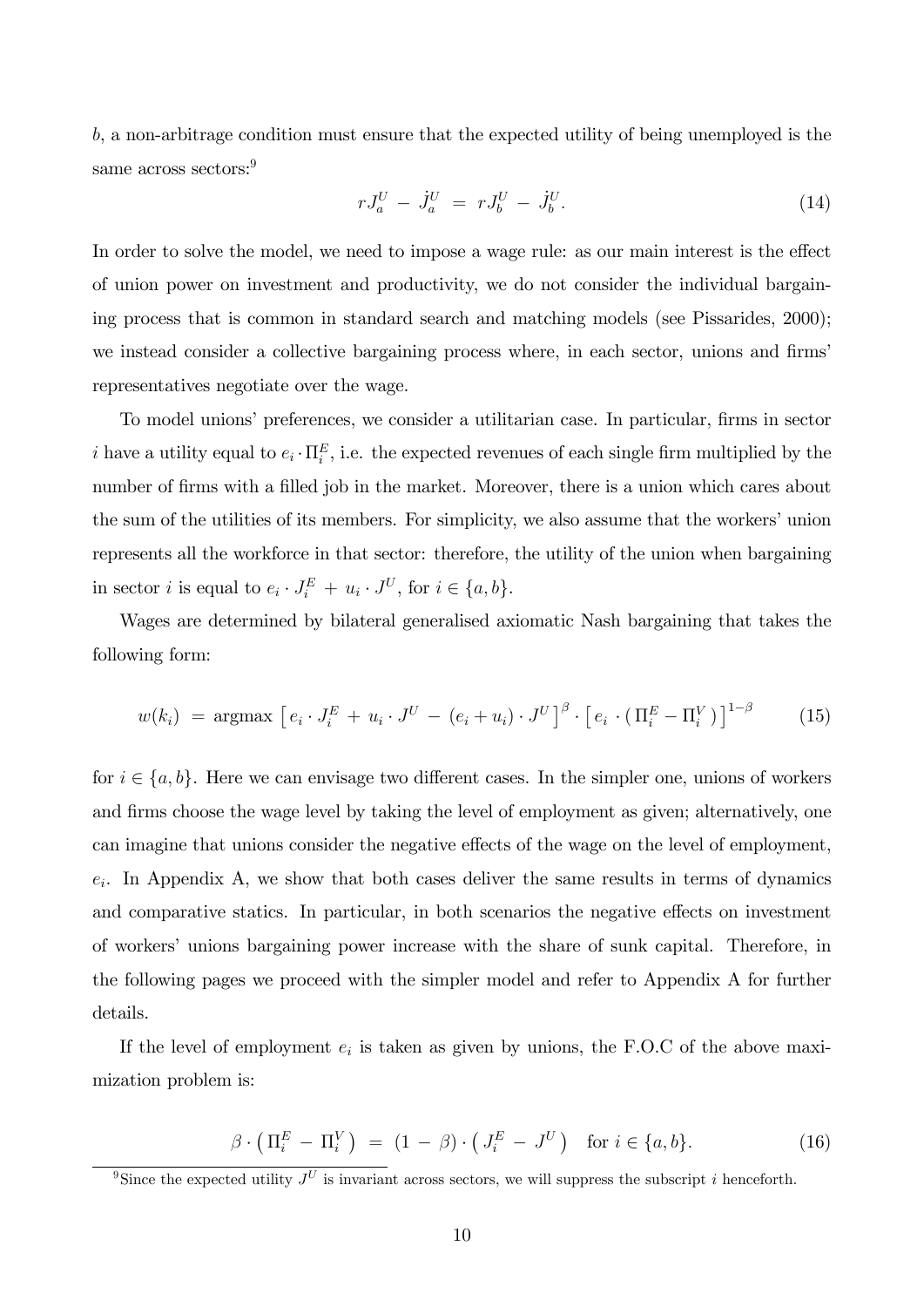Using the Bellman equations for workers and firms  $(7)$ ,  $(8)$ ,  $(12)$  and  $(13)$ , the F.O.C. of the bargaining problem yields:

$$
\beta [p_{Y_i}k_i^{\alpha} - w(k_i) - p k_i] = (1 - \beta) [w(k_i) - rJ^U + J^U]
$$
\n(17)

for  $i \in \{a, b\}.$ <sup>10</sup> Rearranging, we get:

$$
p_{Y_i}k_i^{\alpha} - w(k_i) = (1 - \beta) \left[ p_{Y_i}k_i^{\alpha} - rJ^U + J^U \right] + \beta \cdot p \cdot k_i \qquad (18)
$$

for  $i \in \{a, b\}$ . Differentiating this equation with respect to  $k_i$  and plugging it into (9) yields:

$$
\mathbb{G}_i(\theta_i, \theta_j, \lambda, k_i, k_j) \equiv (1 - \beta) p_{Y_i} \cdot \alpha k_i^{\alpha - 1} - p \frac{(r + s)\gamma_i + q(\theta_i)(1 - \beta)}{q(\theta_i)} = 0 \tag{19}
$$

for  $i, j \in \{a, b\}, i \neq j$ . The implicit function  $\mathbb{G}_i(\theta_i, \theta_j, \lambda, k_i, k_j) = 0$  represents the firm's optimal choice of capital investment in sector  $i$  when the wage is determined by bilateral bargaining. Notice that the endogenous variables  $\theta_j$ ,  $\lambda$ , and  $k_j$  appear in equation (19) because the price of the intermediate good  $p_{Y_i}$  depends on them (see equations (2), (3) and (4)). The first term in  $\mathbb{G}_i(\theta_i, \theta_j, \lambda, k_i, k_j) = 0$  is the marginal gain of investment which is decreasing in  $k_i$  because the production function has diminishing returns to capital. The second term is the marginal cost of investment which is increasing in  $\theta_i$  as a higher labour market tightness raises the expected duration of filling a vacancy, which in turn implies more time with an idle equipment. In equilibrium, marginal costs must be equal to marginal benefits, so an increase in  $\theta_i$  must be accompanied by a lower  $k_i$ . Notice also that the higher the fraction of sunk capital  $\gamma_i$ , the higher the marginal cost of investment.

Using the free entry condition (10), the Bellman equations for unemployed workers (13), and the Nash sharing rule (16), the non-arbitrage condition (14) takes the following form:

$$
rJ^U - J^U = \beta \cdot p \cdot \theta_a \cdot \gamma_a \cdot k_a = \beta \cdot p \cdot \theta_b \cdot \gamma_b \cdot k_b. \tag{20}
$$

Rearranging we get:

$$
\frac{k_b}{k_a} = \frac{\theta_a \cdot \gamma_a}{\theta_b \cdot \gamma_b}.
$$
\n(21)

<sup>10</sup>Note that  $\beta \cdot \left[ \Pi_i^E - \Pi_i^V \right] = (1 - \beta) \cdot \left[ J_i^E - J^U \right]$ .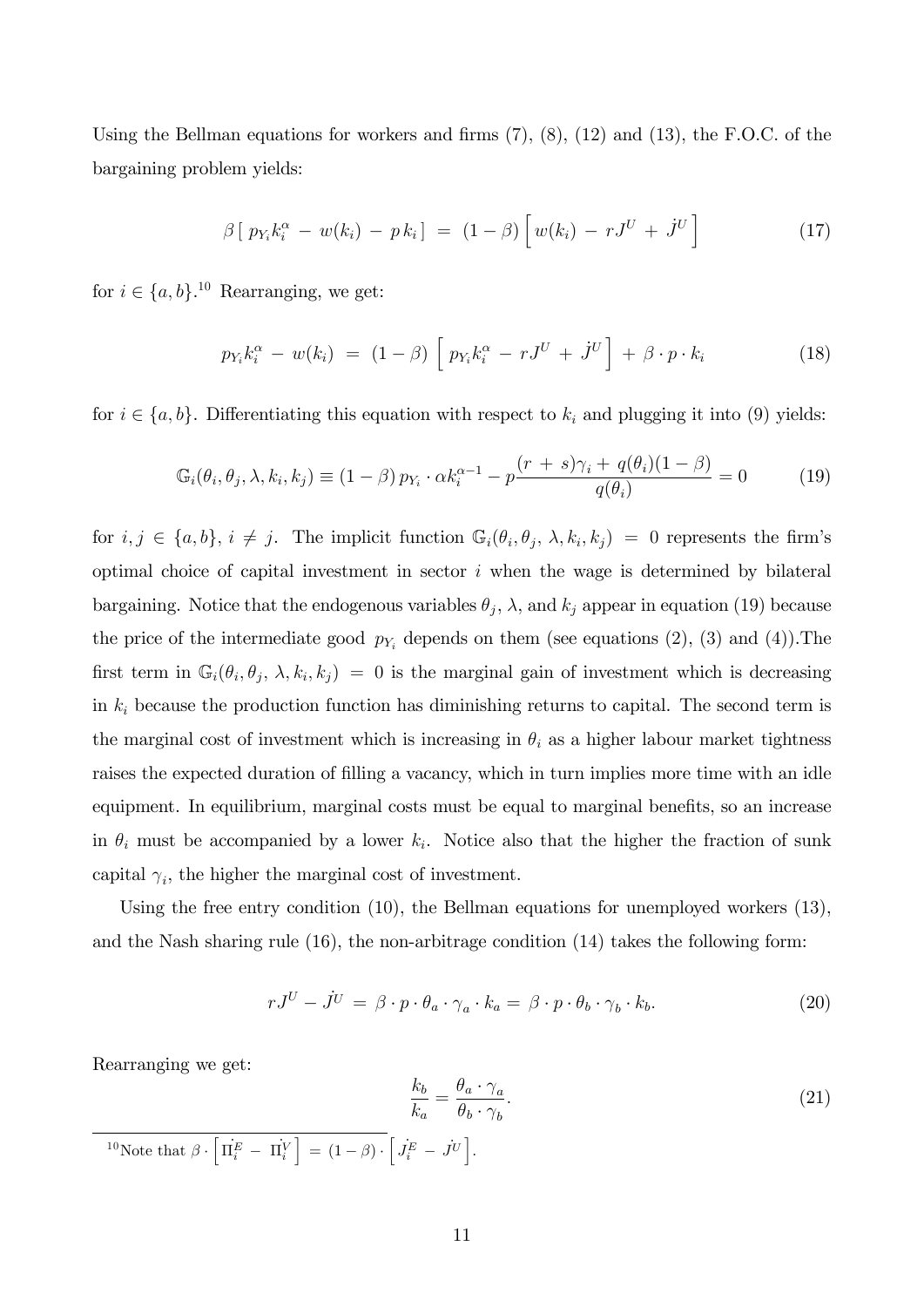Equation (20) allows us to express the wage equation below without the terms  $J^U$  and  $J^U$ :

$$
w(k_i) = \beta \cdot [p_{Y_i} \cdot k_i^{\alpha} + p \cdot k_i (\gamma_i \cdot \theta_i - 1)] \quad \text{for } i \in \{a, b\}
$$
 (22)

The expression in (22) is similar to the wage equation obtained in search and matching models with individual bargaining and no sunk capital. Workers receive a fraction  $\beta$  of the revenues earned by the intermediate firms plus an amount that positively depends on labour market tightness. Notice also that the wage equation is increasing in  $\gamma_i$ : the larger the extent of sunk capital in the production function (i.e. the closer is  $\gamma_i$  to 1), the bigger the hold-up problem faced by firms, as they have a greater fraction of capital that cannot be employed for alternative uses when production does not occur (i.e., before the matching with the worker and in case of wage disagreement). In other words, a higher share of sunk capital weakens the firms' bargaining position and, as a result, the bargained wage tends to be higher.

Thanks to equation (22) the non-arbitrage condition (21) can also be easily interpreted. In fact, it simply states that one sector cannot jointly combine a bigger share of sunk capital  $\gamma_i$ , a higher level of equipment  $k_i$ , and a tighter labour market compared to the other sector. This is because this would imply both a higher real wage (via equation 22) and a lower expected duration in unemployment, which in turn would entail that no worker would search for a job in the other sector. Therefore, in equilibrium, the product of these three variables must be equal across sectors.

We can substitute the RHS of  $(22)$  into  $(11)$  and rewrite the free entry zero profit condition as:

$$
\frac{(1-\beta) p_{Y_i} k_i^{\alpha} + \Pi_i^E}{\left[ (r+s)\gamma_i + q(\theta_i)(1-\beta+\beta\gamma_i\theta_i) \right]} = \frac{p \cdot k_i}{q(\theta_i)}\tag{23}
$$

for  $i \in \{a, b\}$ . Notice that, after taking the wage equation into account, the effect of  $\gamma_i$  on the expected profits is negative. Therefore a higher share of sunk capital entails a lower rate of vacancy creation. The increase in the wage bill and in the expected costs of a vacancy, that a higher share of sunk capital entails, outweighs the positive "capital gain" effect on revenue present in equation (11).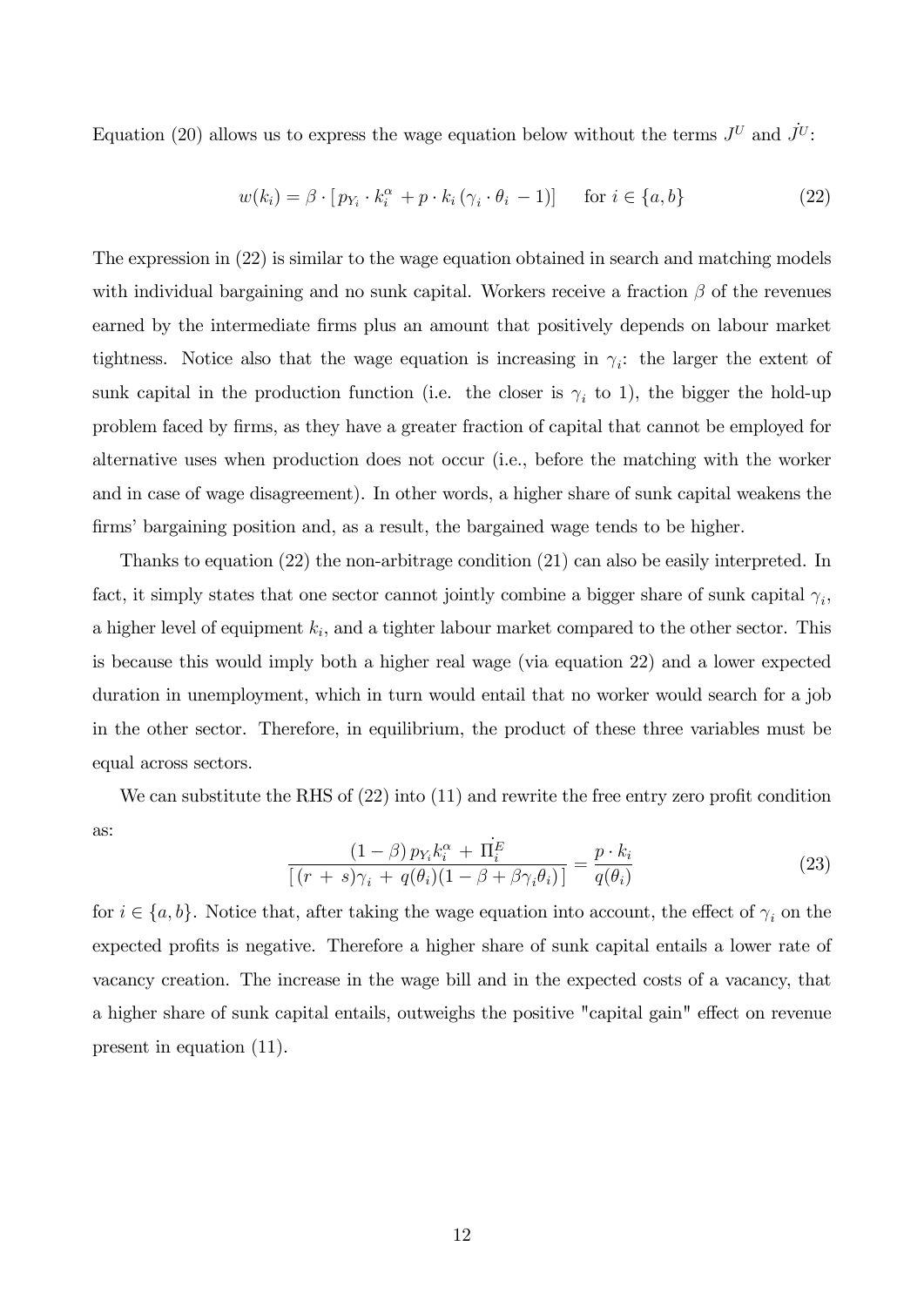#### 2.4 Steady-State Equilibrium and Comparative Statics

**Definition 1** A steady state general equilibrium is defined as a vector  $[\lambda, k_i, \theta_i, e_i, w(k_i), p_{Y_i}]$ for  $i \in \{a, b\}$  and a value Y of the final good satisfying the following conditions: (i) the inverse demand functions  $(2)$ ;  $(ii)$  the laws of motion of employment evaluated at the steady state  $(5)$ and (6); (iii) the implicit functions  $\mathbb{G}_i(\theta_i, \theta_j, \lambda, k_i, k_j) = 0$ ; (iv) the non arbitrage condition  $(21);$  (v) the free entry zero profit condition  $(23);$  (vi) the consumption good product function  $(1).$ 

In Appendix B we show that a steady state equilibrium exists and is unique. The purpose of our paper is to determine the impact of unions' bargaining power on sectors that, for some technological reason, differ in terms of the amount of sunk capital used in their production function. In terms of our model, this amounts to study the dynamics of the growth rate of investment per worker and the average productivity of labour in both sectors following an increase in  $\beta$ , the parameter that represents the bargaining power of unions. In fact, when  $\beta$  increases, both labour market tightness  $\theta_i$  and capital investment  $k_i$  adjust immediately to their new steady state values. Hence, to study the growth rate of investment (labour productivity), we just need to compare the "new" steady state value with the "old" one. In Appendix C1 we show that the unique equilibrium is an unstable node, while the Proposition below illustrates the main results of the model that we explicitly test in the empirical part of the paper:

**Proposition 2** If and only if  $\beta > \eta$ , an increase in the bargaining power of unions  $\beta$  lowers both the growth rate of investment and the growth rate of average labour productivity. The decrease is more pronounced in sector a, that has a higher fraction of sunk capital,  $\gamma_a$ .

In formal terms, the Proposition means that:

$$
0 > \frac{dk_b}{d\beta} \frac{1}{k_b} > \frac{dk_a}{d\beta} \frac{1}{k_a} \Longleftrightarrow \beta > \eta. \tag{24}
$$

The proof is in Appendix C2, while here we simply provide an intuition. Proposition above tells that (i) capital investment decreases in both sectors after an increase in union bargaining power and that (ii) the decrease is larger in the sector characterised by a larger fraction of sunk capital. For both results to hold, the necessary and sufficient condition is  $\beta > \eta$ <sup>11</sup>. Let us

<sup>&</sup>lt;sup>11</sup>In the empirical literature the range of estimates for both  $\eta$  and  $\beta$  is quite large and a consensus is yet to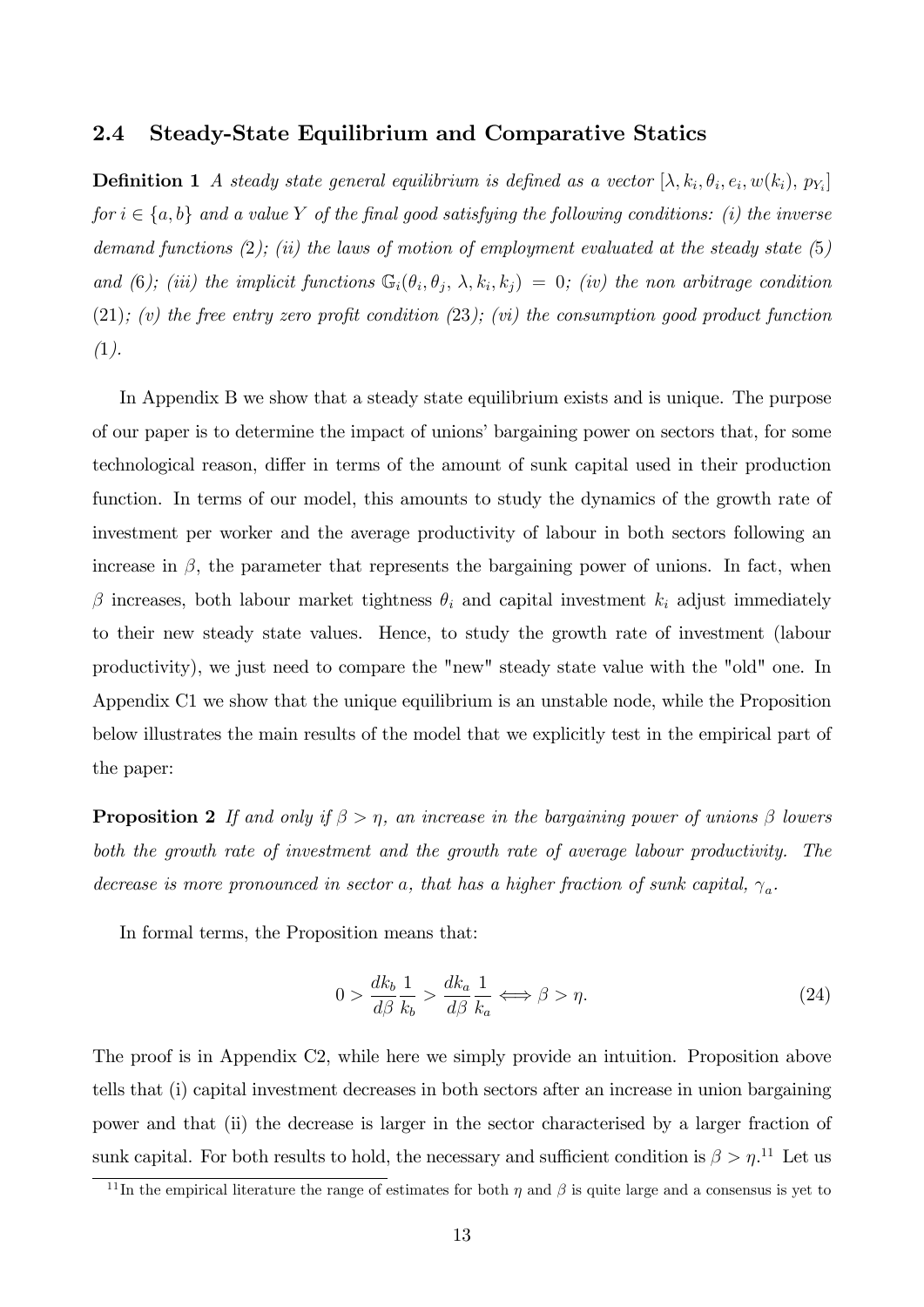focus on the first point. For the zero-profit condition  $(11)$  an increase in workers' bargaining power lowers the fraction of rents going to Örms, dampening vacancy creation and labour market tightness  $\theta_i$ . In order to understand the effect of  $\beta$  on capital investment  $k_i$ , consider equation  $G_i(\theta_i, \theta_j, \lambda, k_i, k_j) = 0$ . A higher  $\beta$  has a direct negative effect on investment, as firms realise that they will get lower marginal revenues.<sup>12</sup> But there is a second, indirect, effect that goes in the opposite direction. The decrease in labour market tightness tends to reduce the marginal cost of capital, because the expected duration of a vacancy is shorter and the investment remains unproductive for less time.<sup>13</sup> The magnitude of this effect is increasing in  $\eta$ , the elasticity of the expected duration of a vacancy,  $1/q(\theta_i)$ , with respect to  $\theta_i$ . Intuitively, if  $\eta$  is high, the decrease in tightness might squeeze the expected duration of a vacancy to such an extent that firms might even decide to raise capital investment  $k_i$  when workers' bargaining power goes up.<sup>14</sup> Therefore, the condition  $\beta > \eta$  ensures that the direct negative effect outweighs the indirect positive one and it is both a necessary and sufficient for  $k_i$  to be decreasing in  $\beta$ .

As far as it concerns point (ii), the inequality  $0 > \frac{d\theta_a}{d\beta_a}$  $d\beta$ 1  $\frac{1}{\theta_a} > \frac{d\theta_b}{d\beta}$  $d\beta$ 1  $\frac{1}{\theta_b}$  means that an increase in unionís bargaining power reduces labour market tightness relatively more in the sector with a lower share of sunk capital. This is because a higher  $\beta$  pushes unemployed workers to search for a job in the sector with more sunk capital, as the wage gains stemming from the hold-up problem are increasing with union's bargaining power.<sup>15</sup> This shift of the unemployed workers mitigates the negative effect of higher  $\beta$  in the sector with a larger share of sunk capital because it reduces the expected costs of filling a vacancy in that sector. Therefore vacancy creation, and in turn labour market tightness, decreases less in sector  $a$  than in the sector  $b$ . Finally, for the non arbitrage condition (21), one sector cannot experience a larger reduction in both capital investment and tightness compared to the other. This would imply lower wages and a smaller probability of finding a job and all unemployed workers would stop searching for a job in that sector. Therefore the sector with a higher share of sunk capital, which is characterised

emerge. Our reading of the literature is that a plausible range for  $\beta$  is 0.4-0.6 (see, for instance Dumont et al., 2012), but with non-negligible differences across countries, sectors and estimation methods; in turn, different studies conducted mostly for the US found that  $\eta$  generally varies between 0.2 and 0.5 (see for instance Hagedorn and Manovskii, 2008). As a result, we think that it is reasonable to assume that the condition underlying Proposition may hold through.

<sup>&</sup>lt;sup>12</sup>The derivative of  $\mathbb{G}_i(\theta_i, \theta_j, \lambda, k_i, k_j) = 0$  with respect to  $\beta$  is negative, conditional on  $\theta_i, \theta_j$  and  $\lambda$ .

<sup>&</sup>lt;sup>13</sup>The derivative of  $\mathbb{G}_i(\theta_i, \theta_j, \lambda, k_i, k_j) = 0$  with respect to  $\theta_i$  is positive, conditional on  $\theta_j$  and  $\lambda$ .

<sup>&</sup>lt;sup>14</sup>Note that the negative effect on firms' marginal revenues of  $\beta$  is more acute when workers' bargaining power is already strong.

<sup>&</sup>lt;sup>15</sup>In the limit case in which  $\beta = 0$  the wage is the same across sectors.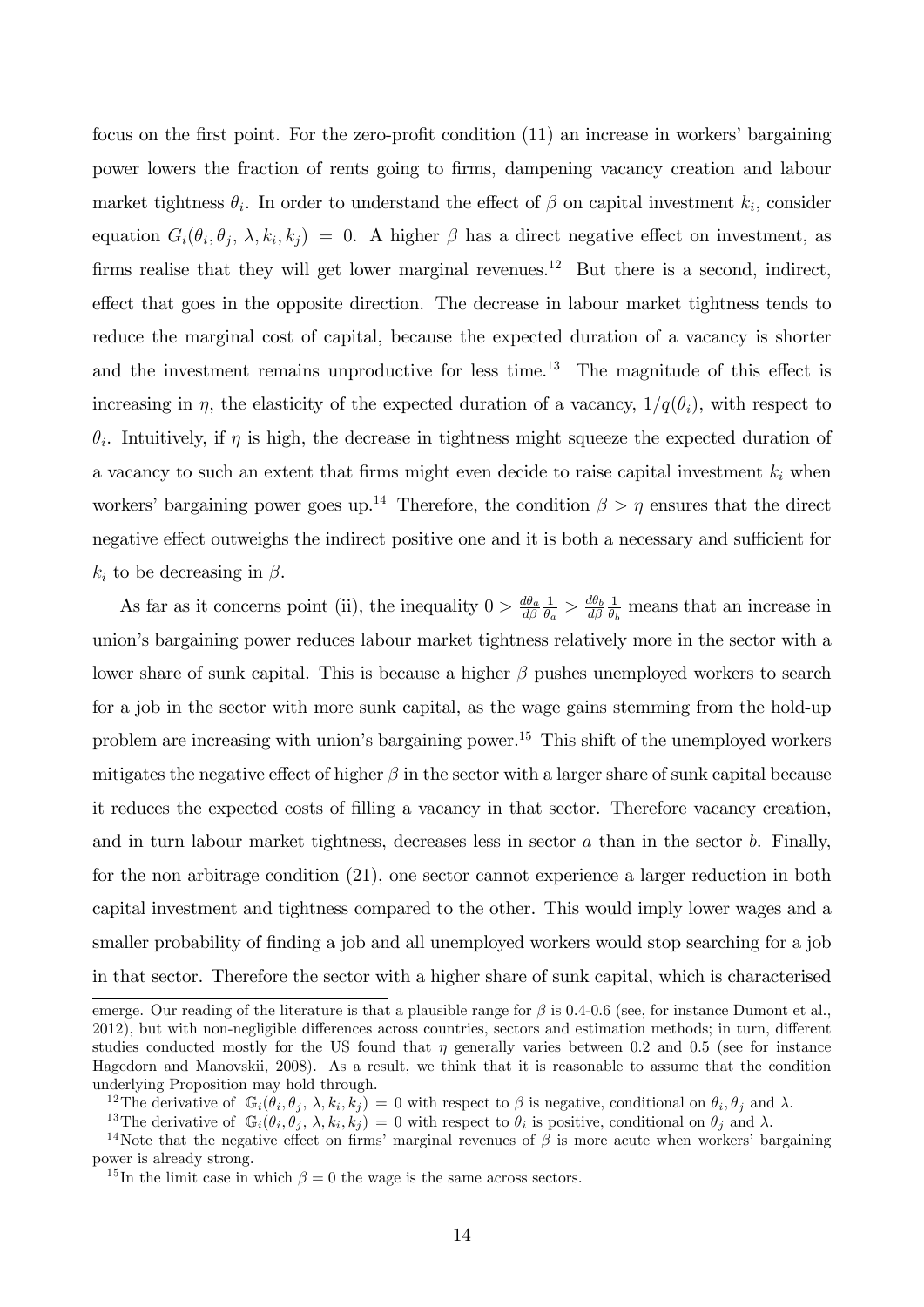by a smaller decrease in tightness, must display a larger reduction in the rate of investment per worker.

### 3 Data

#### 3.1 Country-Industry Level

We use two different sources of data for our two dependent variables, the growth rate of investment per worker and the growth rate of hourly labour productivity. The first source is the "Trade, Production and Protection, 1976-2004" database by Nicita and Olarreaga (2007) originally based on the UNIDO database (UNIDO henceforth). From this data, we extract investment (gross fixed capital formation) per worker as our main dependent variable for a set of 11 OECD countries: Australia, Austria, Belgium, Finland, Greece, Italy, Japan, South Korea, Portugal, Spain and the United Kingdom. In the UNIDO database, the sectorial level of aggregation is the ISIC Rev2 classification with 28 manufacturing sectors, and for most countries information is available for the entire period 1980-2000.<sup>16</sup>

As in the UNIDO dataset monetary variables are in current prices, we had to use EUK-LEMS country-sector deflators to obtain such variables at constant prices. In the case of gross fixed capital formation, for most countries we recover such information at a level of sectorial aggregation of 13 manufacturing sectors.<sup>17</sup> If not available, we obtain data on gross investment deflators from the OECD's STAN database (Austria and Belgium) or national sources (Greece, Portugal and South Korea). Finally, when information was not available at all, we use averages for other countries. Finally, we also face a problem linked to currency conversions. As original data are expressed in US dollars, we also decided to take into account purchasing power parities: we convert back the currency units into national currencies and then apply PPPs for GDP conversion factors to eliminate price variations, taken from the Penn World Table version 7.1.

The second source of data is the public release of the EUKLEMS database which contains detailed information on various industry-level variables for a larger set of OECD countries

<sup>&</sup>lt;sup>16</sup>The time span covered by the UNIDO database does not allow us to include other OECD countries. We also checked investment data in the OECD STAN database, but the latter was either incomplete or had a higher level of aggregation than the UNIDO one.

<sup>&</sup>lt;sup>17</sup>In principle, if one works with first differences (e.g. growth of investment), this should not matter because in our empirical specification we have country and sector fixed effects. Still, we decided to deflate the data to allow for more precision in our estimates.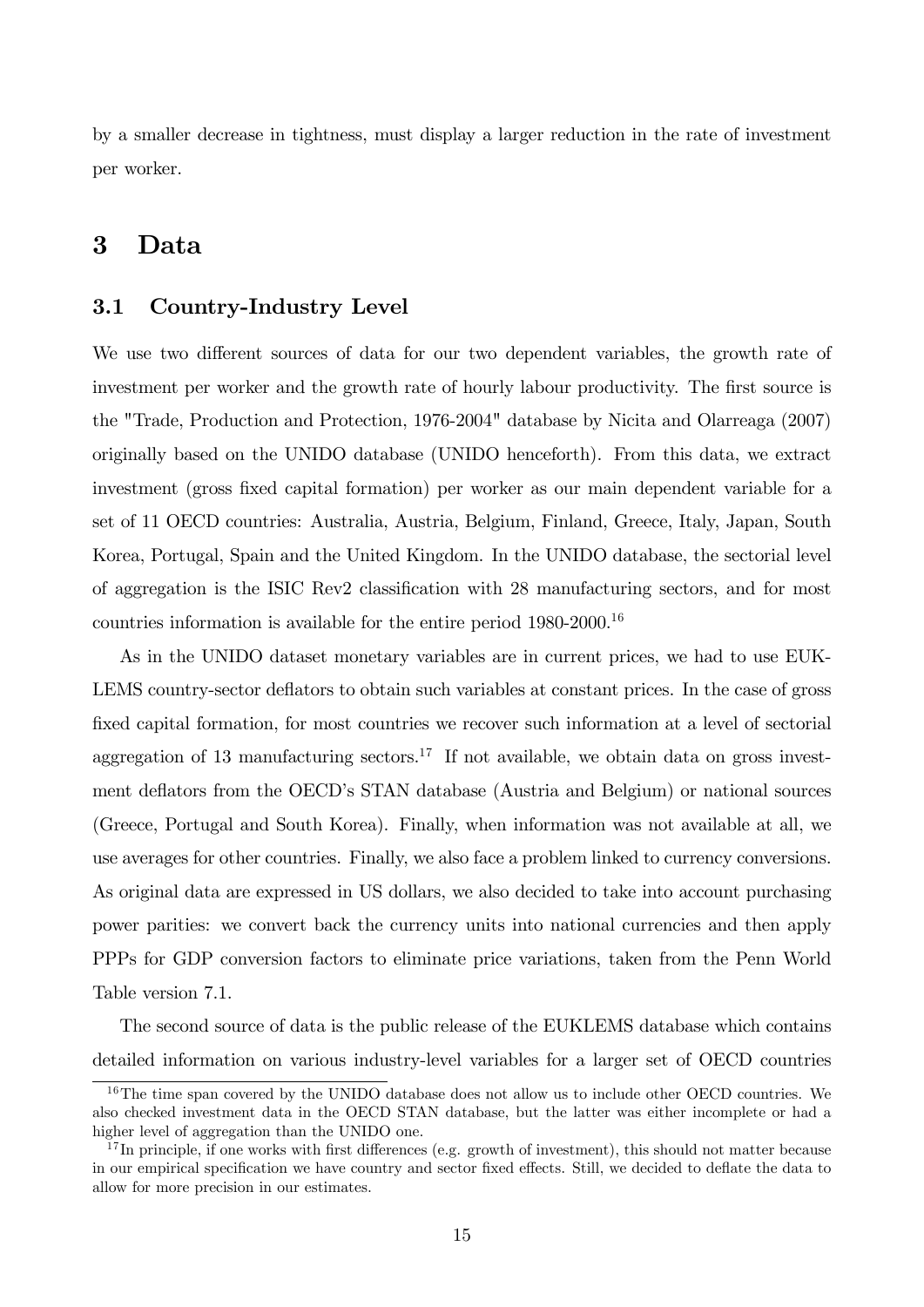for the period 1980-2005 (see Inklaar et al., 2008). We extract information on hourly labour productivity (which is not available in the UNIDO database) for 23 manufacturing sectors according to the ISIC Rev3.1 classification for 17 countries: Australia, Austria, Belgium, Denmark, Finland, France, Germany, Greece, Ireland, Italy, Japan, the Netherlands, Portugal, South Korea, Spain, Sweden, and the United Kingdom.<sup>18</sup> We drop other EU and non-EU countries as data were not available for the complete covered period and the US, as the latter is used as the benchmark in our differences-in-differences approach.<sup>19</sup>

For some countries we do not have information on investment and productivity for all sectors, but in no case the number of sectors falls below 20 (out of 28) and 17 (out of 23) in the UNIDO and EUKLEMS dataset respectively. Our regressions are based on 266 and 347 observations which correspond to more than 85% of potential observations in both datasets. We report descriptive statistics for sectorial growth of investment per worker and hourly labour productivity in the Örst columns of Tables 1 and 2.

### 3.2 Industry Level

Our measure of sunk capital intensity at the industry level is derived from Balasubramanian and Sivadasan (2009), and it is only available for the US manufacturing sector. They define an index of capital resalability as the share of used capital investment in total capital investment outlays at the 4 digits SIC87 aggregate level for the years 1987 and 1992. The proposed index is a valid measure of physical capital resalability based on the supposition that in industries where capital expenditure is not firm-specific (and there is an active secondary market for physical capital) it is likely that used capital would account for a relatively higher share of total investment. Thus, they expect their capital resalability index to be an inverse measure of the degree of sunkness of investment across industries.

In Tables 1 and 2, we report for the UNIDO and EUKLEMS datasets respectively, the main descriptive statistics for our measure of sunk capital intensity (which is an average of the 1987 and 1992 values reported in Balasubramanian and Sivadasan, 2009), where the latter is obtained after applying appropriate procedures for aggregation of data and conversion of

<sup>&</sup>lt;sup>18</sup>We also extracted information for labour productivity, calculated as value added divided by the number of employees in the UNIDO database. We have only used the latter to verify the robustness of our estimates: results are available upon request.

 $19\text{ As the data for value added are in current prices, we use price deflators available in the EUKLEMS dataset.}$ When not directly available, we use averages for the other countries over the same years.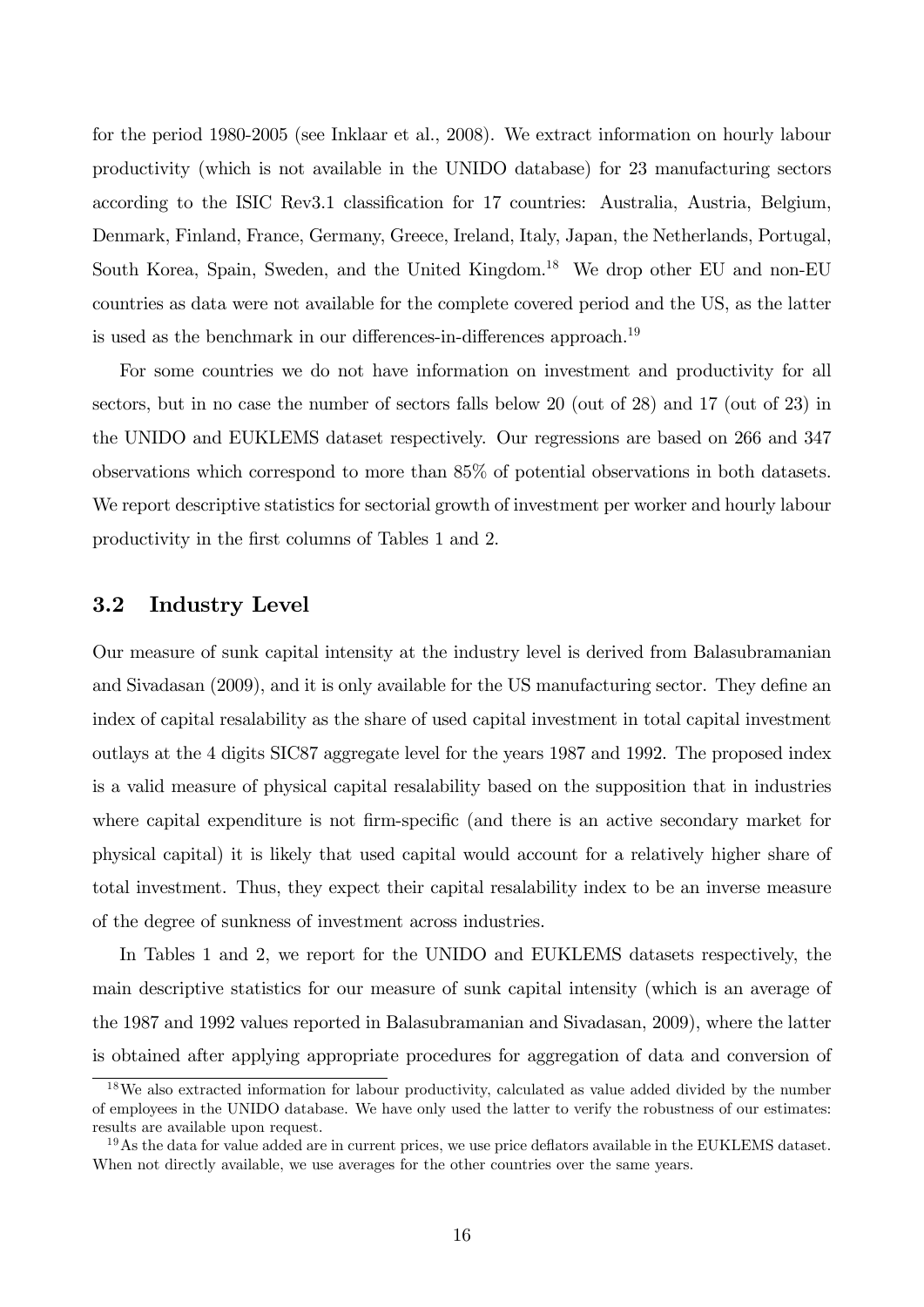sectors using different classification systems (see the Appendix D1 for details).<sup>20</sup>

We also report descriptives for some additional sector level control variables derived from US data that do not vary across countries in our sample: physical capital, external financial dependence, human capital and R&D intensity. As a measure of human capital/skill intensity we use the measure proposed by Ciccone and Papaioannou (2009) and subsequently used in Conti and Sulis  $(2010).^{21}$  Physical capital intensity is computed as the ratio between real gross capital stock and value added in the US in 1980 using data taken from the EUKLEMS. Our measure of R&D intensity is proxied by the R&D expenditure to value added ratio in the US in 1990 using data taken from the OECD ANBERD database. Finally, our measure of external Önancial dependence for 1980 is directly derived from Rajan and Zingales (1998).

### 3.3 Country Level

The main country level variables are reported in Table 3 as averages for the period 1980- 2005.<sup>22</sup> Our measure of union power is adjusted coverage of bargaining union agreements, as proposed by Visser (2011). It is calculated as the number of employees covered by wage bargaining agreements as a proportion of all wage and salary earners in employment with the right to bargaining, expressed as percentage, adjusted for the possibility that some sectors or occupations are excluded from the right to bargain. Such indicator is the standard measure of union power and it is preferable to union density for a variety of reasons (see Checchi and Lucifora, 2002). The latter is calculated as net union membership as a proportion of wage and salary earners in employment and it is a measure of the demand for union representation that we use as a robustness check of our specification. As inspection of Table 3 shows, union coverage is persistently higher than union density and it ranges from around 11% in Korea to about 97% in Austria. In Europe, Scandinavian countries traditionally show both very high

 $^{20}$ It might be important to note that, while there is some variation in the industry relative levels of sunk capital intensity if the latter is measured either in 1987 or in 1992, the relatively high correlation coefficient (0.6) between the two measures allows us to exclude that our variable just captures idiosyncratic shocks: as a result, we are confident that our proxy correctly captures sector level differences in sunk capital intensity due to technological features.

<sup>&</sup>lt;sup>21</sup>We calculate average years of schooling for each educational attainment in 1970. Then, for each sector, we calculate the share of employees in each educational attainment level and multiply this share by the average years of schooling calculated above.

 $^{22}$ Note that the UNIDO and EUKLEMS datasets cover a slightly different period of time (1980-2000 and 1980-2005, respectively); hence average measures of such variables can slightly differ across datasets. In both cases we use appropriate country level measures, but for space reason we just report relevant information for the period 1980-2005. If information for 1980 or 2005 was absent, we use data for the most recent available year.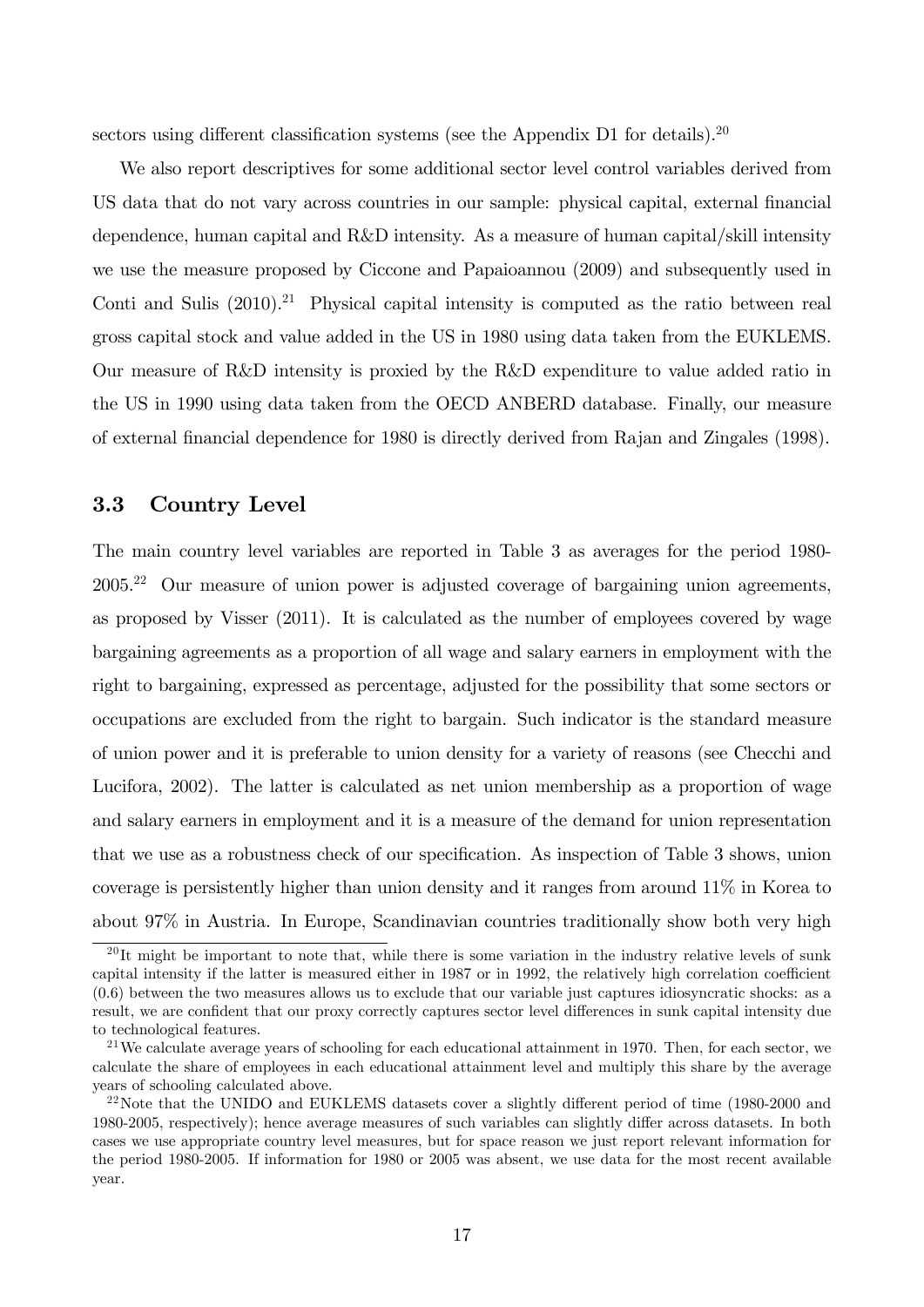union density and coverage (higher than 70% and 80%, respectively), while Mediterranean countries have quite high excess coverage (difference between coverage and density, e.g., Spain has 84% and 14% respectively); finally, Anglo-Saxon countries have less unionised labour markets.<sup>23</sup> We refer to Appendix D2 for other country variables used in the empirical analysis.

### 4 Estimation Method

Our empirical framework  $-$  which directly stems from the main predictions of our theoretical model – is based on the difference-in-difference approach pioneered by Rajan and Zingales (1998) and subsequently employed in many other empirical applications (see Nunn, 2007). In order to evaluate whether unions' power tends to reduce the growth of investment per worker and labour productivity particularly in sunk capital intensive industries, we estimate different versions of the following baseline equation:

$$
\Delta \ln y_{s,c} = \alpha (Sunk_s * Union_c) + \phi W'_s Z_c + \delta \ln y_{s,c,1980} + v_s + u_c + \varepsilon_{s,c} \tag{25}
$$

where the dependent variable  $\Delta \ln y_{s,c}$  is the yearly average growth rate of investment per worker (labour productivity) in country c and sector s over the period  $1980-2000$  (1980-2005). Notice that investment per worker  $y_i$  is equivalent to the variable  $k_i$  in the theoretical framework. In fact, as in Acemoglu and Shimer  $(1999)$ ,  $k_i$  is the level of investment per worker that any firm chooses at each point in time.  $Sunk<sub>s</sub>$  is the sunkness intensity of each industry derived from US data;  $Union_c$  defines different indicators of average union power at the country level over the period;  $\ln y_{s,c,1980}$  is the log of the dependent variable at the beginning of the period; while  $v_s, u_c$  and  $\varepsilon_{s,c}$  are sector and country specific fixed effects and a conventional error term, respectively.<sup>24</sup>

A negative sign for the coefficient  $\alpha$  of the interaction term  $Sunk_s * Union_c$  would indicate that countries in which unions are stronger tend to have slower growth of investment per worker and labour productivity, especially in industries with higher sunk costs. The identifying assumption behind equation (25) is that union power is likely to be more binding in more sunk capital intensive sectors. As correctly noted by Bassanini and Garnero (2013), this approach

<sup>&</sup>lt;sup>23</sup>For the US, union density is equal to  $15\%$ , while union coverage is  $18\%$ .

<sup>&</sup>lt;sup>24</sup>Note that the presence of country and sector fixed effects does not allow us to include  $Sunk<sub>s</sub>$  and  $Union<sub>c</sub>$ as separate regressors.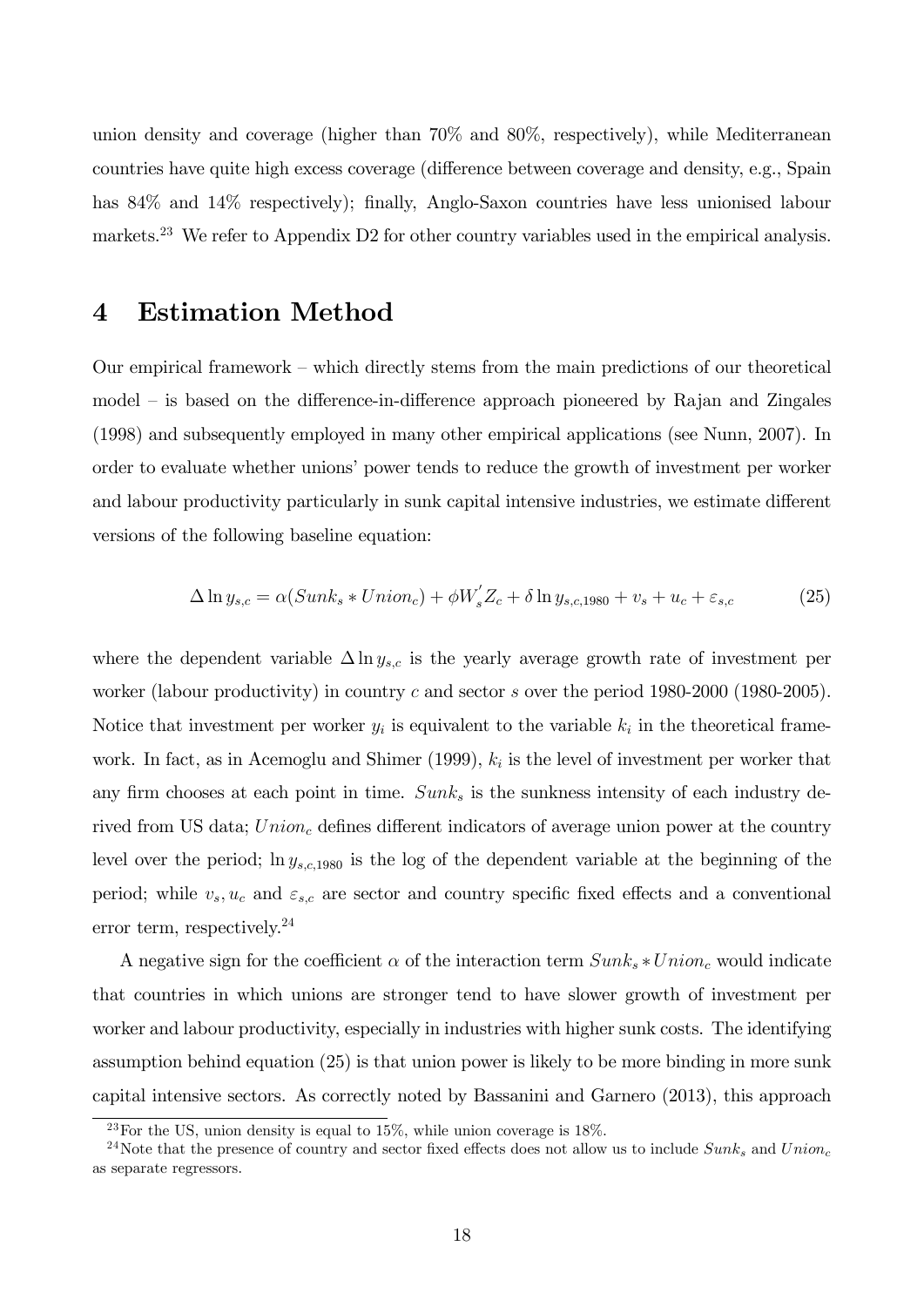"allows us identifying only differential effects between binding and other industries." However, this differential provides us with some indication on the direction of the average effect of union power across all manufacturing industries, subject to the identification assumption, which directly stems from our theoretical model, that the effect of unions in non-binding industries is of the same sign and smaller than in union-binding industries or, alternatively, zero. In other words, union power tends to slow down the growth of labour productivity and investment per worker disproportionately in sunk capital intensive industries.

One assumption of our identification strategy is that the degree of sunkness and our measures of union power are not correlated across sectors. In other words, we need to rule out that unions tend to concentrate in sectors in which the degree of sunk capital investment is larger. As information on unionisation rates at the sectorial level for the countries in our sample is not readily available, to test this hypothesis we use US data and correlate the original measure of sunkness with sectorial data on union coverage and union density.<sup>25</sup> Reassuringly, results indicate a very small correlation between sunkness and union power (0:0797 for union coverage and  $0.0827$  for union density). Moreover, we have computed the correlation coefficient between the change in sunkness over the period 1987-1992 and the change in union coverage over the corresponding period and we have found a value of about  $-0.1$ , not significantly different from zero. In other words, the US data do not seem to lend much support to the hypothesis that unions tend to concentrate relatively more in sunk sectors, which in turn suggests that our measure of sunkness captures a technological characteristic of sectors and may not be related to union behaviour.

In equation  $(25)$  we take into account possible convergence effects by including in all regression specifications the log of the dependent variable at the beginning of the period. Moreover, country fixed effects should control for any omitted variable at the country level that has the same effect on investment and productivity growth in all industries, such as the quality of institutions, macroeconomic conditions over the period, social norms, etc.; in turn, industry dummies may capture differences in technologies or sector specific patterns of growth. Furthermore, our regression specification takes into account other possible determinants of industry

 $^{25}$ In particular, we aggregate the original measure of sunkness from 4 to 3 digits of the SIC87 classification using appropriate weights for shares of value added. Then we match these data with sectoral data on union coverage and union density for the year 1990 that are made available by B. Hirsch and D. Macpherson at the website www.unionstats.com. As the latter data uses the CIC classification in the Current Population Survey (CPS), to convert sectors we use routines from J. Haveman, available at http://www.macalester.edu/research/economics/page/haveman/

Trade.Resources/Concordances/FromusSIC/87sic.to83cic.manuf.txt.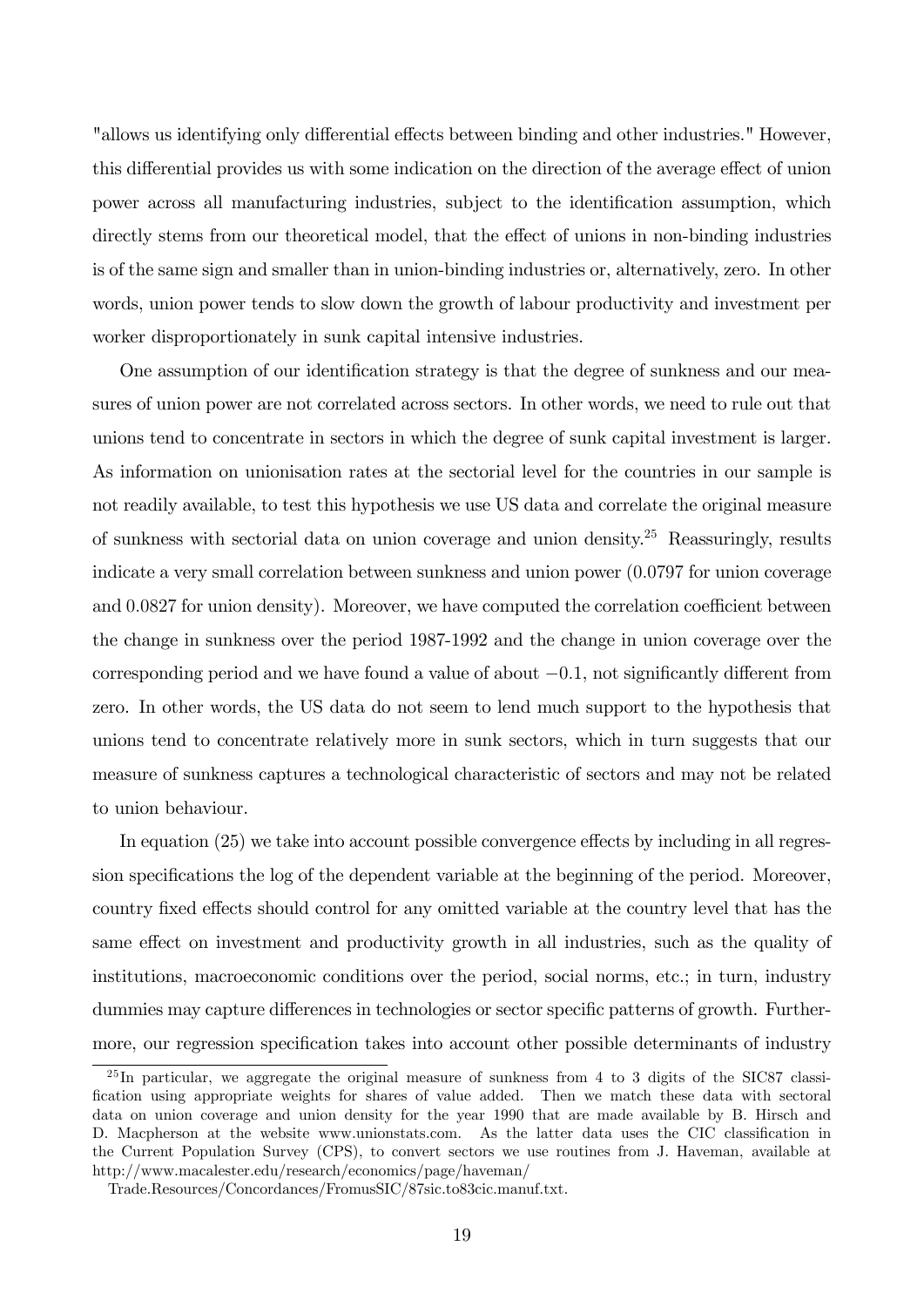productivity and investment growth by including the relevant country and sector interactions  $W_s'Z_c$ , such as the country years of schooling and the sector human capital intensity in 1980; the country capital-output ratio and the sectorial physical capital intensity in 1980 and the industry dependence on external finance and the country level of financial development. The inclusion of  $W_s Z_c$  is important because there is evidence that countries with an abundant factor tend to specialise in industries that use intensively that factor. Controlling for the relevant country-industry interactions should allow us to take into account the possibility that  $W_s$  (e.g. the industry physical capital intensity) and  $Sunk_s$  or  $Z_c$  (e.g. the country capital stock, level of financial development, etc.) and  $Union<sub>c</sub>$  are correlated: in this case, the omission of the relevant country-industry interactions would tend to bias the OLS estimates of  $\alpha$ . In addition to this, there might be other country-level variables, potentially correlated with  $Union<sub>c</sub>$ , that might interact with industry sunk capital intensity: hence, as a robustness check, in some regression specifications we also include additional interactions between  $Sunk_s$  and country level variables such as Önancial development, human capital, employment protection legislation, other labour market institutions, rule of law, etc.

Finally, in order to consider the possibility that union behaviour might interact with some other industry characteristics, in some specifications we augment our regressions with interactions between  $Union_c$  and sector level variables, such as R&D, human and physical capital intensity as well as industry dependence on external finance. Furthermore, given that there might be reasons to believe that causality might go in the other direction, namely from growth to union power (see below), we also estimate a version of equation (25) in which we instrument  $Union<sub>c</sub>$  with variables related to the political history of each country.

## 5 Results

#### 5.1 Main Results

In Tables 4 and 6 we start testing the main implication of our model, namely that the growth rates of investment per worker and labour productivity are reduced particularly in high sunk cost industries in countries where labour unions have strong bargaining power, the latter mainly proxied by the average percentage of employees covered by wage bargaining agreements over the sample period.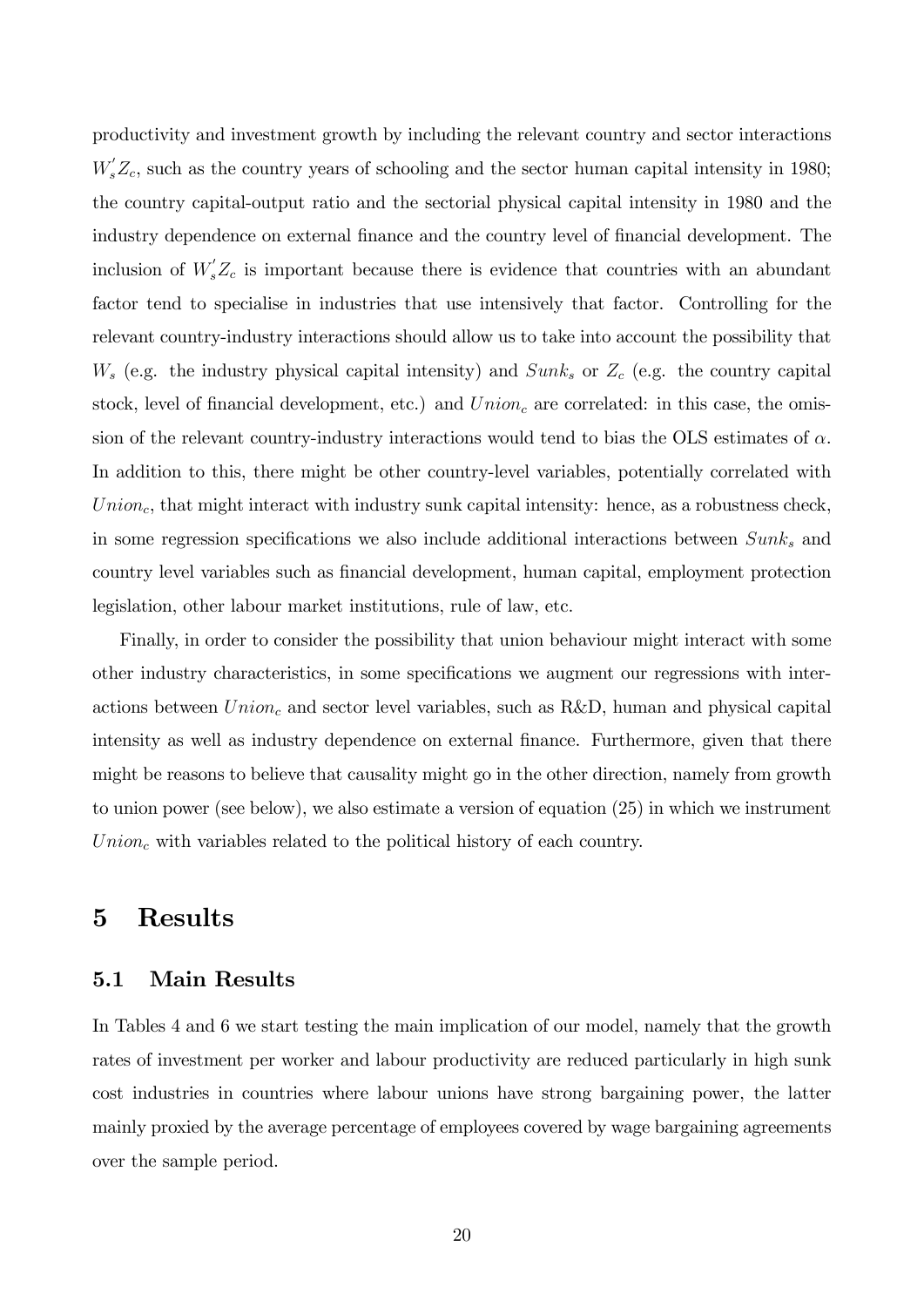In column 1 of both Tables we start with a parsimonious specification of equation  $(25)$ , as we only control for the initial level of investment per worker (labour productivity) in 1980 as well as for both country and industry fixed effects. As we can see, the coefficient of the interaction between the industry degree of sunkness and union coverage is negative and strongly statistically significant in both regressions. In particular, the coefficient of  $-0.00791$  in Table 4 implies a yearly investment growth differential of about 1.1% between a sector at the  $75<sup>th</sup>$ percentile (*Transport equipment*) and at the  $25<sup>th</sup>$  percentile of the sunk capital intensity distribution (Leather products) in a country at the  $25<sup>th</sup>$  percentile of the union coverage distribution (such as the United Kingdom, with an average of 53.7% over the period 1980-2000) compared to a country at the  $75^{th}$  percentile of union coverage (such as Spain, with an average of 83.6%). In the case of the growth rate of labour productivity, the coefficient reported in column 1 of Table 6 suggests a yearly growth differential of about  $0.8\%$  between two sectors at the  $75^{th}$  and  $25<sup>th</sup>$  percentile of the sunk capital intensity distribution in a country at the  $25<sup>th</sup>$  percentile of the union coverage distribution compared to a country at the  $75<sup>th</sup>$  percentile of union coverage.

In column 2 of Tables 4 and 6 we start assessing the robustness of this result by including the relevant country-industry interactions contained in the matrix  $W_s Z_c$  discussed in the previous section and commonly employed in cross country-industry growth regressions: we can see that the interaction between sunk intensity and union coverage remains negative and statistically significant. In column 3 we start adding country level variables that might be plausibly thought to affect investment per worker or labour productivity growth particularly in high sunk cost industries. First, we consider the role played by union density given that it has often been treated as an alternative to union coverage as a proxy for the bargaining power of unions: as we can see, the interaction term is very small and largely insignificant in both Tables, while the sunk intensity-union coverage interaction is remarkably stable. However if we drop the sunk-union coverage interaction in our baseline specification, the interaction of sunk and union density is negative and statistically significant, suggesting that measuring union bargaining power either with coverage or density does not matter much.

In column 4 we consider the role played by wage bargaining levels: because previous literature has found that the effect of bargaining levels may be non-linear, we interact  $Sunk$  with two dummies for different levels of wage coordination, i.e., nation-wide and sectorial, with firm level bargaining being the omitted category. While our coefficient is barely unaltered, such interactions turn out to be largely statistically insignificant. In column 5 we add the interactions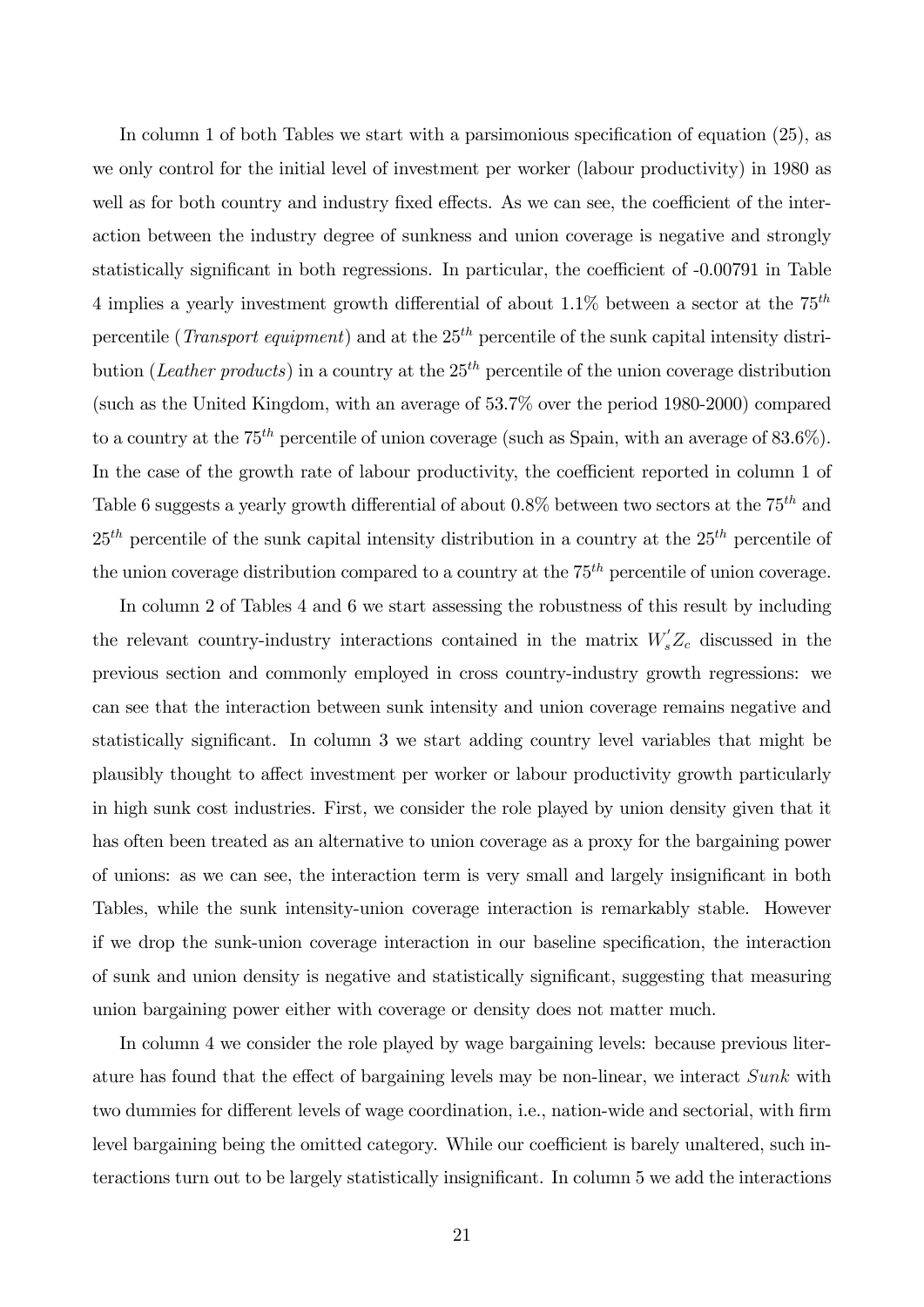of Sunk with an indicator of coverage of unemployment benefits and with an OECD index of employment protection legislation (henceforth EPL) of both regular and temporary workers: these two variables capture sources of workers bargaining power that do not depend, at least directly, on the strength of the trade unions, the first because it affects the fall back position of workers in the bargaining process by raising their outside option, and the latter because it tends to insulate incumbent workers by raising labour adjustment costs (Fiori et al, 2012). Empirical results suggest that these two interactions are positive in both regressions, but that only the one involving EPL is statistically significant in the labour productivity regression. There might be different explanations for the positive effect of EPL: perhaps a more rigid labour market might tend to incentivise firms to invest in on the job training particularly in high sunk cost industries, given the likely relatively more limited scope in these industries to substitute capital for labour.<sup>26</sup>

Finally, in columns 6 and 7 we add interactions of Sunk with an indicator of barriers to foreign direct investments in the manufacturing sector and an indicator of the rule of law.<sup>27</sup> While the interaction between  $Sunk$  and barriers to foreign direct investment (henceforth FDI) is not statistically significant in both regressions, there is some evidence that countries with a stronger rule of law tend to have a higher growth rate of investment per worker in high sunk cost industries, probably reflecting the fact that a stronger rule of law might be associated to higher government commitment power not to use taxation to expropriate investors of the quasi rents generated by sunk investments.<sup>28</sup>

In Tables 5 and 7 we consider different extensions as well as additional robustness checks to our baseline regression. In column 1 we address possible endogeneity concerns of union coverage: Örst, there can be some country level omitted variables for which we have not controlled for that might tend to affect the growth rates of labour productivity and investment per worker especially in high sunk costs industries; alternatively, it might be argued that growth and union coverage are jointly determined if countries that tend to specialise in industries characterised by both slow growth in investment per worker and by a high fraction of sunk capital are also more likely to have stronger unions and, in particular, high coverage rates. In

<sup>&</sup>lt;sup>26</sup>Some mild favorable empirical evidence for this pattern of the capital labour elasticity of substitution can be found in Oberfield and Raval (2012). See also Belot et al (2004).

<sup>&</sup>lt;sup>27</sup>Countries with strong unions might have stronger incentives to attract foreign direct investments, as recently argued by Haufler and Mittermaier (2011).

<sup>&</sup>lt;sup>28</sup>We have also separately included interaction of  $Sunk$  with the country human capital level, the capital to output ratio, the level of financial development and the country average unemployment rate over the period, and results were virtually unaltered. Regression results have been omitted for reasons of space.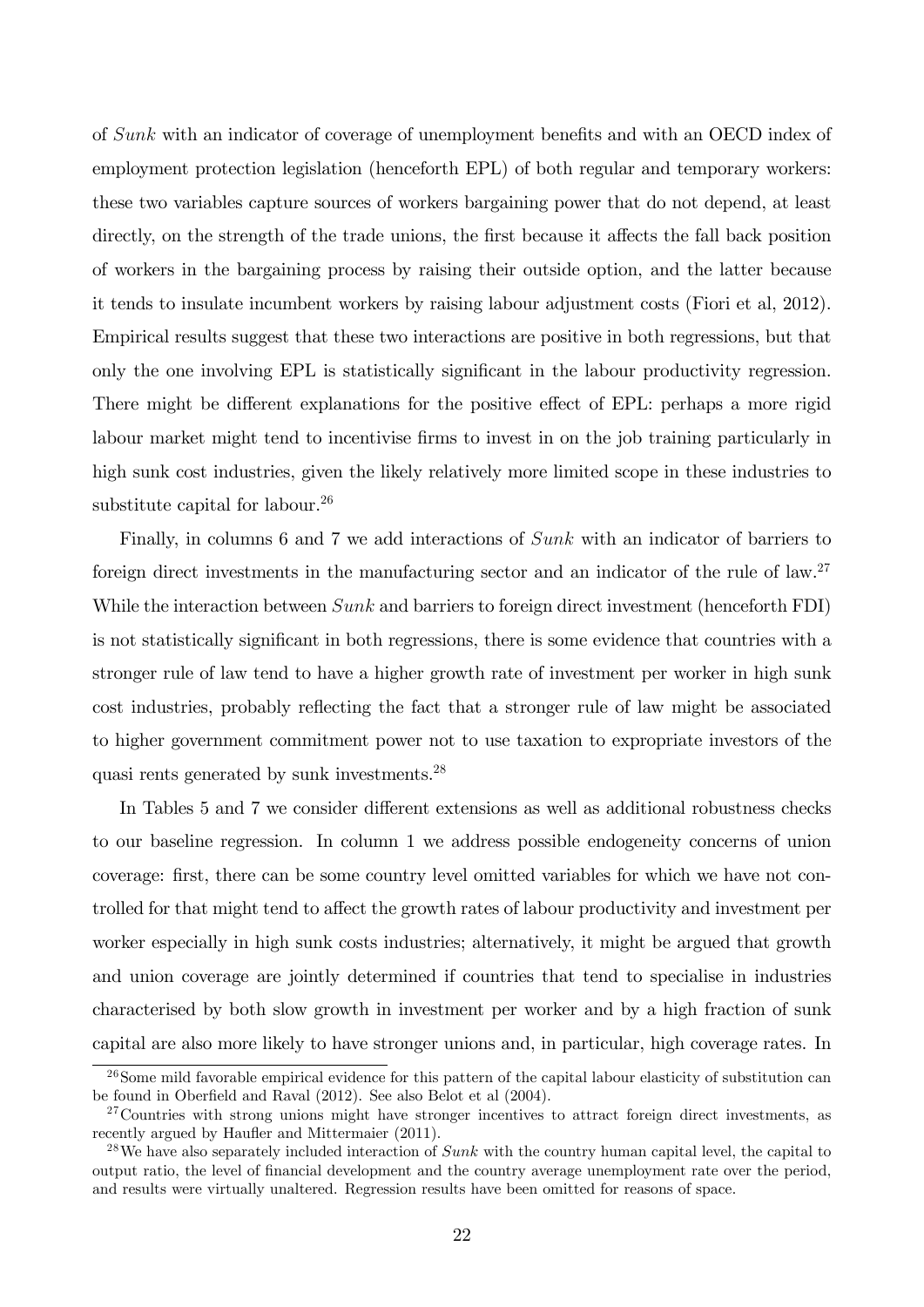column 1 of both Tables we report the result of an IV regression otherwise identical to that reported as column 2 of Tables 4 and 6 where we have instrumented union coverage with a dummy equal to one for countries that had experienced a right-wing dictatorship spell before 1980 and zero otherwise, and with the average fraction of votes held by left wing parties at the government over the 1980-2000 period.<sup>29</sup> The rationale for these two instruments is that rightwing dictatorships might have fought the development of the labour unions movement while, in turn, a strong presence of left wing parties in the governments might have favoured the growth of labour unions (Fiori et al, 2012). The first stage regression, whose results are available from the authors upon request, confirms our expectations and suggests that our instruments are not weak and pass the Sargan test of instrument validity.<sup>30</sup> The second stage regression displayed in column 1 of Tables 5 and 7 confirm that higher union coverage rates slow down growth in investment per worker and labour productivity particularly in sunk intensive industries, although the magnitude of the effect is reduced with respect to OLS estimates.

In column 2 we add an interaction between a country's union coverage rate and the industry R&D intensity for two reasons. The first is that R&D expenditure is often sunk and, therefore, to a certain extent, the industry R&D intensity might be considered as an alternative proxy of an industry sunk capital intensity. The second is that there is empirical evidence that R&D intensive industries tend to be more volatile and that some labour market institutions tend to depress growth in volatile industries (Cunat and Melitz, 2012): given the positive correlation in our sample between R&D intensity and our measure of sunkness, we believe it is important to check that the negative interaction between Sunk and union coverage is not simply capturing the negative effect of union coverage on investment rates and productivity growth in R&D intensive industries. Empirical results displayed in column 2 do not confirm that this is the case, as the sunk-union coverage interaction is always negative and statistically significant; in turn, the R&D-union coverage interaction is negative but statistically significant only in the investment regression.<sup>31</sup> It is interesting to note that, if we drop the interaction between union coverage and sunk, we find that the interaction of the industry R&D intensity with union coverage is significant at  $10\%$  in both regressions. If we interpret the degree of R&D

 $29$ The countries that experienced a dictatorship spell are Italy, Germany, Austria, Japan, Korea, Greece, Portugal and Spain.

 $30$ The Kleibergen-Paap test statistics are 55.5 and 44.2 in the investment per worker and labour productivity regressions, respectively; in turn, the Sargan test statistics are 0.75 (p value 0.102) and 1.9 (p value 0.16), respectively.

 $31$ See Menezes-Filho and Van Reenen (2003) for a survey of the empirical evidence on the effects of unionisation on R&D investments.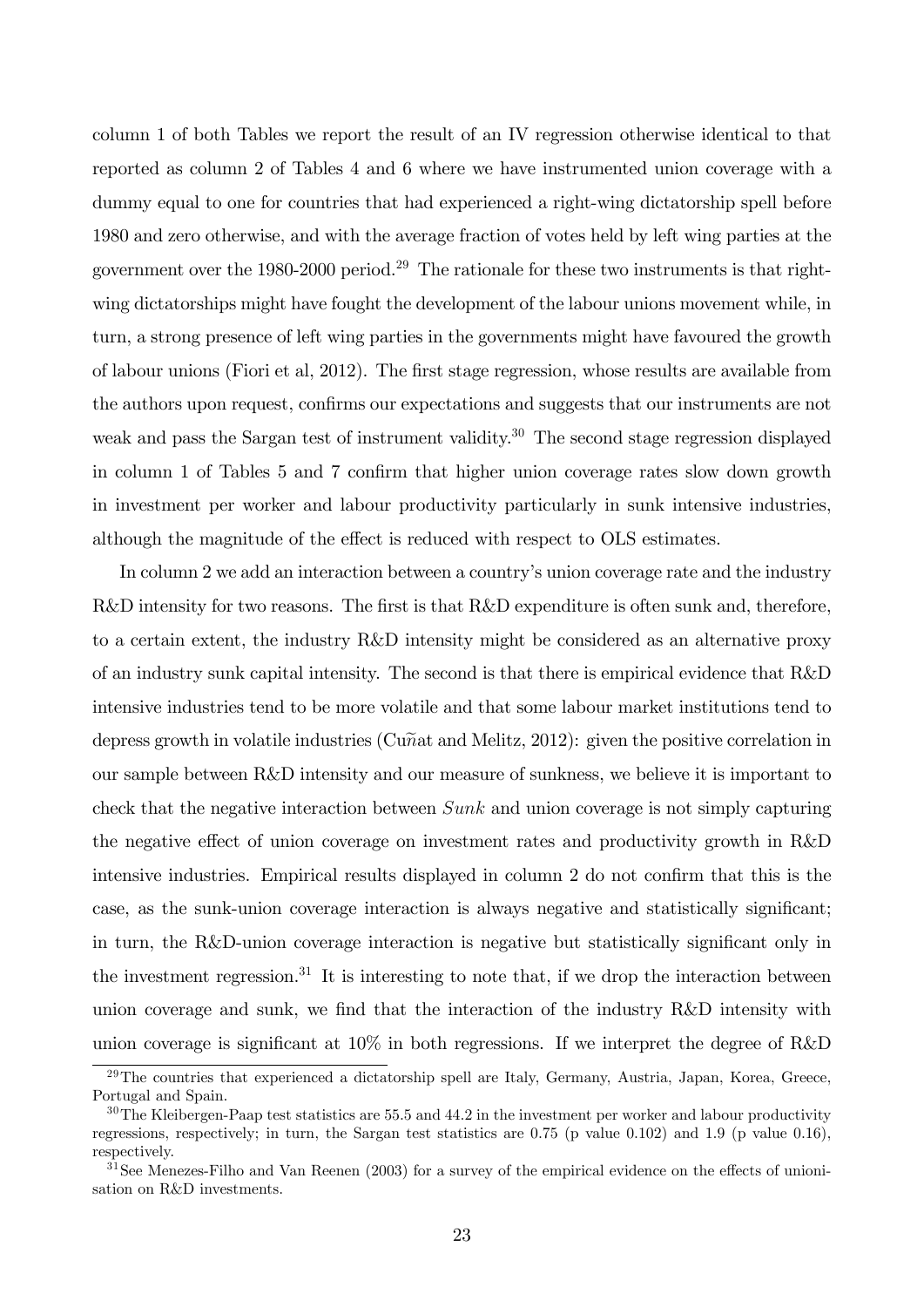intensity as a different proxy for the importance of sunk costs, this result provides additional empirical evidence that union bargaining power might have negative effects in industries where sunk costs and the associated hold-up problem may be more important.

In column 3 we include an interaction between the union coverage rate and the industry physical capital intensity: controlling for this interaction is very important not only because the latter is positively correlated with the industry degree of sunkness, but because our theoretical model predicts that it is the sunk nature of capital investments to generate the hold-up problem, and not physical capital intensity per se. As the empirical results show, the union coverage-physical capital intensity interaction is never significant and the magnitude of the sunk intensity-union coverage interaction is barely altered. $32$ 

Until now we have measured union coverage as the average value over the entire sample period: however, it might be argued that the variation of union coverage might not be exogenous, as it could be driven also by other country-industry developments over the period: for this reason, we have proxied union's bargaining power with the value taken by union coverage as of 1980. Econometric results displayed in column 4 confirm our baseline results and therefore suggest that measuring union coverage as either the mean or the beginning of the period value does not matter much.<sup>33</sup>

So far we have not exploited the panel dimension of our dataset because, by focusing on the long run effects of union power, we think it is less likely that the empirical results are driven by short term dynamics related to business cycles effects. However, using the panel nature of our data allows us to exploit the substantial time variation in union power that has occurred over the sample period in some countries. Therefore, as a robustness check, we have estimated the following panel data version of our baseline equation (25):

$$
\Delta \ln y_{s,c,t} = \alpha(Sunk_s * Union_{ct-1}) + \delta \ln y_{sct-1} + v_{st} + u_{ct} + \varepsilon_{sct} \tag{26}
$$

 $32$ It is possible to argue (Baldwin, 1983) that firms in high sunk cost industries might tend to increase debt as a sort of committment device to be tough against unions. If this results in structurally higher dependence towards external finance in high sunk cost industries, then it might be important to control for an interaction betweenn union coverage and an industry financial dependence. When we do so, the interaction of union coverage with the degree of industry sunkness remains negative and statistically significant. Finally, we have also run a regression where we have controlled for an interaction between union coverage with an industry's human capital intensity without affecting our main results. Results are available from the authors upon request.

<sup>&</sup>lt;sup>33</sup>It is important to note that proxying union bargaining power with the beginning of the period union coverage does not alter none of our main results.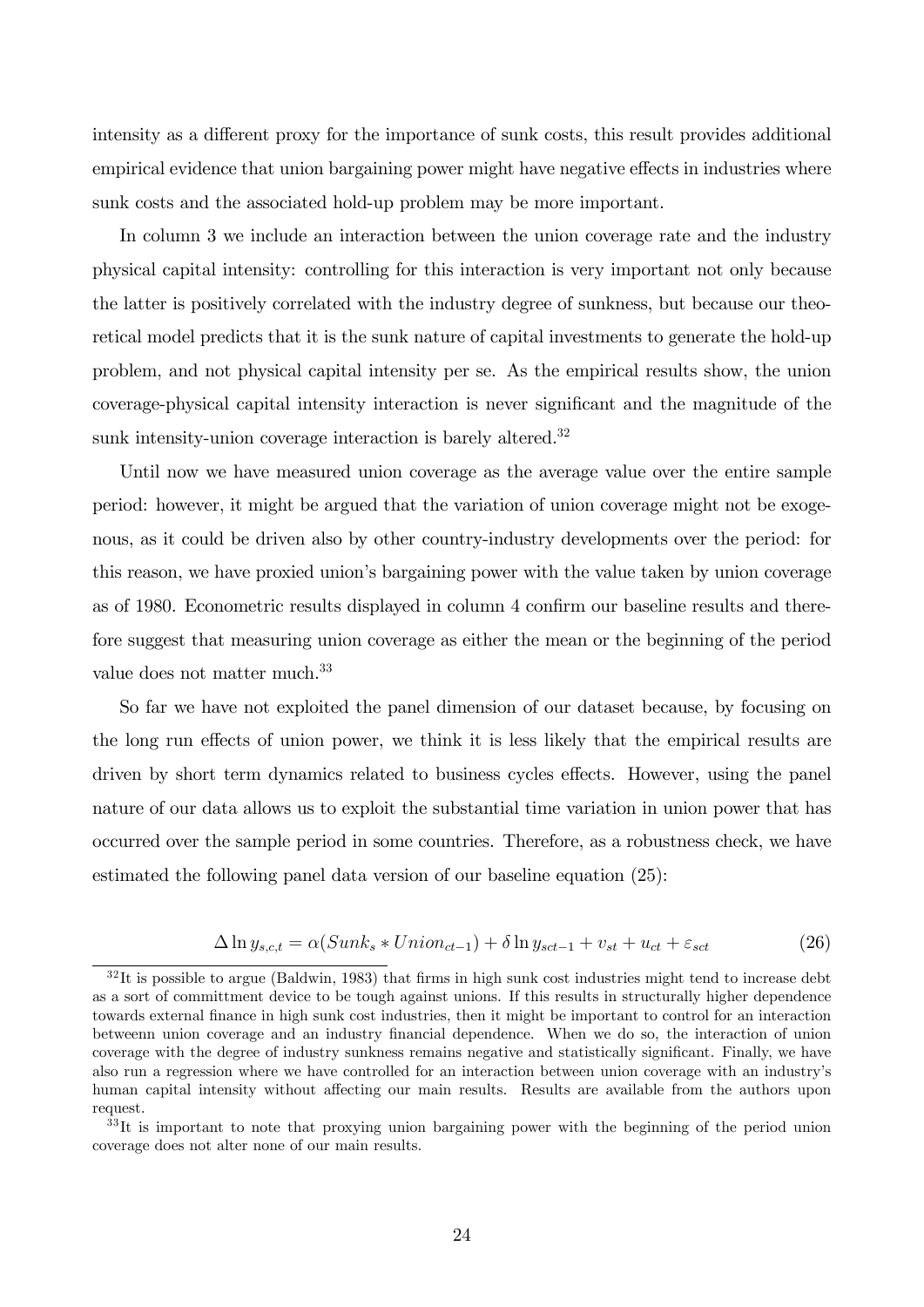where  $\Delta \ln y_{s,c,t}$  is the growth rate of investment per worker (labour productivity) between  $t-1$ and t in sector s of country  $c$ ; ln  $y_{sct-1}$  is the log of investment per worker (labour productivity) at  $t - 1$ ; Union<sub>ct-1</sub> is union coverage in country c at date  $t - 1$ ;  $v_{st}$  and  $u_{ct}$  are sector-by-year and country-by-year fixed effects, respectively;  $\varepsilon_{sct}$  is an error term and we consider the time interval to be five years.<sup>34</sup> Empirical results, available from the authors upon request, confirm the results of the cross sectional regressions, with  $\alpha = -0.021$  (t stat  $-4.9$ ) in the investment growth regression and  $\alpha = -0.009$  (t stat  $-4.2$ ) in the labour productivity growth regression.

In column 5 we have considered the possibility that it is not the level of union coverage per se to be important, but its change over the period: empirical results suggest that countries that experienced a larger increase in union coverage over the sample period had both a lower growth of investment per worker and labour productivity in high sunk cost industries, although the effect is estimated with noise in Table  $7<sup>35</sup>$  In column 6 instead we measure union's strength with the variable "bargaining power" recently used by Mueller and Philippon (2011). As we discussed in previous sections, the main attraction of using this variable is that it is an attempt to measure union bargaining power directly, at least as perceived by top managers. As we can see in both Table 5 and 7, the interaction between sunk and union bargaining power is negative, but statistically significant at conventional confidence levels in the investment regression only.

In column 7 we have added an interaction between Sunk and the degree of fragmentation of confederations of unions (see see the Appendix D2 below): in this case, we expect that in countries where union membership is not concentrated, unions that are in charge of negotiations will try to fully exploit their bargaining power because the chances to be replaced by other unions in the future are higher than in countries with a very concentrated union membership; as a result, the possibility of sustaining cooperative equilibria between firms and unions is expected to be lower. We find confirmation for this prediction in the data: in fact, empirical results suggest that countries where union membership is very fragmented tend to

 $34\text{We consider } t=1980, 1985, 1990, 1995, 2000.$  The inclusion of sector-by-year fixed effects controls for the possibility that different industries are in different stages of their life cycles and for industry specific technical change. The country-by-year fixed effects control for all unobserved country level variables that are unlikely to have a greater effect on investment and productivity growth particularly in high sunk capital industries.

 $35$ We have repeated the same exercise with the change in union density (but omitting union coverage), given the large changes that occurred during our sample period in the latter variable in many countries: results again suggest that countries where union density increased more over the period might have experienced a reduction in both labour productivity and investment per worker growth rates, although only in the latter case the effect is estimated with precision.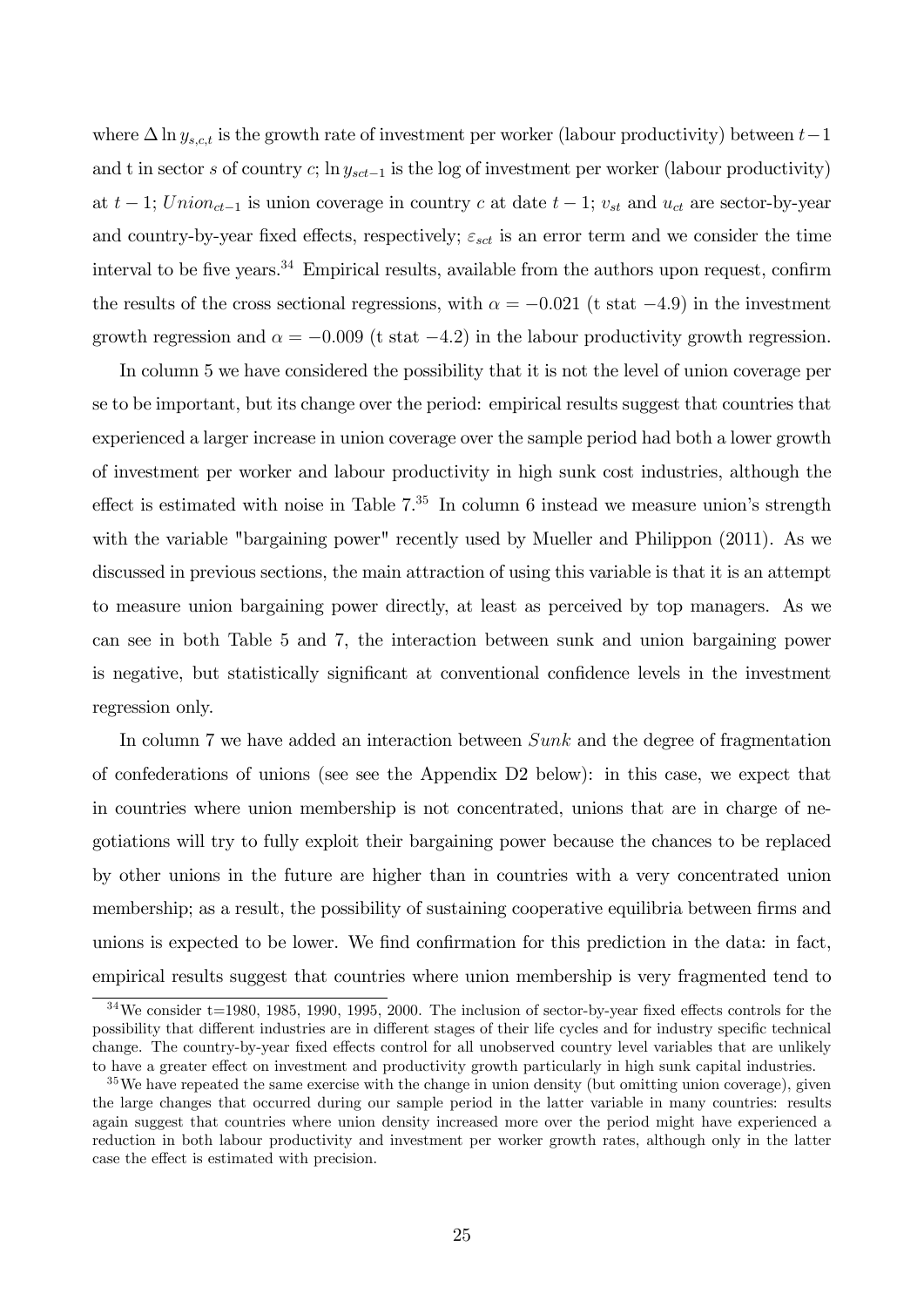have a significantly lower investment growth in sectors characterised by a relatively higher share of sunk capital, while in the case of the productivity regression the coefficient of the interaction is highly insignificant.<sup>36</sup>

Finally, in column 8 we have interacted Sunk with a variable measuring the quality of the labour relations (Mueller and Philippon, 2011): the intuition for including this control is that in countries characterised by good labour relationships, the existence of high union coverage rates might not affect investments and labour productivity. However, when we control for the quality of labour relations (see the Appendix  $D2$ ) we do not find confirmation of this effect, as the interaction between labour relations and Sunk is positive as expected (which means that countries with "bad" labour relations tend to display lower investment and productivity growth in sunk intensive industries) but also statistically insignificant at conventional levels of confidence; in turn, the sunk-union coverage interaction is always negative, statistically significant and with barely altered coefficients. $37$ 

### 5.2 ReÖnements

So far we have presented empirical evidence showing that union bargaining power tends to reduce the growth rates of investment per worker and labour productivity particularly in industries characterised by a relatively large fraction of sunk capital stock, as predicted by our theoretical model. However, it might be of some interest to assess whether the magnitude of this effect varies with some regulations that characterise the labour relations system across countries (See Appendix D2 for more details). For instance, in some countries the government has the power to impose compulsory arbitration among parties involved in a labour dispute, or at least there exist mandatory conciliation procedures before a strike can occur; in turn, in some countries it is forbidden for unions to strike if there is a collective agreement in

 $36\text{We also run our baseline regressions splitting the sample into different groups of countries, depending on.}$ weather the fragmentation index was above or below the median. Both for investment and labour productivity growth regressions, we find that the negative effect of union coverage in sunk industries is much stronger in the case of countries with more fragmented union confederations. Results are available upon request.

<sup>&</sup>lt;sup>37</sup>Card et al (2014) justify their finding of a modest degree of hold-up on the grounds that workers bargaining power is reduced if firms can credibly threat to relocate overseas. While it is difficult to have a good measure of an industryís relocation intensity, we think the degree of vertical integration (measured by the ratio between sectoral value added and gross output) might be a reasonable proxy. In fact, in sectors where production tends to be vertically integrated the scope for outsourcing and overseas relocation might be lower, ceteris paribus. We have therefore augmented our baseline regression with the interaction between the industry vertical integration intensity in the US and union coverage: this interaction is negative but not statistically significant; in turn, the coefficient of the sunk-coverage interaction was barely altered.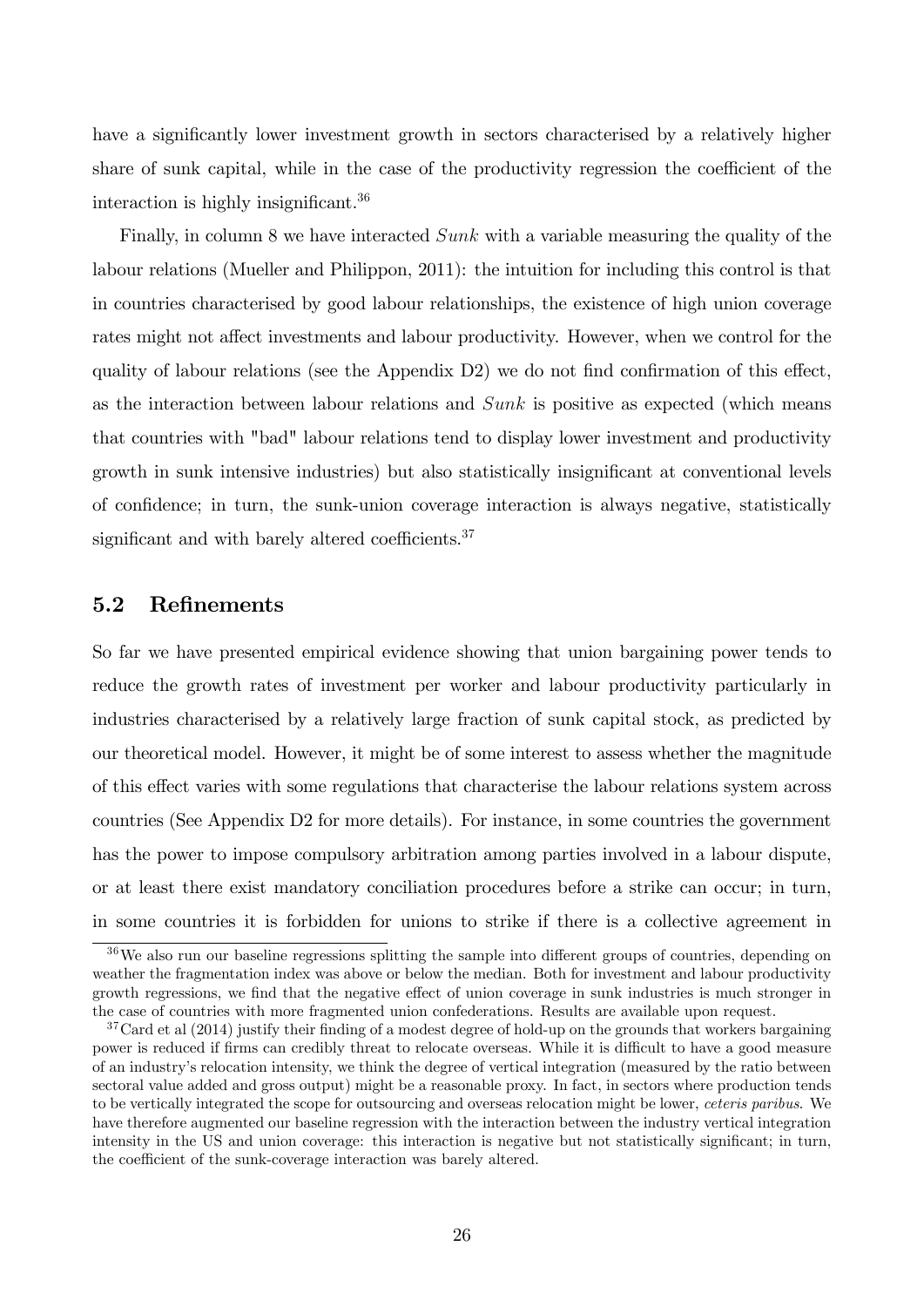place, or there is a waiting or notification period before a strike can take place. For this reason, using information contained in Botero et al. (2004), we have run a series of baseline regressions (corresponding to column 2 of Tables 4 and 6) splitting the sample across some of the country-level dimensions of labour relations we have just mentioned. Before turning to the discussion of empirical results for the growth rate of investment per worker, it is however important to acknowledge that some regressions are based on few observations and therefore we should view these results as suggestive only.<sup>38</sup>

In Table 8 we have split the sample according to the existence (column 2) or not (column 1) of a law that allows strikes when a collective agreement has been already signed.<sup>39</sup> The existence of such a regulation is important because one could expect that, if the law is in place, the hold-up problem should be significantly alleviated, because the possibility for unions to behave opportunistically might be significantly reduced. This is exactly what we find, as the effect of union coverage is about halved for the group of countries characterised by regulations that forbid strikes when a collective agreement is in place.<sup>40</sup> Then we have split the sample according to whether there is (column 4) or not (column 3) in the country a mandatory waiting period before a strike can take place.<sup>41</sup> Econometric results show that higher union coverage tends to significantly slow down the growth of investment per worker particularly in high sunk capital industries for both country groups, but the magnitude of the effect seems to be notably smaller in countries where a notification or waiting period before a strike can occur is compulsory. In subsequent columns countries have instead been split according to whether there is (column 6) or not (column 5) a mandatory conciliation procedure: empirical results suggest that, in both country groups, union coverage negatively affect the growth of investment per worker, but that the magnitude is three times larger in countries where there is not a mandatory conciliation procedure.<sup>42</sup> In columns 7 and 8 the sample has been instead split according to whether in the country there is (column 8) or not (column 7) a

<sup>&</sup>lt;sup>38</sup>Moreover, we do not explore the issue of why some regulations are in place in some countries but not in others. Qualitatively the results for labour productivity growth are very similar with one exception that we will discuss later. Results are available from the authors upon request.

 $39$ The countries in our sample where such regulation is not in place are the UK, France, Italy and the Netherlands.

 $^{40}$ In the case of the labour productivity growth regression we do not see any notable difference in the magnitude of the effect between the two groups of countries.

<sup>&</sup>lt;sup>41</sup>The countries where there was a mandatory waiting period were Canada, Denmark, Spain, Finland, Greece, Korea, Netherlands, Portugal and Sweden.

 $42$ Countries with mandatory concliation procedures were Australia, Denmark, Spain, Finland, Korea, Netherlands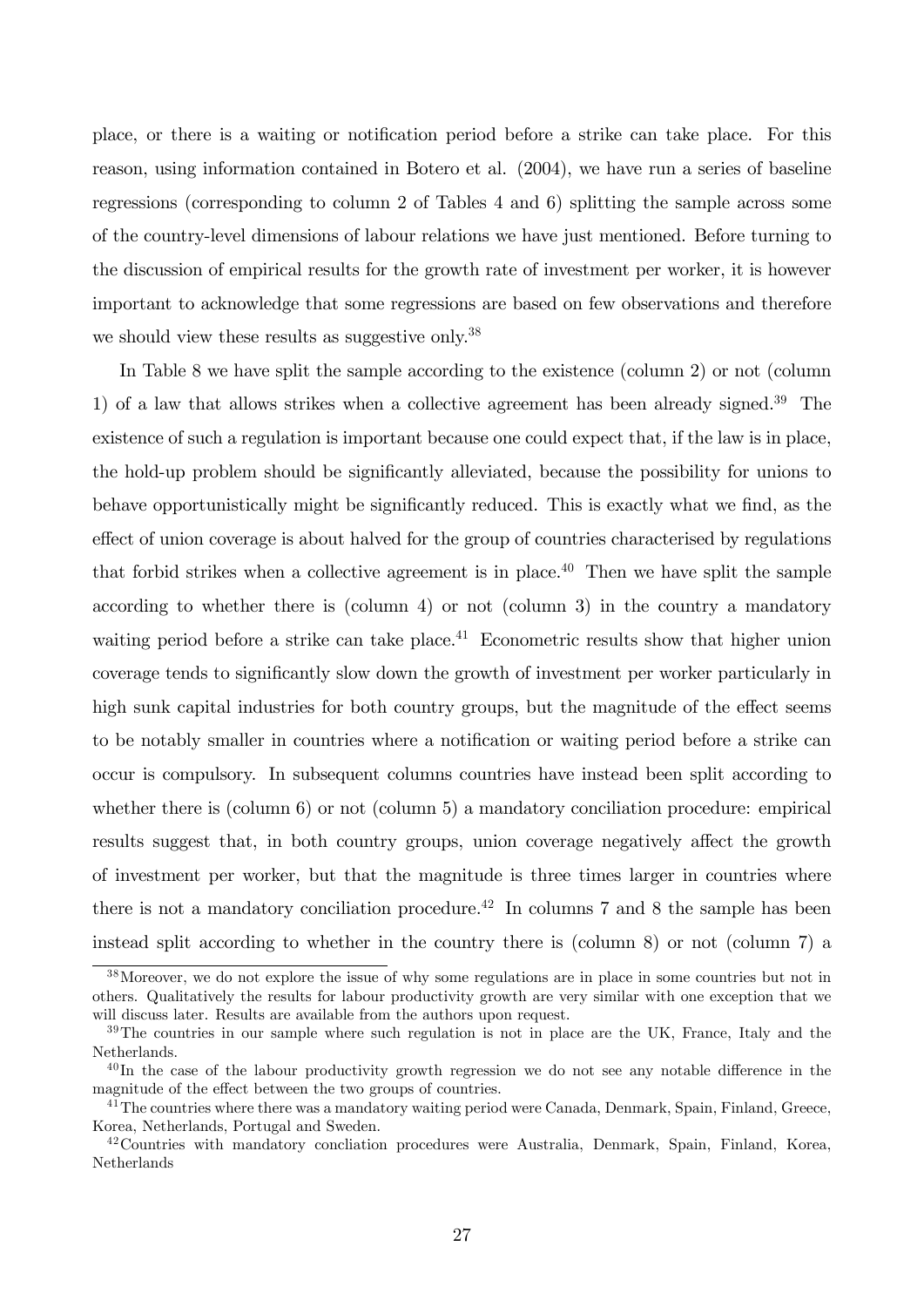mandatory arbitration procedure and we find that the negative impact of union coverage is higher in countries where there is no mandatory arbitration, while for countries where there is a compulsory and binding arbitration, the negative impact of union coverage is marginally statistically insignificant.<sup>43</sup>

Finally, we have considered, for each country, whether, for the majority of years included in our sample period, both unions and employers had been routinely involved in government decisions concerning social or economic policy issues (i.e., Social Pacts; see Visser, 2011).<sup>44</sup> In this case, our idea is that the government, by involving (always, or at least irregularly) unions and employers in economic policy decisions, creates a more cooperative framework between the parts and favors the sustainability of a cooperative equilibrium characterised by unions that refrain from exploiting their bargaining power. Our empirical results provide some favourable evidence for this hypothesis, as we see that only in countries characterised by the absence of concertation higher coverage ratios are associated to slower growth in investment per worker in sunk capital intensive industries.

## 6 Concluding Remarks

In this paper, we test for the hold-up problem by considering the effect of union power on investment and productivity across sectors with different levels of sunk capital investments. We develop a search and matching model with sunk capital investments and ex-post collective wage bargaining and test the predictions of the model by considering the effects of unions' bargaining power on the rate of growth of investment per worker and hourly labour productivity. We use different sources of data on manufacturing sectors in two sets of partially overlapping OECD countries during the period 1980-2005.

Using a difference-in-difference approach, we verify that union power reduces the growth of investment per worker and labour productivity in industries with higher proportions of sunk physical capital. This result is robust to a series of sensitivity checks. First, we have controlled for other determinants of industry growth by means of interactions between a country factor abundance and an industry factor intensity. Second, we include interactions between sunk capital intensity and country level variables potentially correlated with union coverage such

<sup>43</sup>Countries with mandatory arbitration procedures were Australia, Spain and Korea.

<sup>&</sup>lt;sup>44</sup>The countries where firms and unions were involved in economic policy decisions were Austria, Belgium, Canada, Germany, Denmark, Finland, Netherland, Portugal and Sweden.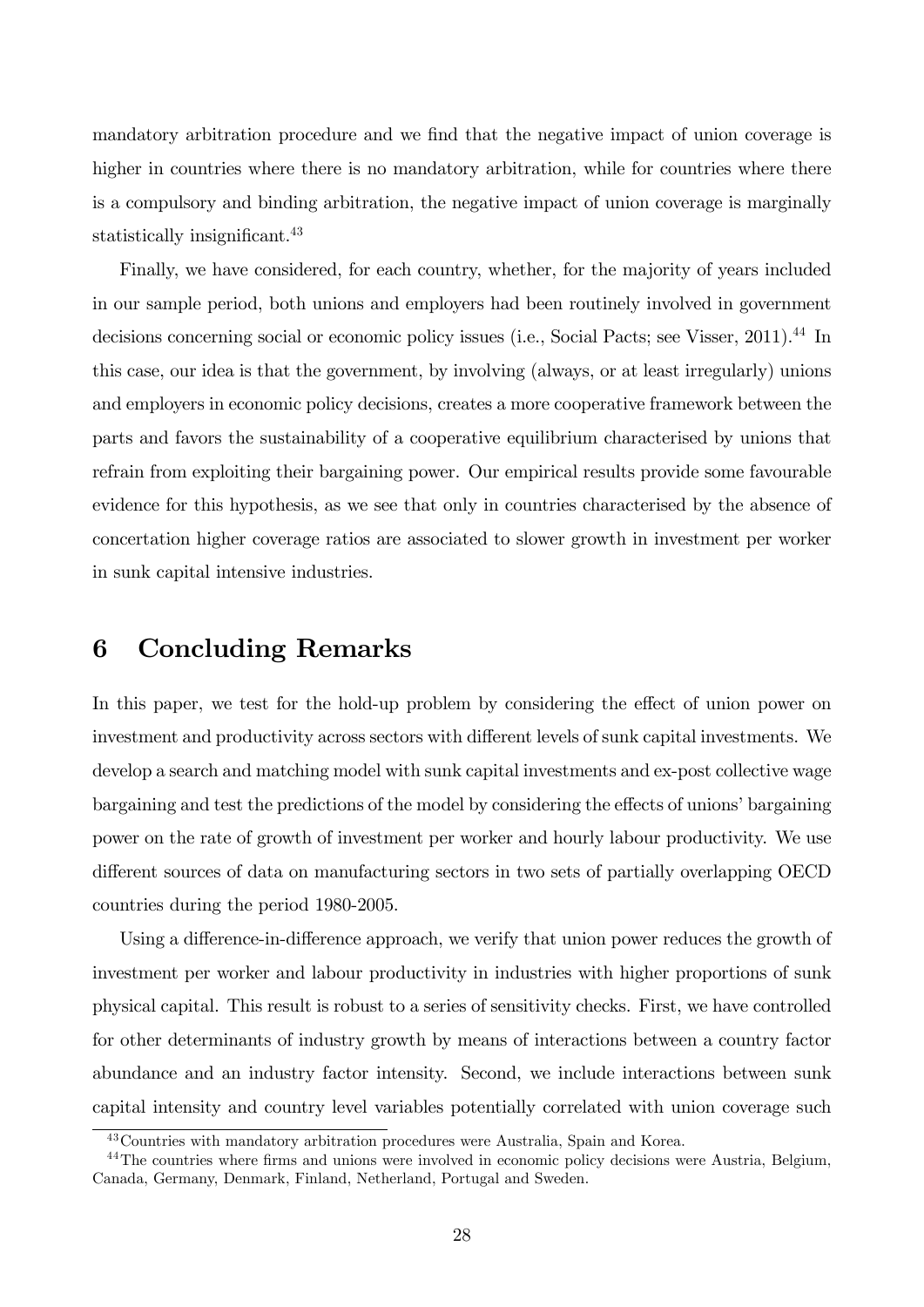as the change in union coverage over time, union density and its change over time, the coordination of wage bargaining, the coverage of unemployment benefits, the extent of employment protection legislation, the presence of barriers to foreign direct investments and the rule of law. Third, we examine whether our interaction between union coverage and sunk capital intensity partly captures other interactions of unions with industry features that might be correlated with sunk capital intensity, such as R&D and physical capital intensity. Finally, we have taken into account possible endogeneity concerns of union behaviour.

We refine our analysis using a set of indicators that reflect some aspects of industrial relations and that are directly related to collective disputes, union behaviour and involvement of unions and employers in government decisions on social and economic policy. In particular, we find that the effects of union power on investment and productivity is stronger when in a country there is the possibility of strikes even if there is a collective agreement in force, when there is no mandatory waiting period, there are no other alternative conciliation procedures or possibility of seeking third party arbitration. On the other hand, the effect of unions is less relevant when cooperative equilibria are sustainable: this happens when there is less fragmentation of union representation and when social pacts, by involving unions and employers in economic policy decisions, are in force.

Depending on model specification, our regression coefficients imply, in the case of investment per worker, an yearly growth differential of about 0.7-1.1 percentage points between a sector at the  $75<sup>th</sup>$  percentile and at the  $25<sup>th</sup>$  percentile of the sunk capital intensity distribution in a country at the  $25<sup>th</sup>$  percentile compared to a country at the  $75<sup>th</sup>$  percentile of union coverage distribution. The size of this effect is not negligible because, depending on model specification, it amounts to between one third to one half of the sample average differential in the rate of growth of investment per worker in the two sectors at the  $25^{th}$  and  $75^{th}$  percentile of the sunk intensity distribution, which is equal to 2.2 percentage points.

This result might be compared with that of Card et al (2014) who found that the hold-up problem is likely to be relatively minor (if not totally absent) in their matched employeremployees dataset in the Veneto region of Italy. There can be several reasons for this difference, ranging from the type of sample to the specification of the empirical model and time period. However, as acknowledged by the authors, the institutional setting and, in particular, the threat by firms to relocate their plants overseas, might have played an important role in alleviating the hold-up problem in their sample. Furthermore, the economic structure of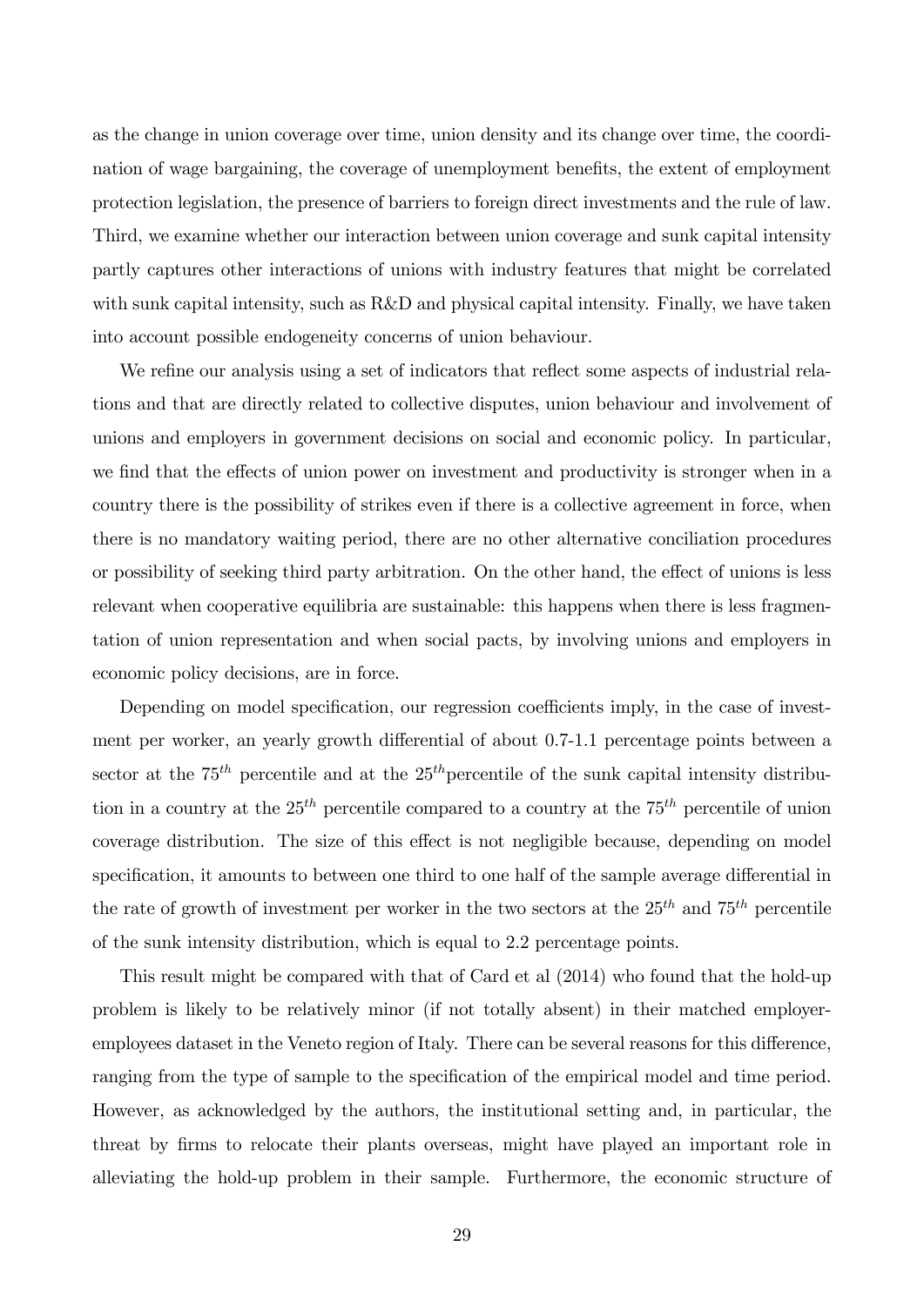Veneto is overwhelmingly based on small firms, where unions are traditionally weak: this is in part confirmed by the fact that during the period considered by Card et al  $(2014)$ , union density in Veneto was lower and falling more rapidly than in Italy as a whole.

Overall, our results suggest that the contractual incompleteness in labour relations and the resulting hold-up problem are a relevant phenomenon that might have sizeable effects on the growth of investment and labour productivity. On the other hand, there is some evidence that the system of industrial relations, by influencing the degree of contractual incompleteness, might play a role in determining the magnitude of the problem. However, at least two issues remain to be investigated: Örst, why some countries persist in adopting labour regulations that exacerbate the hold-up problem; second, how the type of contractual incompleteness analysed here drives the pattern of comparative advantage.

## References

- [1] Acemoglu D., Antràs P. and Helpman E. (2007) "Contracts and Technology Adoption," American Economic Review, vol. 97(3), pp. 916-943.
- [2] Acemoglu D. and Shimer R. (1999) "Holdups and Efficiency with Search Frictions,"  $In$ ternational Economic Review, vol.  $40(4)$ , pp. 827–850.
- [3] Addison J., Schank T., Schnabel C. and Wagner J. (2007) "Do Works Councils Inhibit Investment?" Industrial and Labor Relations Review, vol. 60 (2), pp. 187-203.
- [4] Aleksynska M. and Schindler M. (2011) "Labour Market Regulation in Low-, Middle- and High-Income Countries: A New Panel Database," IMF working paper.
- [5] Balasubramanian N. and Sivadasan J. (2009) "Capital Resalability, Productivity Dispersion and Market Structure," Review of Economics and Statistics, vol. 91(3), pp. 547–557.
- [6] Baldwin C. (1983) "Productivity and Labor Unions: An Application of the Theory of Self- Enforcing Contracts," Journal of Business, vol. 56(2), pp. 155-185.
- [7] Barro R. and Lee J-W. (2001) "International Data on Educational Attainment: Updates and Implications," Oxford Economic Papers, vol. 3(3), pp. 541-563.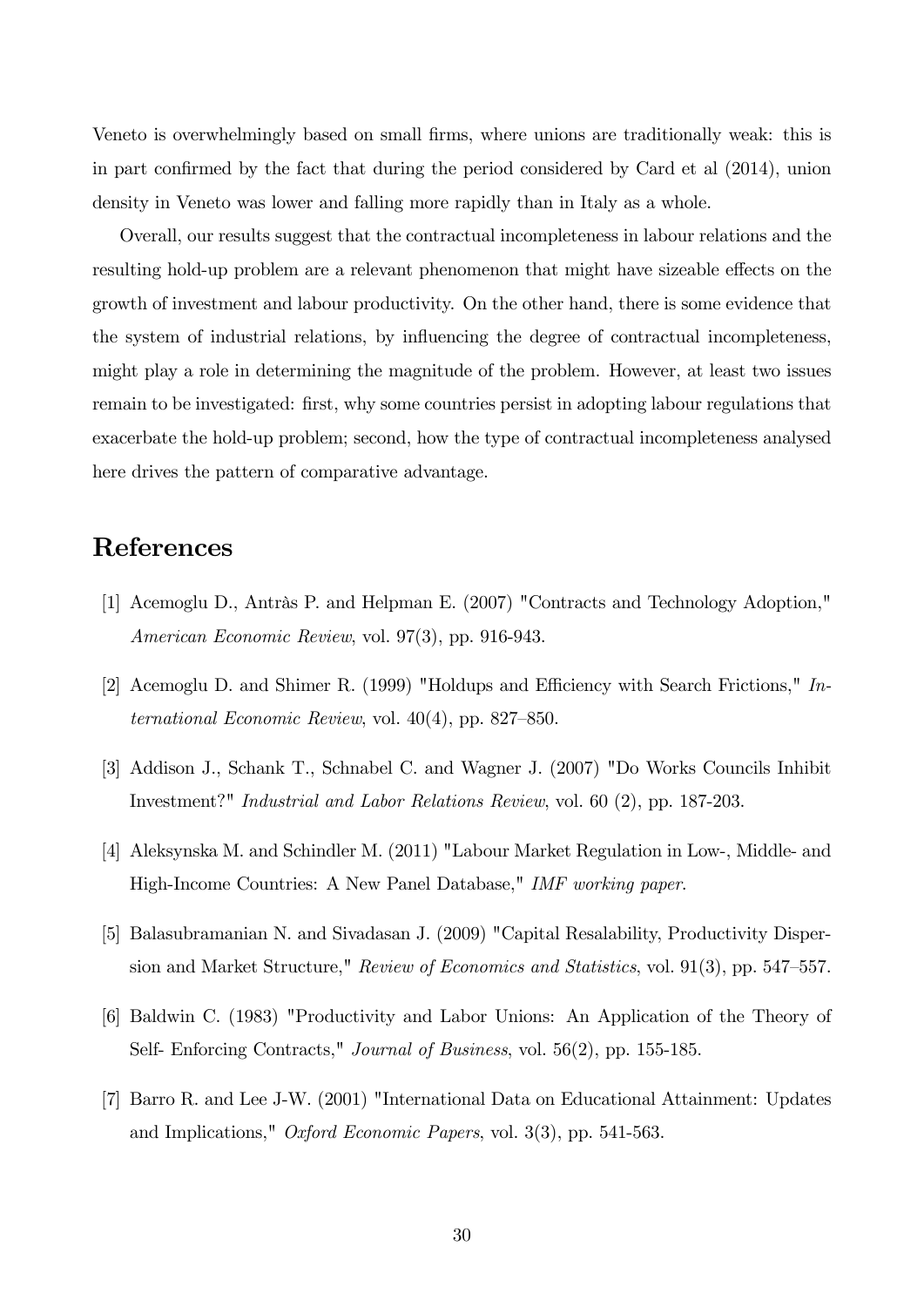- [8] Bartelsman E. and Gray W. (1996). "The NBER Manufacturing Productivity Database," NBER Technical Working Papers 0205.
- [9] Bas M. and Carluccio J. (2010) "Wage Bargaining and the Boundaries of the Multinational Firm," CEP Discussion Paper 963.
- [10] Bassanini, A. and Garnero, A. (2013). "Dismissal protection and worker flows in OECD countries: evidence from cross-country/cross-industry data," Labour Economics, vol. 21, pp. 25-41.
- [11] Belot M., Boone J. and van Ours J. (2007) "Welfare-Improving Employment Protection,"  $Economica$ , vol. 74, pp. 381–396.
- [12] Boeri T., Brugiavini A. and Calmfors L. (2001) The Role of Unions in the Twenty-First Century, Oxford University Press.
- [13] Botero J., Djankov S., La Porta R., Lopez-De-Silanes F. and Shleifer A. (2004). "The Regulation of Labor," Quarterly Journal of Economics, vol. 119(4), pp. 1339-1382.
- [14] Caballero R. and Hammour M. (1998) "The Macroeconomics of Specificity," *Journal of* Political Economy, vol. 106(4), pp. 724-767.
- [15] Card D., Devicienti F. and Maida A. (2014) "Rent-Sharing, Hold-Up, and Wages: Evidence from Matched Panel Data," Review of Economic Studies, vol. 81, pp. 84-111.
- [16] Cavanaugh J. (1998) "Asset Specific Investment and Unionized Labor," *Industrial Relations*, vol.  $37(1)$ , pp.  $35-50$ .
- [17] Checchi D. and Lucifora C. (2002) "Unions and labour market institutions in Europe", Economic Policy, vol. 17, pp. 361-408.
- [18] Ciccone A. and Papaioannou E. (2009) "Human Capital, the Structure of Production, and Growth," Review of Economics and Statistics, vol. 91(1), pp. 66-82.
- [19] Cingano F., Leonardi M., Messina J. and Pica G.  $(2010)$  "The effects of employment protection legislation and financial market imperfections on investment: evidence from a firm-level panel of EU countries," *Economic Policy*, vol. 25(January), pp. 117-163.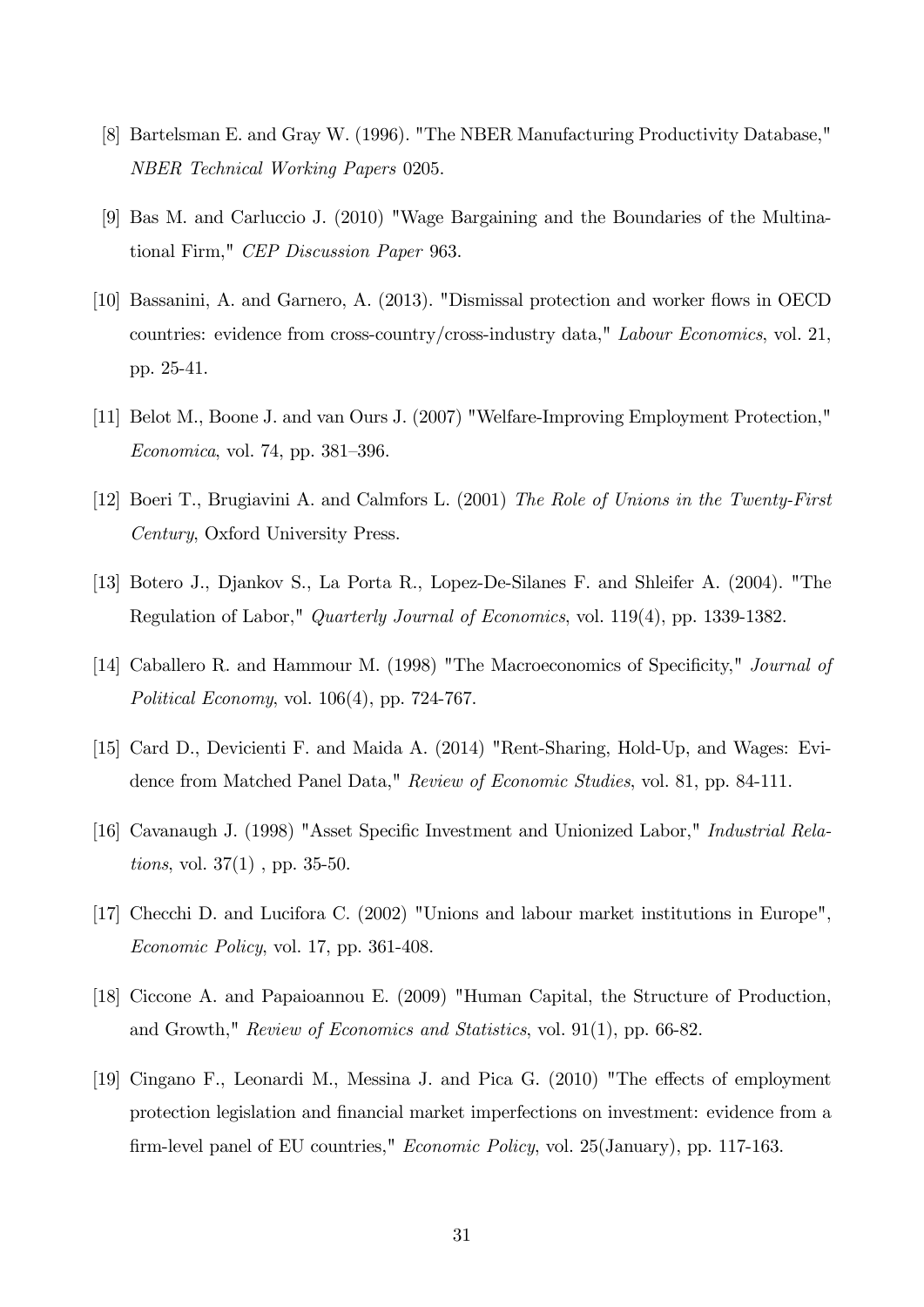- [20] Conti M. and Sulis G. (2010) "Human Capital, Employment Protection and Growth in Europe," Working Paper CRENoS 10-28.
- [21] Cukierman A. and Lippi F. (1999) "Central bank independence, centralization of wage bargaining, inflation and unemployment: Theory and some evidence," European Economic Review, vol. 43(7), pp. 1395-1434.
- [22] Cunat, A. and Melitz, M. (2012) "Volatility, Labor Market Flexibility, and the Pattern of Comparative Advantage," Journal of the European Economic Association, forthcoming.
- [23] Doucouliagos C. and Laroche P. (2003a) "What do unions do to productivity? A metaanalysis," *Industrial Relations*, vol. 42 (4), pp.  $650-691$ .
- [24] Doucouliagos C. and Laroche P. (2003b) "Unions and Tangible Investments: A Review and New Evidence in France," Industrial Relations, vol. 58 (2), pp. 314-337.
- [25] Dumont, M., Rayp G. and Willemè P. (2012) "The bargaining position of low-skilled and high-skilled workers in a globalising world," *Labour Economics*, vol 19, pp. 312-319.
- [26] Fiori G., Nicoletti G., Scarpetta S. and Schiantarelli F. (2012) "Employment effects of product and labour market reforms: are there synergies?" Economic Journal, vol. 122, pp. F79-F104.
- [27] Grossman S. and Hart O. (1986) "The Costs and Benefits of Ownership: A Theory of Vertical and Lateral Integration," Journal of Political Economy, vol. 94(4), pp. 691–719.
- [28] Grout P.A. (1984) "Investment and wages in the absence of binding contracts: a nash bargaining approach," *Econometrica*, vol. 52 $(2)$ , pp. 449–460.
- [29] Hagedorn, M., and I. Manovskii (2008) "The Cyclical Behavior of Equilibrium Unemployment and Vacancies Revisited," American Economic Review, vol 98, pp. 1692–1706.
- [30] Hart O. and Moore J. (1988) "Incomplete Contracts and Renegotiation," Econometrica, vol. 56(4), pp. 755-85.
- [31] Hart O. and Moore J., (1999) "Foundations of incomplete contracts," The Review of  $Economic Studies, vol. 66, pp. 115–138.$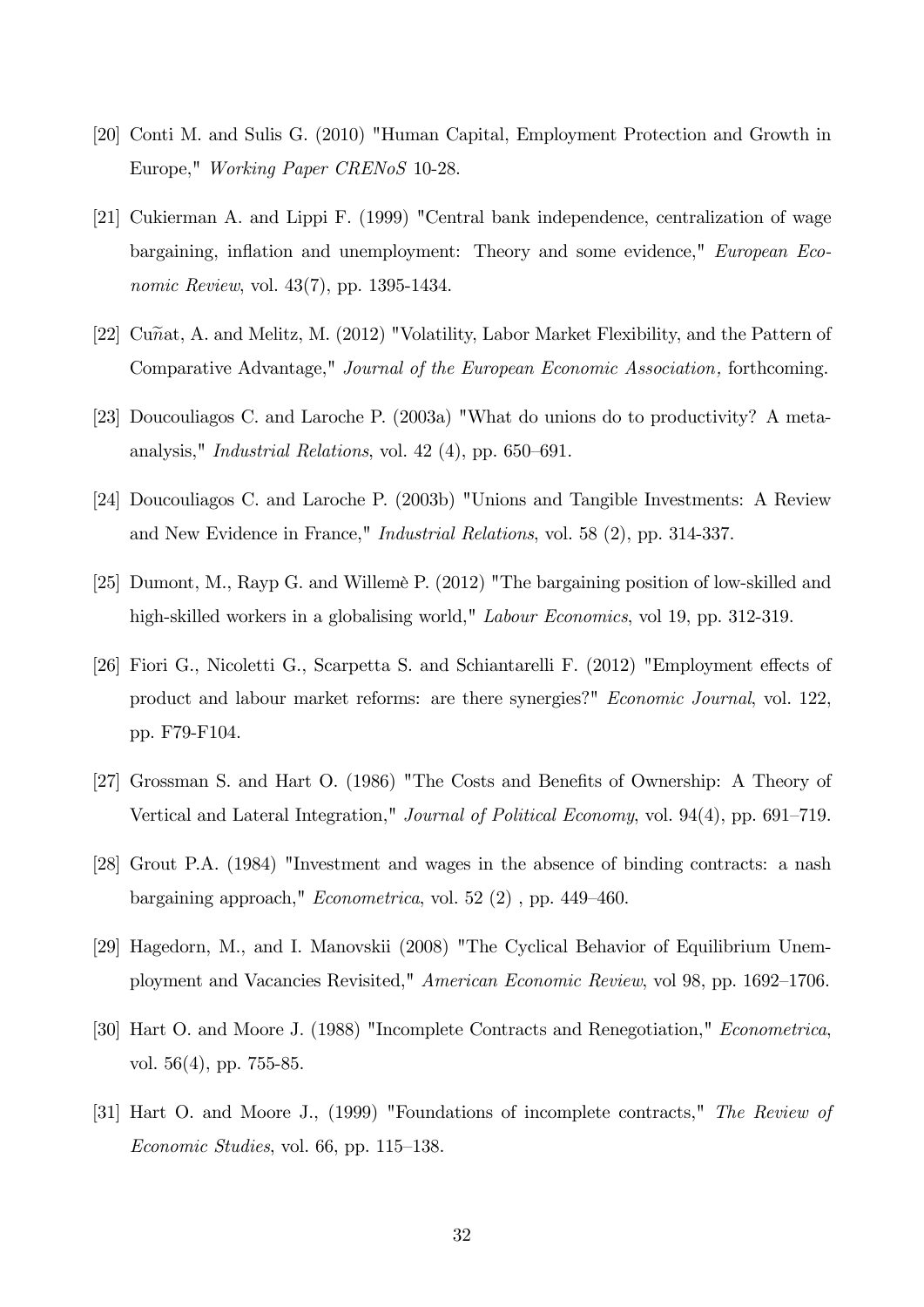- [32] Haufter A. and Mittermaier F. (2011) "Unionisation Triggers Tax Incentives to Attract Foreign Direct Investment," *Economic Journal*, vol. 121(June), pp. 793–818.
- [33] Hirsch B. (1991) "Union Coverage and Profitability among U.S. Firms," Review of Economics and Statistics, vol. 73 (1), pp.  $69-77$ .
- [34] Inklaar R., Timmer M. and van Ark B. (2008) "Market services productivity across Europe and the US," Economic Policy, vol. 23 (January), pp. 139-194.
- [35] Krussel P. and Rudanko L. (2012) "Unions in a Frictional Labor Market", NBER Working Paper, 18218.
- [36] Machin S. and Wadhwani S. (1991) "The Effects of Unions on Investment and Innovation: Evidence From WIRS," Economic Journal, vol. 101 (405), pp. 324-330.
- [37] Malcomson, J. M. (1997). "Contracts, hold-up, and labor markets," Journal of Economic  $Literature$ , vol. 35, pp.1916–1957.
- [38] Manning A. (1987) "A Bargaining Model of Wages, Employment and Investment for UK Manufacturing," *mimeo*, London School of Economics.
- [39] Menezes-Filho N. and Van Reenen J. (2003). "Unions and Innovation: A Survey of the Theory and Empirical Evidence," In Addison J. and Schnabel C. (Eds.) International Handbook of Trade Unions, Edward Elgar, Cheltenham, pp. 293-335.
- [40] Metcalf D. (2003) "Unions and productivity, financial performance and investment: international evidence," In: Addison J. and Schnabel C. (Eds.) International Handbook of Trade Unions, Edward Elgar, Cheltenham, pp. 118–171.
- [41] Morikawa M. (2010) "Labor unions and productivity: An empirical analysis using Japanese firm-level data," Labour Economics, vol.  $17(6)$ , pp.  $1030-1037$ .
- [42] Mueller H. and Philippon T. (2011). "Family Firms, Paternalism, and Labor Relations," American Economic Journal: Macroeconomics, vol. 3 (April): 218–24.
- [43] Muthoo A. (1998) "Sunk Costs and the Inefficiency of Relationship-Specific Investment," Economica, vol. 65 (257), pp. 97–106.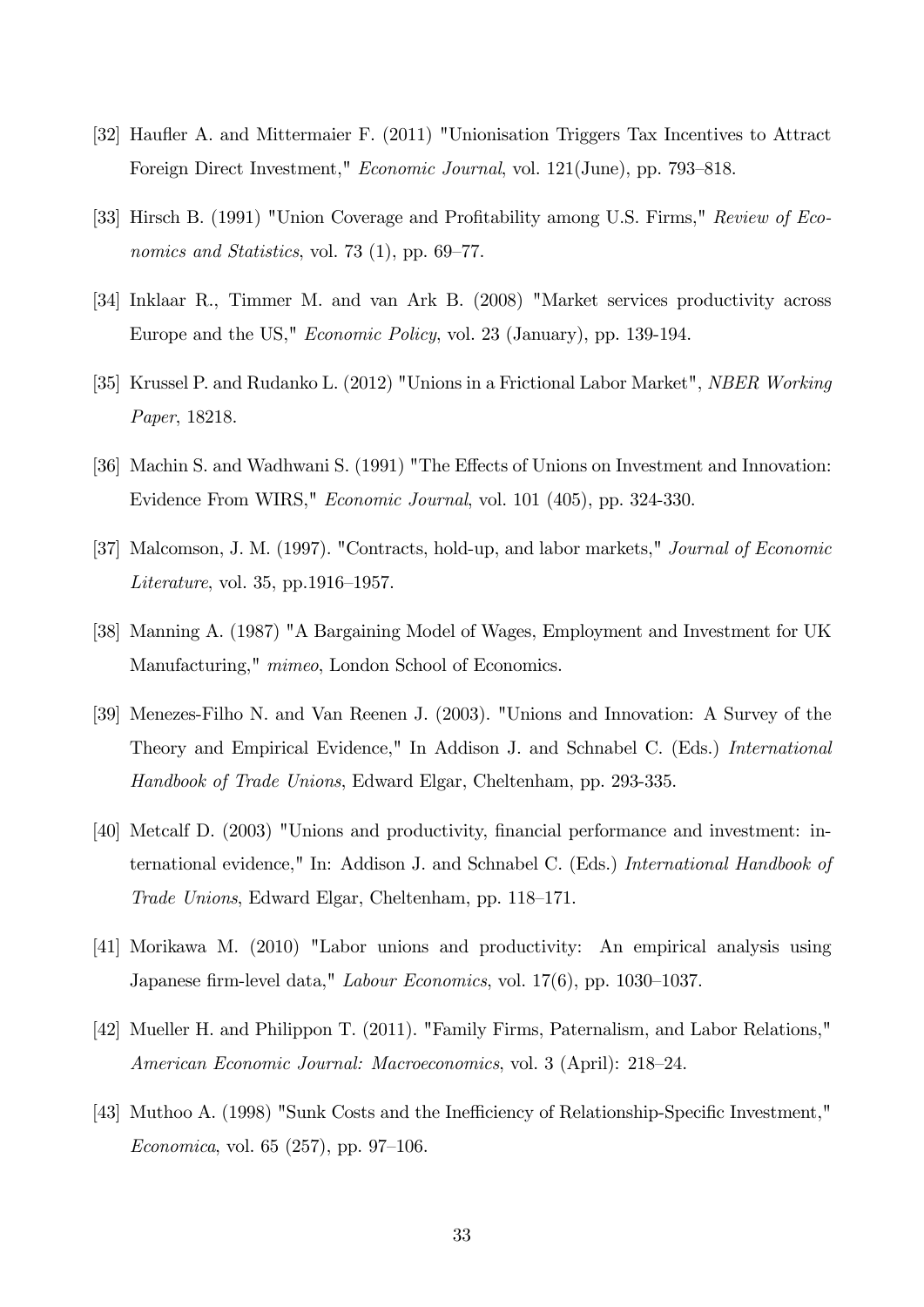- [44] Nicita A. and Olarreaga M. (2007) "Trade, Production and Protection 1976-2004," World Bank Economic Review, vol. 21(1), pp. 165-171.
- [45] Nunn N. (2007) "Relationship-Specificity, Incomplete Contracts, and the Pattern of Trade," Quarterly Journal of Economics, vol. 122(2), pp. 569-600.
- [46] Oberfield E. and Raval D. (2012) "Micro Data and the Macro Elasticity of Substitution," Discussion Papers, US Census Bureau, Center for Economic Studies, 12-05.
- [47] Pissarides C. (1985) "Short-Run Equilibrium Dynamics of Unemployment, Vacancies, and Real Wages,"  $American Economic Review$ , vol. 75, pp. 676–690.
- [48] Pissarides C. (2000) Equilibrium Unemployment Theory. 2nd edition, Cambridge, Mass: MIT Press.
- [49] Rajan R. and Zingales L. (1998) "Financial Dependence and Growth," American Economic Review, vol. 88(3), pp. 559-586.
- [50] Visser J. (2011) The ICTWSS Database on Institutional Characteristics of Trade Unions, Wage Setting, State Intervention and Social Pacts. Version 3.0, Institute for Labour Studies, University of Amsterdam.
- [51] Williamson O. (1985) The Economic Institutions of Capitalism. New York: Free Press.

## Appendices

### A. Alternative Wage Bargaining

In this Appendix we sketch a different wage negotiation, in which unions take into account the effects of the wage on the level of employment in their sector. Under this scenario, the F.O.C. for the problem in (15) becomes:

$$
(1 - \beta) \cdot \frac{e_i - \frac{de_i}{dw(k_i)} \Pi_i^E}{e_i (\Pi_i^E - \Pi_i^V)} = \beta \cdot \frac{e_i + \frac{de_i}{dw(k_i)} (J_i^E - J^U)}{e_i (J_i^E - J^U)} \quad \text{for } i \in \{a, b\}.
$$
 (27)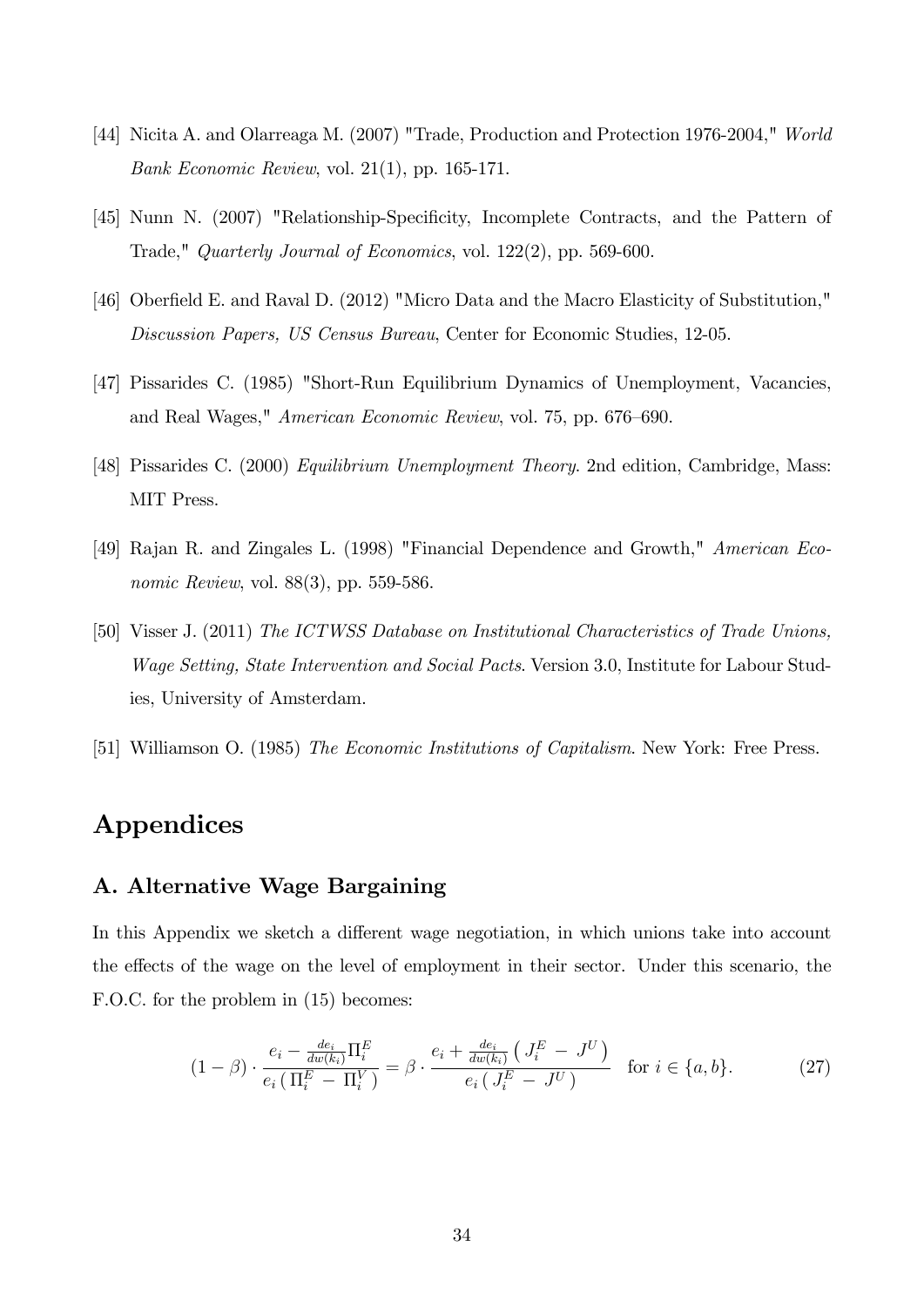It is easy to see that equation (27) coincides with (16) if  $\frac{de_i}{dw(k_i)} = 0$ . Such a derivative can be computed using equations  $(5)$ ,  $(6)$  and  $(11)$ :

$$
\frac{de_i}{dw(k_i)} = -\frac{1-\eta}{\eta} \frac{e_i \cdot q(\theta_i)}{p \cdot k_i \cdot (r+s) \cdot \gamma_i} \quad \text{for } i \in \{a, b\}.
$$
\n(28)

The negative sign of this derivative implies that the share of rents accruing to workers is lower than in the scenario presented in Section 2.3. because unions take into account the negative effect on employment creation of a higher wage. Substituting equation  $(28)$  into equation  $(27)$ and proceeding as in Section 2.3., we can easily get the equivalent of the F.O.C. for  $k_i$  (19) in this scenario:

$$
(1 - \beta \cdot \Omega) p_{Y_i} \cdot \alpha k_i^{\alpha - 1} - p \frac{(r + s)\gamma_i + q(\theta_i)(1 - \beta \cdot \Omega)}{q(\theta_i)} = 0
$$
\n(29)

where  $\Omega \equiv \frac{\eta(r+s)}{\eta(r+s)+1}$  $\frac{\eta(r+s)}{\eta(r+s)+1-\eta} \in (0,1)$ . Similarly, the equivalent of the zero profit condition (23) is:

$$
\frac{(1 - \beta \cdot \Omega) p_{Y_i} k_i^{\alpha} + \Pi_i^E}{[(r + s)\gamma_i + q(\theta_i)(1 - \beta \cdot \Omega + \beta \cdot \Omega \gamma_i \theta_i)]} = \frac{p \cdot k_i}{q(\theta_i)}
$$
(30)

It can be easily shown that the non-arbitrage condition (20) takes the same form even in this scenario. Using (20), (29) and (23) we can follow the same steps of Appendix B in order to prove the existence of a steady state equilibrium and get the same dynamics and comparative statics results. The only difference is that the necessary and sufficient condition in Proposition 2, namely  $\beta > \eta$ , in this scenario become  $\beta \cdot \Omega > \eta$ .

#### B. Existence of Equilibrium

We look for the conditions that ensure the existence and uniqueness of a steady-state equilibrium. It is straightforward to notice that if there exist steady-state equilibrium values for  $k_i$ ,  $\lambda$  and  $\theta_i$ , for  $i \in \{a, b\}$ , then all the other remaining variables of the model  $(e_i, u, w(k_i))$ , and the expected discounted utilities of the agents) are also uniquely determined. We proceed by dividing equation (19) by equation (23) evaluated at the steady-state (i.e. with  $\overline{\Pi}_i^E = 0$ ). We get:

$$
\mathbb{W}(\theta_i) \equiv \frac{1}{\alpha} - 1 - \frac{\beta \cdot \gamma_i \theta_i q(\theta_i)}{(r+s)\gamma_i + q(\theta_i)(1-\beta)} = 0 \tag{31}
$$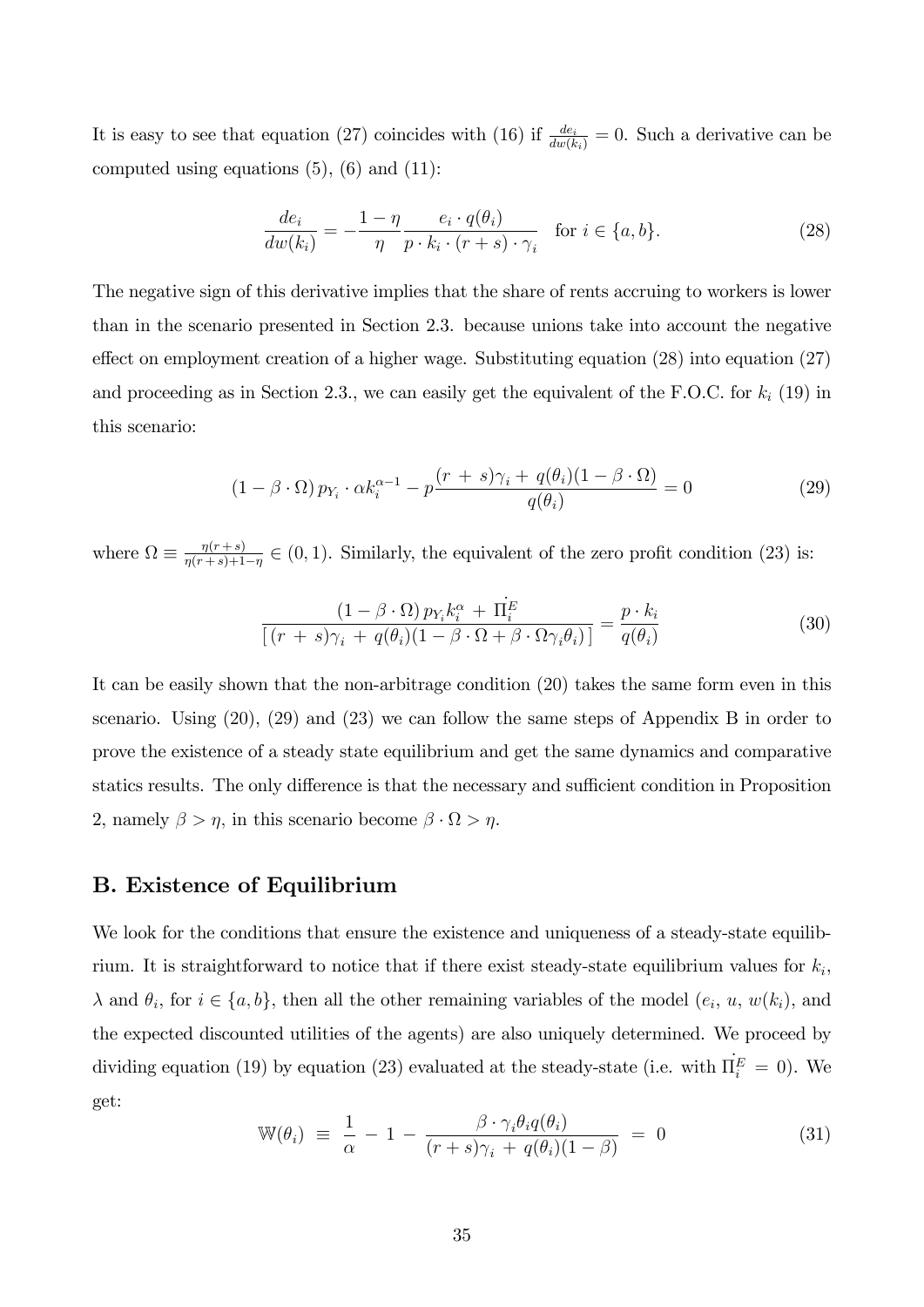for  $i \in \{a, b\}$ . The equations  $\mathbb{G}_i(\theta_i, \theta_j, \lambda, k_i, k_j) = 0$ ,  $\mathbb{W}(\theta_i) = 0$  for  $i \in \{a, b\}$ , and (21) compose a system in five unknowns:  $\theta_a$ ,  $\theta_b$ ,  $k_a$ ,  $k_b$ , and  $\lambda$ . It is easy to check that there exists a unique  $\theta_i$  that solves the equation  $\mathbb{W}(\theta_i) = 0$  for  $i \in \{a, b\}$ . This is because  $\frac{d\mathbb{W}(\theta_i)}{d\theta_i} < 0$ and the last term in the LHS of such equation goes to 0 (resp.  $-\infty$  ), as  $\theta_i$  goes to 0 (resp.  $+\infty$ ) for the Inada conditions for the job filling rate.

From the non-arbitrage condition (21), we have  $k_a = k_b \cdot \frac{\gamma_b \theta_b}{\gamma_a \theta_a}$  $\frac{\gamma_b b_b}{\gamma_a \theta_a}$ . Using the RHS of equation and  $\mathbb{W}(\theta_i) = 0$ , the implicit functions  $\mathbb{G}_a(\theta_a, \theta_b, \lambda, k_a, k_b) = 0$  and  $\mathbb{G}_b(\theta_b, \theta_a, \lambda, k_b, k_a) = 0$ respectively become:

$$
p_{Ya} \cdot k_b^{\alpha - 1} = \frac{p \beta \gamma_a \theta_a}{(1 - \alpha)(1 - \beta)} \cdot \left(\frac{\theta_a \gamma_a}{\theta_b \gamma_b}\right)^{\alpha - 1}
$$
  
\n
$$
p_{Yb} \cdot k_b^{\alpha - 1} = \frac{p \beta \gamma_b \theta_b}{(1 - \alpha)(1 - \beta)}
$$
\n(32)

in which

$$
p_{Ya} = \left\{ 1 + \left[ \frac{1 - \lambda}{\lambda} \left( \frac{\theta_a \gamma_a}{\theta_b \gamma_b} \right)^{\alpha} \cdot \frac{\theta_b q(\theta_b)}{\theta_a q(\theta_a)} \right]^{\frac{\sigma - 1}{\sigma}} \right\}^{\frac{1}{\sigma - 1}}
$$
  
\n
$$
p_{Yb} = \left\{ 1 + \left[ \frac{\lambda}{1 - \lambda} \left( \frac{\theta_b \gamma_b}{\theta_a \gamma_a} \right)^{\alpha} \cdot \frac{\theta_a q(\theta_a)}{\theta_b q(\theta_b)} \right]^{\frac{\sigma - 1}{\sigma}} \right\}^{\frac{1}{\sigma - 1}}
$$
\n(33)

Notice that  $\frac{dG_a}{d\lambda} < 0$  and  $\frac{dG_a}{dk_b} < 0$ . So  $G_a = 0$  describes a decreasing relationship in the  $(k_b, \lambda)$  space. In addition, the Inada conditions for the job filling rate and the concavity of the production function imply that  $k_b \to +\infty$  as  $\lambda \to 0$  and  $k_b$  tends to a positive finite number when  $\lambda \to 1$ .

As fa as it concerns  $\mathbb{G}_b = 0$ ,  $\frac{d\mathbb{G}_b}{d\lambda} > 0$  and  $\frac{d\mathbb{G}_b}{d k_b} < 0$ . So  $\mathbb{G}_b = 0$  describes an increasing relationship in the  $(k_b, \lambda)$  space. In addition as  $\lambda \to 1$ ,  $k_b \to +\infty$  and as  $\lambda \to 0$ ,  $k_b$  tends to a positive finite number. Figure 1 intuitively shows that an equilibrium in  $\lambda$  and  $k_b$  exists and is unique. Once  $k_b$  is determined, we get the steady-state value of  $k_a$  via the non-arbitrage condition (21). All the remaining variables of the model  $(e_i, u_i)$ , and the expected discounted values for workers and firms) are obtained by using the steady-state values of  $\theta_a$ ,  $\theta_b$ ,  $k_a$ ,  $k_b$ , and  $\lambda$ .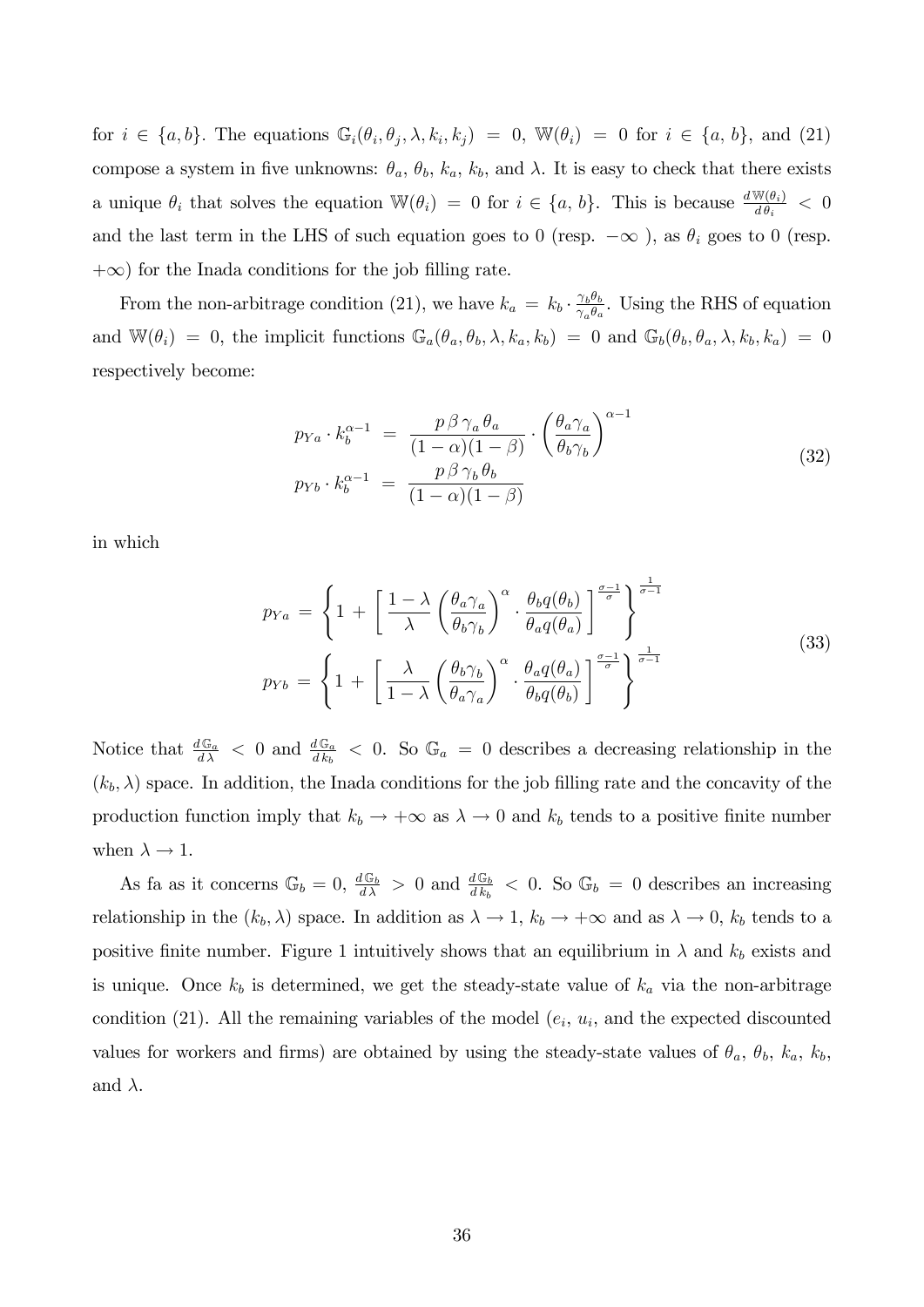

Figure 1: Equilibrium

#### C. Dynamics of the System and Comparative Statics

#### C1. Dynamics of the System

We first express (23) as a first-order non linear differential equation in  $\theta_i$ . To do so, rearranging eqs.  $(2)$ ,  $(5)$ ,  $(21)$  and  $(6)$  we have

$$
\frac{p_{Ya}}{p_{Yb}} = \left(\frac{Y_a}{Y_b}\right)^{-\frac{1}{\sigma}} = \left[\frac{\lambda \theta_a q(\theta_a)}{(1-\lambda)\theta_b q(\theta_b)} * \left(\frac{\theta_a \gamma_a}{\theta_b \gamma_b}\right)^{-\alpha}\right]^{-\frac{1}{\sigma}}
$$

If we divide the first equation in (32) by the second one, we can get an explicit solution for  $(1 - \lambda)/\lambda$  (conditional on  $\theta_i$  that is determined by  $\mathbb{W}(\theta_i) = 0$ , for  $i \in \{a, b\}$ ):

$$
\frac{1-\lambda}{\lambda} = \left(\frac{\gamma_a}{\gamma_b}\right)^{\alpha \cdot \sigma - \alpha} \cdot \left(\frac{\theta_a}{\theta_b}\right)^{1-\eta+\alpha \cdot \sigma - \alpha} \tag{34}
$$

Plugging the RHS of (34) into the second equation in (32) allows us to have an equation in which  $k_b$  depends on  $\theta_a$  and  $\theta_b$  only:

$$
k_b^{\alpha-1} \cdot \left[1 + \left(\frac{\theta_a \gamma_a}{\theta_b \gamma_b}\right)^{-\alpha(\sigma-1)}\right]^{\frac{1}{\sigma-1}} - \frac{p \theta_b \gamma_b}{(1-\alpha)} \frac{\beta}{1-\beta} = 0 \tag{35}
$$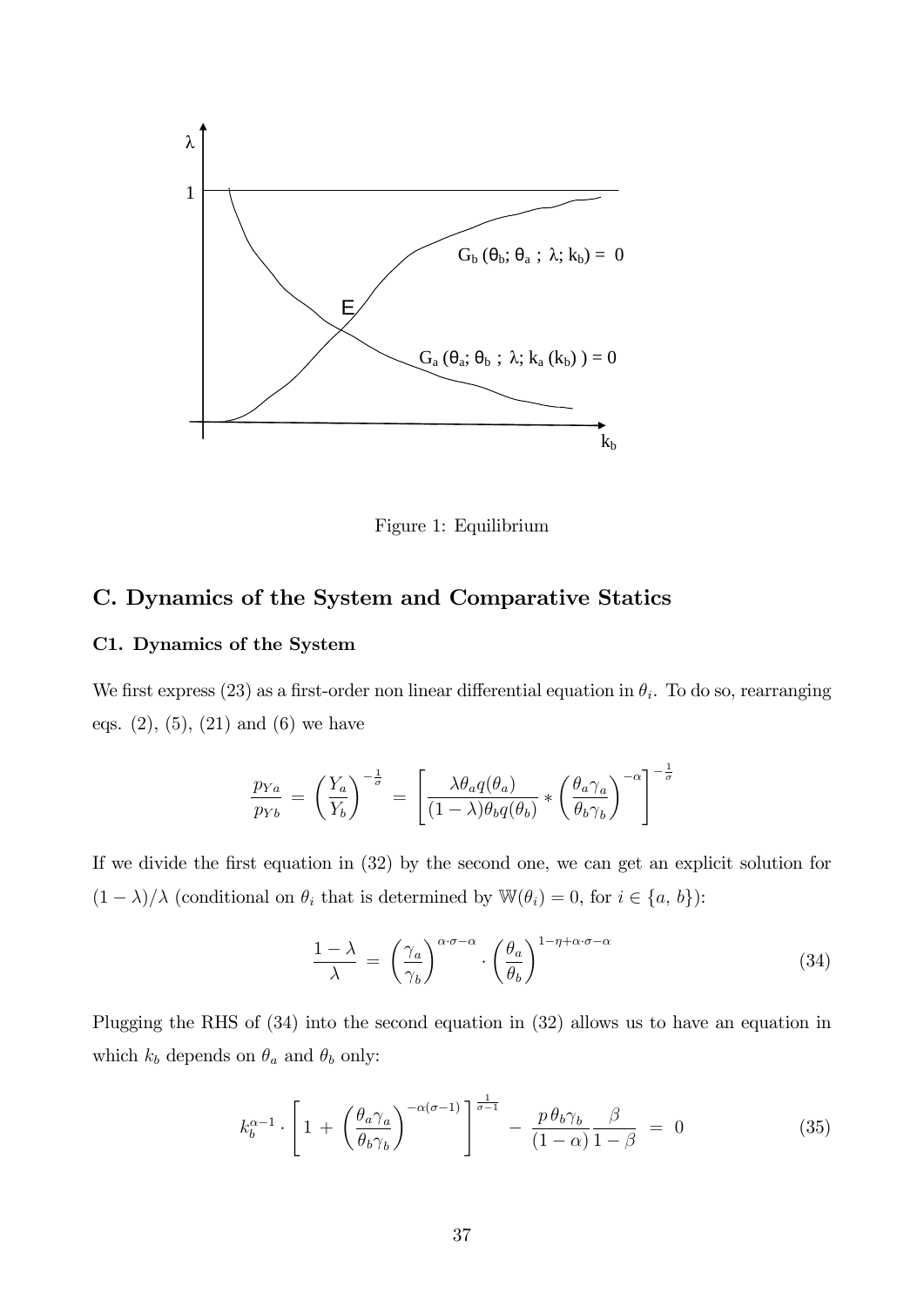From the (21), we also get:

$$
k_a^{\alpha-1} \cdot \left[1 + \left(\frac{\theta_a \gamma_a}{\theta_b \gamma_b}\right)^{\alpha(\sigma-1)}\right]^{\frac{1}{\sigma-1}} - \frac{p \theta_a \gamma_a}{(1-\alpha)} \frac{\beta}{1-\beta} = 0 \tag{36}
$$

Differentiating  $(10)$ , we also get:

$$
\dot{\Pi}_i^E = \gamma_i \left[ \frac{d k_i}{d \theta_i} \cdot \frac{1}{q(\theta_i)} - k_i \frac{q'(\theta_i)}{q^2(\theta_i)} \right] \dot{\theta}_i \quad \text{with } i \in \{a, b\}
$$
\n(37)

Plugging (35), (36), and (37) into (23) and using  $\mathbb{G}_i = 0$  with  $i \in \{a, b\}$ , we get:

$$
\dot{\theta}_{a} = p \frac{(1-\beta)(1-\alpha)\theta_{a}((1-\beta)q(\theta_{a}) + (r+s)\gamma_{a}) + \beta\gamma_{a}(\theta_{a})^{2}q(\theta_{a})(-1+(1-\beta)(1-\alpha))}{(\gamma_{a}(1-\beta)(1-\alpha))\left(-\frac{1-\alpha\tau_{a}}{1-\alpha}+\eta\right)} \n\dot{\theta}_{b} = p \frac{(1-\beta)(1-\alpha)\theta_{b}((1-\beta)q(\theta_{b}) + (r+s)\gamma_{b}) + \beta\gamma_{b}(\theta_{b})^{2}q(\theta_{b})(-1+(1-\beta)(1-\alpha))}{(\gamma_{b}(1-\beta)(1-\alpha))\left(-\frac{1-\alpha\tau_{b}}{1-\alpha}+\eta\right)}
$$
\n(38)

in which:

$$
\tau_{i} = \frac{\left(\frac{\theta_{i}\gamma_{i}}{\theta_{j}\gamma_{j}}\right)^{\alpha(\sigma-1)}}{1 + \left(\frac{\theta_{i}\gamma_{i}}{\theta_{j}\gamma_{j}}\right)^{\alpha(\sigma-1)}} \text{with } i, j \in \{a, b\}, i \neq j \tag{39}
$$

Notice that the unique equilibrium of the system is hyperbolic. After linearising the system in (38) around the steady state, it is easy to see that both eigenvalues of the Jacobian matrix are positive, and therefore the steady state is an unstable node. Moreover, for the implicit function  $\mathbb{G}_i(\theta_i, \theta_j, \lambda, k_i, k_j) = 0$ , the capital investment per worker  $k_i$  also has the same behaviour for  $i \in \{a, b\}$ . So, when a positive shock to  $\beta$  hits the economy,  $k_i$  will adjust immediately to its new steady-state value.

#### C2. Comparative Statics

**Proof of Proposition 2.** We need to prove the inequalities in equation  $(24)$ . We first show that  $\frac{dk_b}{d\beta} < 0$ . For the concavity of the production function, it is sufficient to prove that the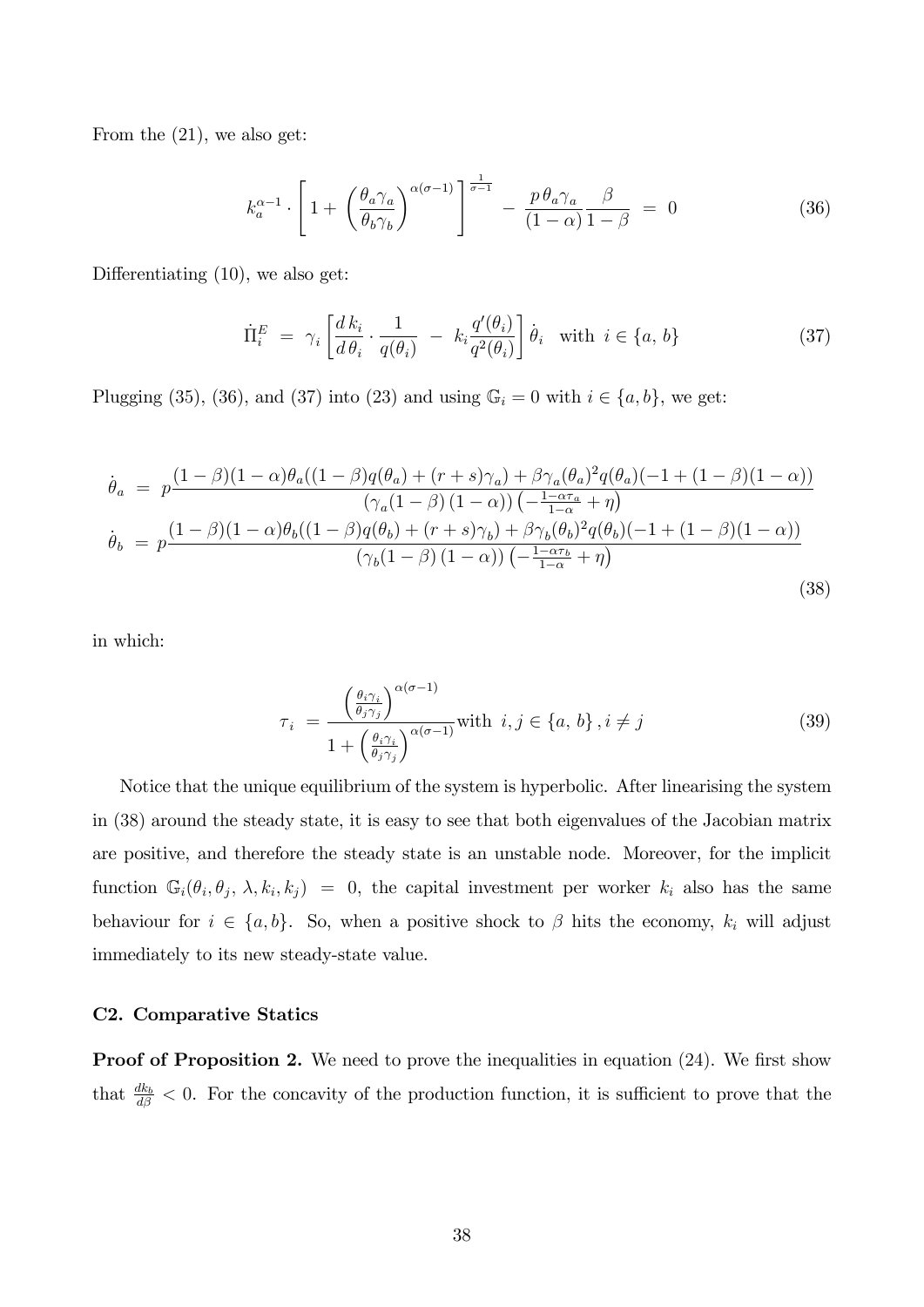LHS of  $(35)$  is decreasing in  $\beta$ . Differentiating equation  $(35)$  we have:

$$
\frac{dk_b}{d\beta} = k_b \frac{1}{\alpha - 1} \frac{1}{1 - \beta} \frac{1}{\beta} + \frac{1}{\alpha - 1} \frac{1}{\theta_b} k_b (1 - \alpha \tau_b) \frac{d\theta_b}{d\beta} + \frac{1}{\alpha - 1} \frac{1}{\theta_a} k_b \alpha \tau_b \frac{d\theta_a}{d\beta}
$$

where the derivatives

$$
\frac{d\theta_i}{d\beta} = -\frac{\theta_i}{\beta} \frac{\gamma_i(r+s) + q(\theta_i)}{(1-\eta)\gamma_i(r+s) + (1-\beta)q(\theta_i)} \quad \text{for } i \in \{a, b\}
$$
\n(40)

are obtained differentiating  $\mathbb{W}(\theta_i) = 0$  for  $i \in \{a, b\}$ . After some computations, we get:

$$
\frac{dk_b}{d\beta} = -(1-\beta)\alpha\tau_b(\beta-\eta)(r+s)\left(\gamma_a q(\theta_b) - \gamma_b q(\theta_a)\right) - (\beta-\eta)\gamma_b(r+s) *\ast((1-\eta)\gamma_a(r+s) + (1-\beta)q(\theta_a))
$$

It is easy to show that  $\gamma_a q(\theta_b) - \gamma_b q(\theta_a) > 0$  (details are available upon request). Then the inequality  $\beta > \eta$  is a necessary and sufficient condition for  $\frac{dk_b}{d\beta} < 0$ .

Now, instead of computing  $\frac{dk_a}{d\beta}$ , notice that

$$
\frac{d\frac{k_b}{k_a}}{d\beta} = \frac{k_b}{k_a} \cdot \left(\frac{dk_b}{d\beta} \frac{1}{k_b} - \frac{dk_a}{d\beta} \frac{1}{k_a}\right). \tag{41}
$$

So  $\frac{d\frac{k_b}{k_a}}{d\beta} > 0$  is a necessary and sufficient condition to prove that both inequalities in (24) are verified. Using the non arbitrage condition in  $(21)$ , we get:

$$
\frac{d\frac{k_b}{k_a}}{d\beta} = \frac{\gamma_a \gamma_b \left(\frac{d\theta_a}{d\beta} \theta_b - \frac{d\theta_b}{d\beta} \theta_a\right)}{\left(\theta_b \cdot \gamma_b\right)^2}.
$$
\n(42)

Substituting (40) into (42) we get:

$$
\frac{d_{\kappa_a}^{k_b}}{d\beta} = \frac{\theta_a \theta_b \beta^{-1} \left[ \gamma_a q(\theta_b) - \gamma_b q(\theta_a) \right] (r+s)(\beta - \eta)}{\left[ (1-\eta)\gamma_a (r+s) + (1-\beta)q(\theta_a) \right] \left[ (1-\eta)\gamma_b (r+s) + (1-\beta)q(\theta_b) \right]}.
$$

Using  $\mathbb{W}_a(\theta_a) = 0$  and  $\mathbb{W}_b(\theta_b) = 0$ , it is easy to show that  $\gamma_a q(\theta_b) > \gamma_b q(\theta_a)$ .<sup>45</sup> We conclude that  $\frac{d \frac{k_b}{k_a}}{d \beta} > 0 \Leftrightarrow \beta > \eta$ . Therefore the condition in equation (24) is verified.

<sup>45</sup>Details are available upon request from the authors.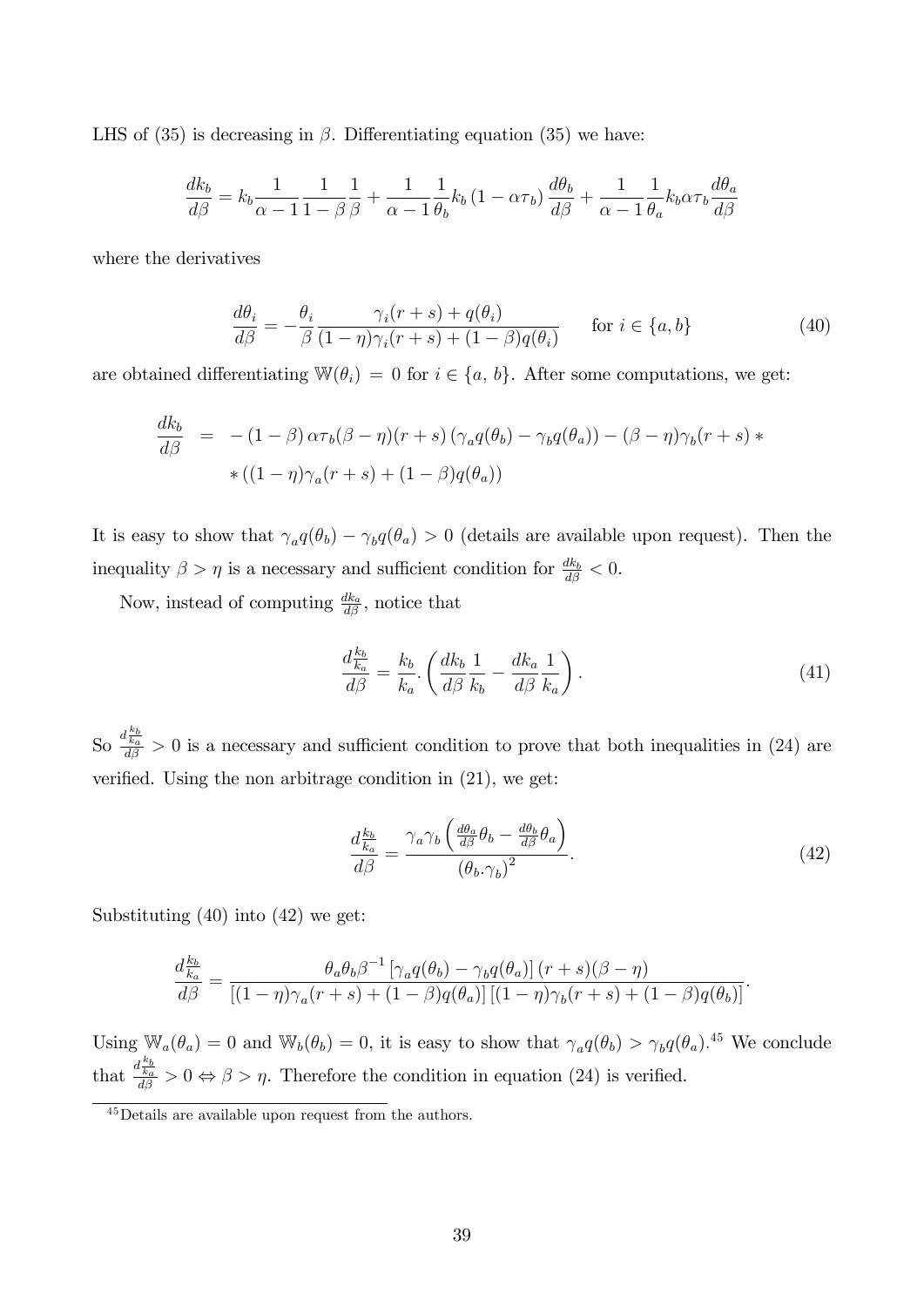The average productivity of labour is equal to  $k_i^{\alpha}$  for  $i \in \{a, b\}.$ <sup>46</sup> Therefore we have:

$$
\frac{dk_i^\alpha}{d\beta}\frac{1}{k_i^\alpha} = \alpha \frac{dk_i}{d\beta}\frac{1}{k_i},
$$

For the condition (24), the change in average labour productivity is bigger in absolute value in the sector with a higher fraction of sunk capital if and only if  $\beta > \eta$ .

### D. Data Appendix

#### D1. Conversion of Sectors and Weights

Although detailed information and appropriate routines are available upon request, in this subsection we provide a sketch of the procedures for aggregation of data and conversion of sectors using different classification systems. Our measure of sunk capital from Balasubramanian and Sivadasan (2009) is available at the SIC1987  $-$  4 digits level (459 industries) for the years 1987 and 1992, while data for investment per worker and labour productivity are available at the ISIC Rev2 – 3 digits level (28 industries) and ISIC Rev3.1 – 2 digits level (23 industries), respectively. Hence, we first aggregate the sunk capital index at the 2 and 3 digits level of the SIC87 classification by using 1987 and 1992 yearly shares of value added obtained from the 2005 release of the NBER-CES Manufacturing Industry Database by Bartelsman and Gray (1996). Then, following Balasubramanian and Sivadasan (2009), for each sector we calculate an average between the index in 1987 and 1992.

To convert the sunkness measure to the ISIC Rev2  $-$  3 digits level (28 industries) we aggregate SIC87 at 3 digit level (143 industries) and use routines provided by J. Haveman and available at his homepage.<sup>47</sup> To obtain our sunkness measure at the ISIC Rev3.1 – 2 digits level we use the SIC87 at 2 digit level (20 industries) that gives almost a perfect match between the two sources of data. However, as the latter has a lower number of sectors, we use the 3 digit classification when necessary. Using this procedure, we are not able to match only one sector (Recycling). Finally, depending on different classification systems, we use similar procedures for the other industry level variables mentioned above and reported in Tables 1 and 2, i.e., physical capital intensity, external financial dependence, human capital intensity

<sup>&</sup>lt;sup>46</sup>Recall that in each intermediate sector  $Y_i = k_i^{\alpha} \cdot e_i$ 

<sup>47</sup>See http://www.macalester.edu/research/economics/page/haveman/

Trade.Resources/tradeconcordances.html#FromusSIC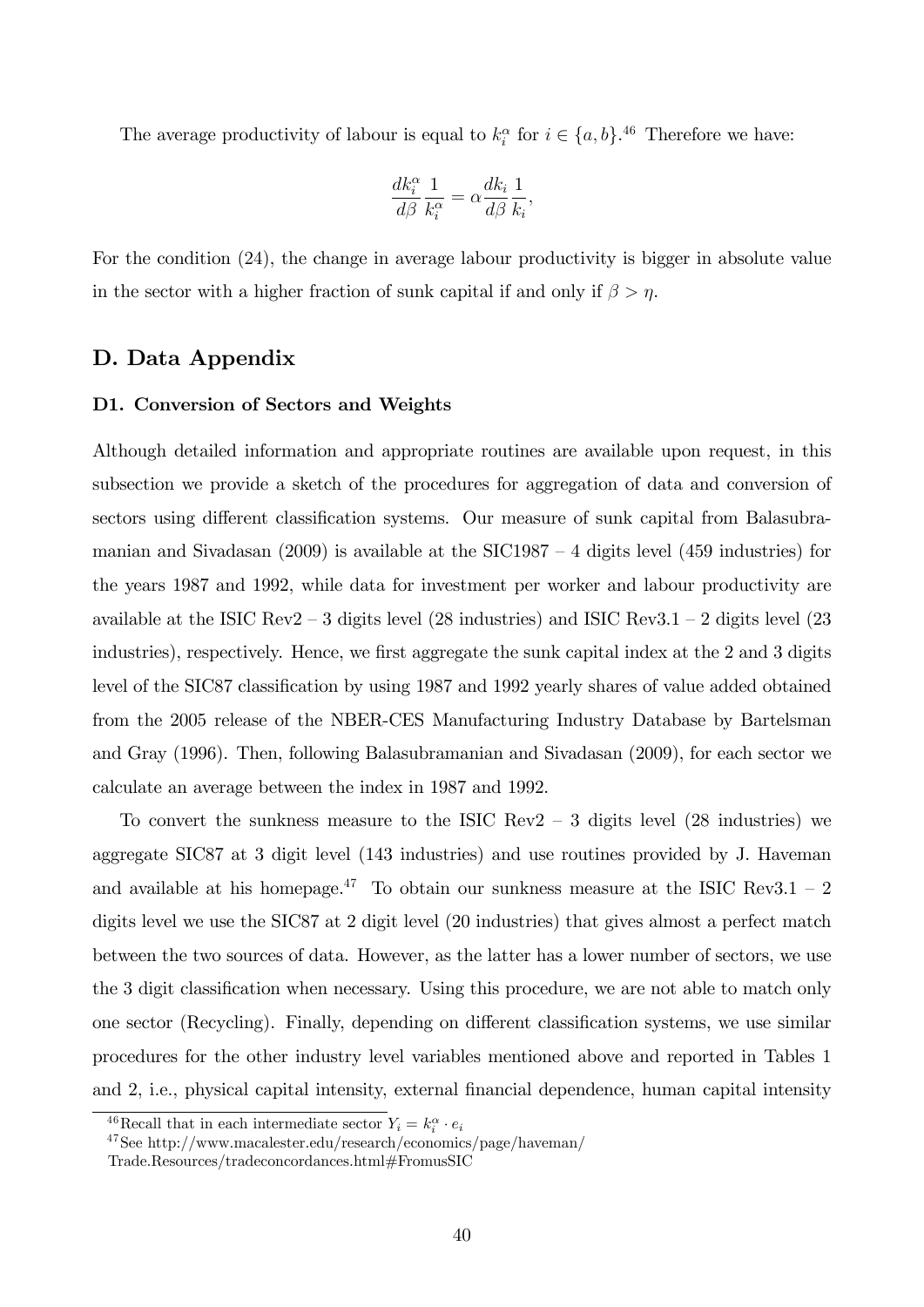and R&D intensity.

#### D2. Other Country Level Variables

Other labour market variables that are directly correlated with union presence are also included in our analysis. We first consider an index of coordination of wage bargaining taken from Visser (2011) that "ranges from economy-wide bargaining, based on enforceable agreements between the central organizations of unions and employers affecting the entire economy or entire private sector, or on government imposition of a wage schedule, freeze, or ceiling (level 5), to industry bargaining with no or irregular pattern setting, limited involvement of central organizations, and limited freedoms for company bargaining (level 3) to fragmented bargaining, mostly at company level (measure 1)." We recode above categories in three main groups corresponding to high, medium and low level of coordination of wage bargaining.

Other labour market institutions that are strictly correlated with union presence are the coverage of unemployment benefits and employment protection legislation. We derive a measure of coverage of unemployment benefits from the FRDB database on labour market institutions (see Aleksynska and Schindler, 2011), the latter is calculated as the number of individuals who, at a given point in time, receive UI benefits relative to the number of unemployed. We use, as a measure of EPL, the recent OECD indicator  $EP_{v1}$ , which is an unweighted average of employment protection for regular and temporary contracts, and we construct an average measure for the period 1985-2005. As there is a strong link between labour and product market regulation, we also include a measure of barriers to foreign direct investments (FDI) taken from the OECD. A measure for the rule of law has been proxied with the structure and security of property rights index reported in the Economic Freedom of the World database.

As mentioned above, in our study we also include a set of variables that should capture some relevant aspects of the industrial relations system. The first is taken from Visser (2011) and it is a summary measure of concentration/fragmentation of unions. In particular, it is the effective number of confederations, defined as the inverse of the Herfindahl index appropriately discounted to take into account the weight of smaller confederations: the index gives an idea of the (inverse) degree of concentration at the central or peak level in a given country. The second is taken from the 1999 Global Competitiveness Report and recently used by Mueller and Philippon (2011): this variable is derived from a series of cross-country surveys based on interviews to about 4000 executives in 59 countries who were asked how much they agreed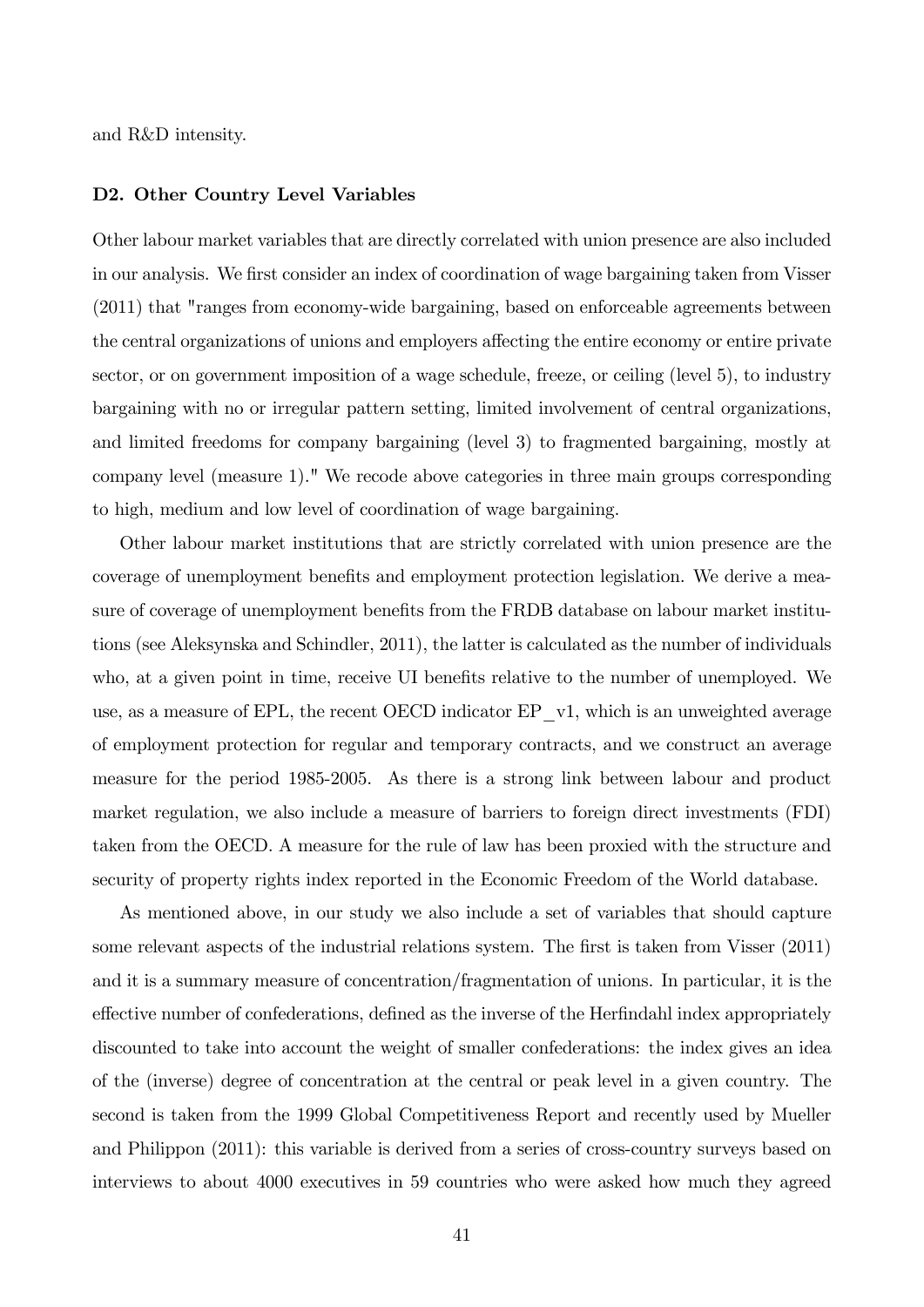(on a scale from 1, no agreement, to 6, full agreement) with the statement "The collective bargaining power of workers is high". The main attraction of using this variable is that it is an attempt to measure union bargaining power directly, at least as perceived by top managers. By way of contrast, the variable is measured at the end of our sample period and there can be differences across countries that, to a certain extent, might not reflect "true" dissimilarities in union strength, but just country idiosyncrasies in how managers judge unions' power. The third, obtained from the same source as the previous one, is a measure of the quality of labour relations that ranges from hostile to productive ones, as reported by direct interviews with managers of firms in different countries.

We also use a set of indicators that reflect some aspects of labour legislation and are directly related to collective disputes, union behaviour and involvement of unions and employers in government decisions on social and economic policy. Four of them are from Botero et al (2004). The first is a dummy variable that equals one if a strike is not illegal even if there is a collective agreement in force, and zero otherwise; the second equals one if there is no mandatory waiting period or notification requirement before strikes can occur, and zero otherwise; the third equals one if labour laws do not make conciliation procedures or other alternative-dispute-resolution mechanisms (other than binding arbitration) mandatory before a strike, and zero otherwise; the fourth equals one for countries where parties to a labour dispute are not required by law to seek third party arbitration or the government is not always entitled to impose compulsory arbitration on them, and equals zero otherwise.<sup>48</sup> The fifth (see Visser, 2011) equals one if there is a Social Pact, defined as "publicly announced formal policy contracts between the government and social partners over income, labour market or welfare policies that identify explicitly policy issues and targets, means to achieve them, and tasks and responsibilities of the signatories."

Finally, we also include in our set of controls standard macroeconomic variables that should influence growth of investment and labour productivity as the physical capital to output ratio, the schooling level of the population aged 15 or more and the level of financial development. These variables come from conventional sources: financial development is measured as the ratio between domestic credit to private sector and GDP in 1980 and is taken from the World

<sup>48</sup>As explained in Botero et al (2004), the term "compulsory arbitration" refers to a law that imposes arbitration of private disputes even against the will of the parties. It may influence workers bargaining power in two ways, namely by granting them an alternative to costly strikes in case of deadlocks in the negotiation process, but it may also limit their right to strike.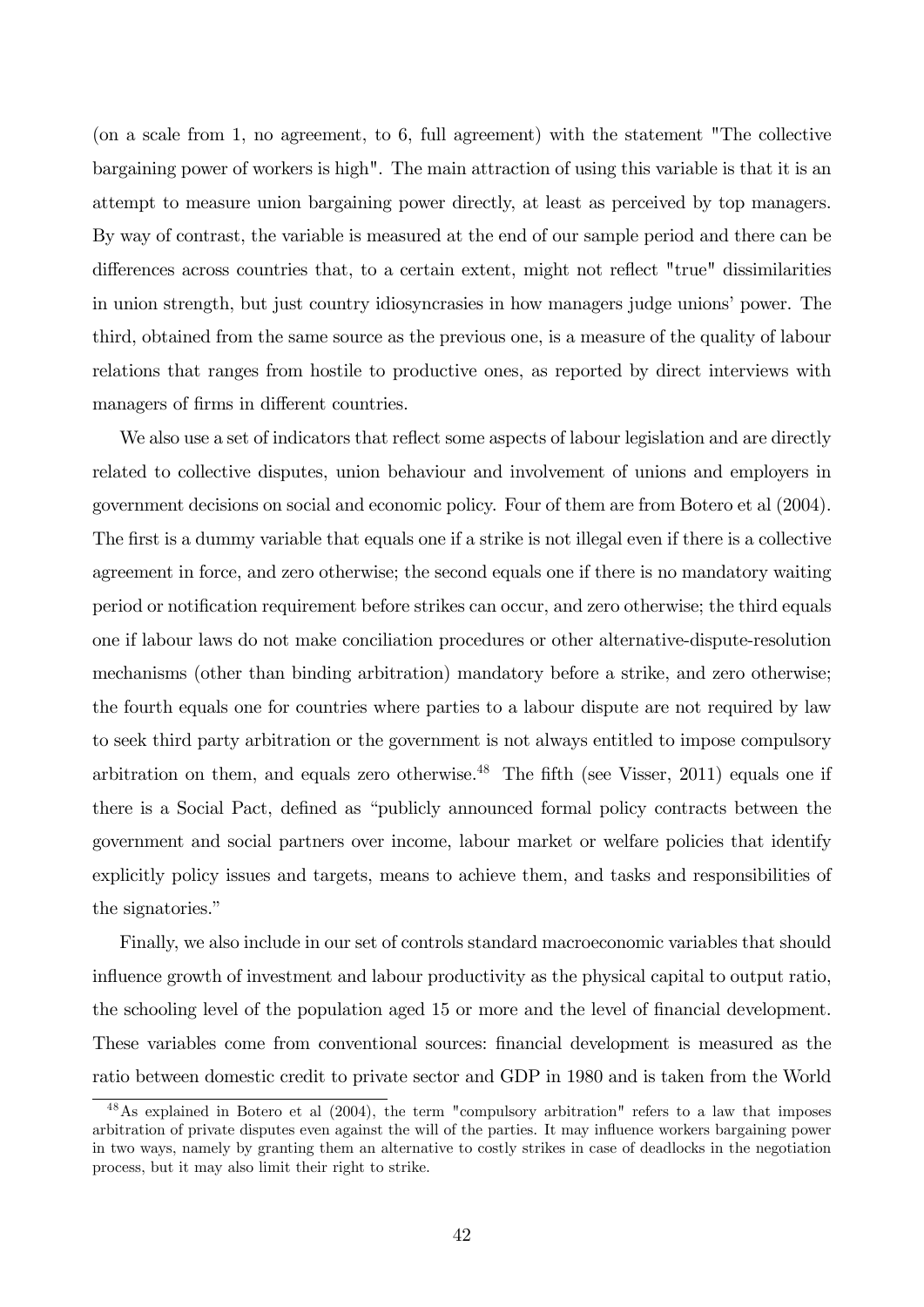Bank Global Development Finance database; from the Barro and Lee (2001) dataset we extract different measures of schooling at the country level such as years of schooling in the population with more than 25 years in 1980, while we compute the capital to output ratio by applying a standard perpetual inventory method to derive the capital stock (and therefore the capital output ratio) for 1980 using data from the most recent release of the Penn World Tables.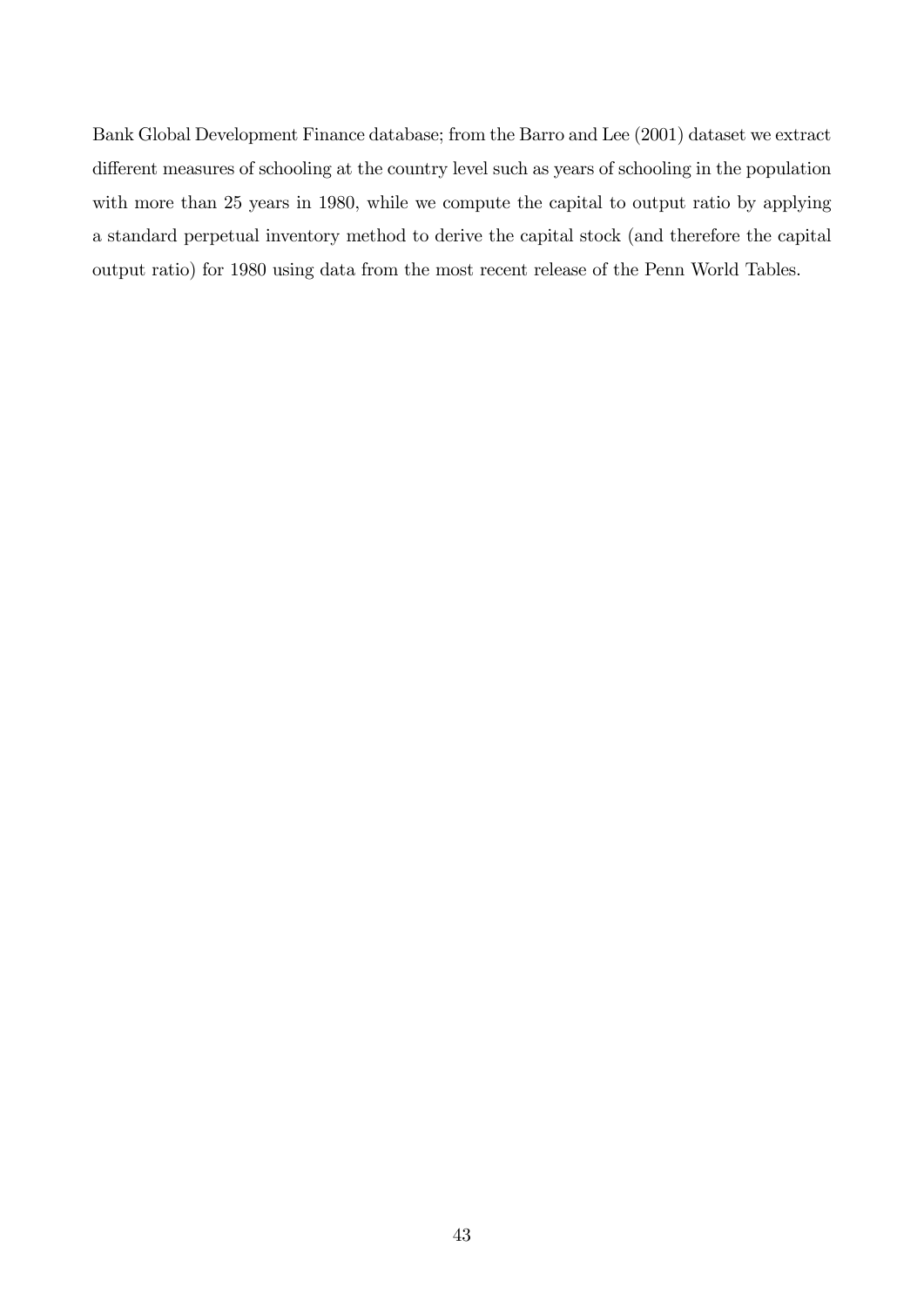| Table 1: Descriptive Statistics, Main Sector Level Variables. UNIDO dataset                                                                                          |            |               |           |           |                                                                                    |           |
|----------------------------------------------------------------------------------------------------------------------------------------------------------------------|------------|---------------|-----------|-----------|------------------------------------------------------------------------------------|-----------|
|                                                                                                                                                                      | Investment | Sunk          | Physica.  | External  | $H$ uman                                                                           | $R\&D$    |
| Sector (ISIC Rev2 Classification)                                                                                                                                    | Worker     | $\rm Capital$ | Capital   | Financial | $\rm Ca$ pital                                                                     | Intensity |
|                                                                                                                                                                      | Growth     | Intensity     | Intensity | Intensity | $\begin{array}{c}\n\text{Intensity}\n\end{array}$                                  |           |
| Beverages                                                                                                                                                            | 0.0163     | 0.9605        | 1.7444    | 0.0772    | 11.3830                                                                            | 0.0115    |
| Fabricated metal products                                                                                                                                            | 0.0373     | 0.8867        | 1.2548    | 0.2371    | 11.8440                                                                            |           |
| Food products                                                                                                                                                        | 0.0176     | 0.9376        | 1.3656    | 0.1368    | .3830<br>$\Box$                                                                    | 0.0115    |
| Footwear, except rubber or plastic                                                                                                                                   | 0.0204     | 0.8766        | 0.4433    | $-0.0779$ | 10.5209                                                                            | 0.0060    |
| Furniture, except metal                                                                                                                                              | 0.0147     | 0.9040        | 0.7892    | 0.2357    | 11.5205                                                                            | 0.0163    |
| Glass and products                                                                                                                                                   | 0.0255     | 0.9706        | 1.9543    | 0.5285    | 11.4111                                                                            | 0.0202    |
| Industrial chemicals                                                                                                                                                 | 0.0147     | 0.9607        | 2.4068    | 0.2000    | 12.9635                                                                            | 0.1463    |
| Iron and steel                                                                                                                                                       | 0.0219     | 0.8700        | 2.1253    | 0.0871    | 11.4270                                                                            | 0.0202    |
| Leather products                                                                                                                                                     | 0.0258     | 0.8935        | 0.6374    | $-0.1400$ | 10.5209                                                                            | 0.0060    |
| Machinery, electric                                                                                                                                                  | 0.0513     | 0.9309        | 0.9354    | 0.7675    | 12.4389                                                                            | 0.0749    |
| Machinery, except electrical                                                                                                                                         | 0.0450     | 0.8930        | 0.9685    | 0.4453    | 11.8739                                                                            | 0.0295    |
| Miscellaneous petroleum and coal product                                                                                                                             | 0.0382     | 0.8923        | 1.1991    | 0.3341    | 13.1708                                                                            | 0.1042    |
| Non-ferrous metals                                                                                                                                                   | 0.0115     | 0.9186        | 2.0132    | 0.0055    | 11.4270                                                                            | 0.0202    |
| Other chemicals                                                                                                                                                      | 0.0435     | 0.9493        | 0.8002    | 0.2187    | 12.9635                                                                            | 0.1463    |
| Other manufactured products                                                                                                                                          | 0.0081     | 0.9009        | 0.8782    | 0.4702    | 11.5205                                                                            | 0.0163    |
| Other non-metallic mineral products                                                                                                                                  | 0.0192     | 0.9171        | 2.9001    | 0.0620    | 11.4111                                                                            | 0.0202    |
| Paper and products                                                                                                                                                   | 0.0170     | 0.9251        | 2.2146    | 0.1756    | 11.7346                                                                            | 0.0080    |
| Petroleum refineries                                                                                                                                                 | $-0.0139$  | 0.9744        | 2.5929    | 0.0420    | 13.1708                                                                            | 0.1042    |
| Plastic products                                                                                                                                                     | 0.0229     | 0.9353        | 1.8958    | 1.1401    | 11.7338                                                                            | 0.0267    |
| Pottery, china, earthenware                                                                                                                                          | 0.0191     | 0.9436        | 0.9032    | $-0.1459$ | 11.4111                                                                            | 0.0202    |
| Printing and publishing                                                                                                                                              | 0.0277     | 0.9061        | 0.7850    | 0.2038    | 12.2466                                                                            | 0.0080    |
| Professional and scientific equipment                                                                                                                                | 0.0261     | 0.9169        | 0.6542    | 0.9610    | 12.6221                                                                            | 0.1233    |
| Rubber products                                                                                                                                                      | 0.0135     | 0.9255        | 1.7246    | 0.2265    | 11.7338                                                                            | 0.0267    |
| Textiles                                                                                                                                                             | 0.0070     | 0.9212        | 1.8065    | 0.4005    | 10.5165                                                                            | 0.0060    |
| Tobacco                                                                                                                                                              | $-0.0023$  | 0.9473        | 0.7304    | $-0.4512$ | 11.2078                                                                            | 0.0115    |
| Transport equipment                                                                                                                                                  | 0.0476     | 0.9414        | 1.3201    | 0.3069    | 12.8481                                                                            | 0.0010    |
| Wearing apparel, except footwear                                                                                                                                     | 0.0147     | 0.8967        | 0.4818    | 0.0286    | 10.5816                                                                            | 0.0060    |
| Wood products, except furniture                                                                                                                                      | 0.0145     | 0.8582        | 1.6321    | 0.2840    | 10.6958                                                                            | 0.0428    |
| Total                                                                                                                                                                | 0.0219     | 0.9198        | 1.3985    | 0.2414    | 11.7244                                                                            | 0.0383    |
| Note: Investment per worker growth is average gross fixed capital formation per worker during the period 1980-2000. Sunk capital intensity is one minus the share    |            |               |           |           |                                                                                    |           |
| of used capital investment in total capital investment outlays, average 1987-1992.                                                                                   |            |               |           |           | Physical capital intensity is the ratio between real gross capital stock and value |           |
| added in the US in 1980. External financial dependence for 1980 is directly derived from Rajan and Zingales (1998). Human capital intensity is calculated as average |            |               |           |           |                                                                                    |           |

years of schooling of workers at the sectoral level in the US (see Ciccone and Papaioannou, 2009). R&D intensity is R&D expenditure to value added in US in 1990.

years of schooling of workers at the sectoral level in the US (see Ciccone and Papaioannou, 2009). R&D intensity is R&D expenditure to value added in US in 1990.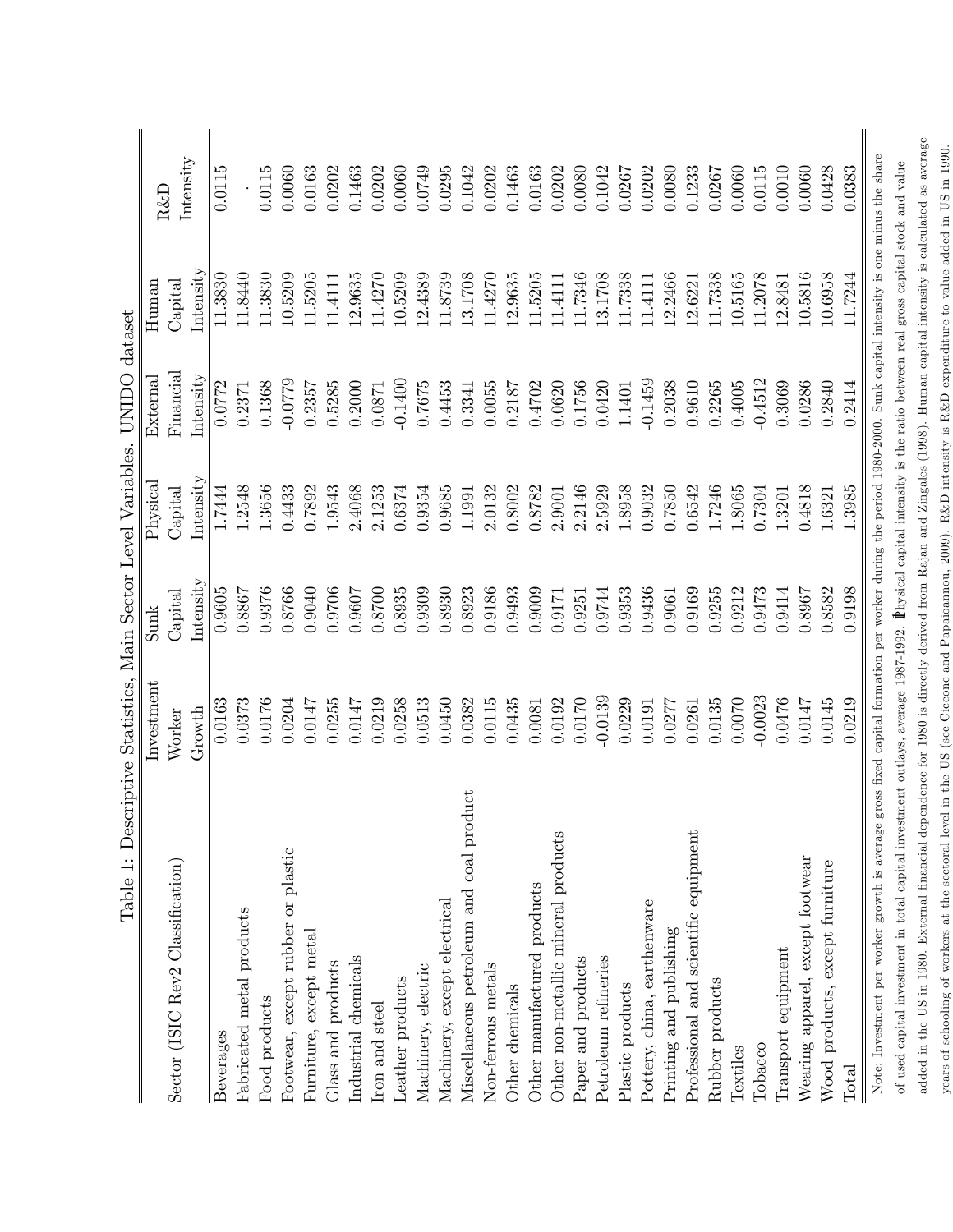| Lable 2. Descriptive                     | Algarisates, Might Decret Agrice. The Carring of the Calgarian                                    |                                                           |                                                                                                                                                   |                                                                                |                                                                                                          |                                                                                                                |
|------------------------------------------|---------------------------------------------------------------------------------------------------|-----------------------------------------------------------|---------------------------------------------------------------------------------------------------------------------------------------------------|--------------------------------------------------------------------------------|----------------------------------------------------------------------------------------------------------|----------------------------------------------------------------------------------------------------------------|
|                                          | Labour                                                                                            | $\operatorname{Sunk}$                                     | Physical                                                                                                                                          | External                                                                       | H <sub>uman</sub>                                                                                        | R&D                                                                                                            |
| Sector (ISIC Rev3.1 Classification)      | Productivity                                                                                      | $\operatorname{Capital}$                                  | $\operatorname{Capital}$                                                                                                                          | Financial                                                                      | Capital                                                                                                  |                                                                                                                |
|                                          | Growth                                                                                            | Intensity                                                 | Intensity                                                                                                                                         | Intensity                                                                      | Intensity                                                                                                | Intensity                                                                                                      |
| Electrical machinery and apparatus, nec  | 0.0456                                                                                            | 0.9309                                                    | 0.9596                                                                                                                                            | 1.0388                                                                         | 12.4389                                                                                                  | 0.0749                                                                                                         |
| Radio, television and communication equi | 0.0959                                                                                            | 0.9309                                                    | 0.8286                                                                                                                                            | 0.7675                                                                         | 12.5150                                                                                                  | 0.2293                                                                                                         |
| Textiles                                 | 0.0240                                                                                            | 0.9212                                                    | 1.8065                                                                                                                                            | 0.4005                                                                         |                                                                                                          | 0.0060                                                                                                         |
| Wearing Apparel, Dressing and Dying of F | 0.0267                                                                                            | 0.8968                                                    | 0.4808                                                                                                                                            | 0.0286                                                                         | $\begin{array}{c} 10.5165 \\ 10.5816 \\ 11.4270 \end{array}$                                             | $\begin{array}{c} 0.0060 \\ 0.0202 \\ 0.1463 \\ 0.1042 \end{array}$                                            |
| Basic metals                             | 0.0417                                                                                            | 0.9273                                                    | 2.7457                                                                                                                                            | 0.0286                                                                         |                                                                                                          |                                                                                                                |
| Chemicals and chemical products          | 0.0514                                                                                            |                                                           |                                                                                                                                                   | 0.2088                                                                         | 12.9635                                                                                                  |                                                                                                                |
| Coke, refined petroleum and nuclear fuel | 0.0311                                                                                            | 0.9575<br>0.9569                                          | $\frac{1.7785}{2.4152}$ 1.1735                                                                                                                    | 0.0793                                                                         | 13.1708<br>11.8440                                                                                       |                                                                                                                |
| Fabricated metal                         | 0.0205                                                                                            | 0.8784                                                    |                                                                                                                                                   | 0.2371                                                                         |                                                                                                          |                                                                                                                |
| Food and beverages                       | 0.0268                                                                                            |                                                           |                                                                                                                                                   | $0.1260\,$                                                                     | 11.3830                                                                                                  |                                                                                                                |
| Leather, leather and footwear            |                                                                                                   | $\begin{array}{c} 0.9419 \\ 0.8835 \\ 0.8994 \end{array}$ |                                                                                                                                                   |                                                                                |                                                                                                          |                                                                                                                |
| Machinery, nec                           |                                                                                                   |                                                           |                                                                                                                                                   |                                                                                |                                                                                                          |                                                                                                                |
| Manufacturing nec                        |                                                                                                   | 0.9009                                                    |                                                                                                                                                   |                                                                                |                                                                                                          |                                                                                                                |
| Medical, precision and optical instrumen | $\begin{array}{c} 0.0202 \\ 0.0300 \\ 0.0256 \\ 0.0429 \\ 0.0439 \\ 0.0369 \\ 0.0369 \end{array}$ | 0.9169<br>0.9414                                          | $\begin{array}{l} 1.4344\\ 0.5296\\ 1.0227\\ 1.0357\\ 0.6542\\ 0.6542\\ 0.1010\\ 0.0010\\ 0.7056\\ 0.7850\\ 1.3251\\ 1.3251\\ 1.5624 \end{array}$ | $\begin{array}{c} -0.1035 \\ 0.4453 \\ 0.3492 \\ 0.9610 \\ 0.0610 \end{array}$ | $\begin{array}{c} 10.5209 \\ 11.8739 \\ 11.5205 \\ 12.6221 \\ 11.6078 \\ 11.6078 \\ 13.4828 \end{array}$ | $\begin{array}{l} 0.0115 \\ 0.0060 \\ 0.0295 \\ 0.0163 \\ 0.1233 \\ 0.2518 \\ 0.5196 \\ 0.0020 \\ \end{array}$ |
| Motor vehicles, trailers and semi-traile |                                                                                                   |                                                           |                                                                                                                                                   |                                                                                |                                                                                                          |                                                                                                                |
| Office, accounting and computing machine |                                                                                                   | 0.8994                                                    |                                                                                                                                                   | 1.0598                                                                         |                                                                                                          |                                                                                                                |
| Other non-metallic mineral               | 0.0318                                                                                            | 0.9121                                                    |                                                                                                                                                   |                                                                                | 11.4111                                                                                                  |                                                                                                                |
| Other transport equipment                | 0.0316                                                                                            | $\begin{array}{c} 0.9414 \\ 0.9061 \\ 0.9251 \end{array}$ |                                                                                                                                                   | $\begin{array}{c} 0.1228 \\ 0.3069 \\ 0.2038 \end{array}$                      | 12.8481                                                                                                  | $\begin{array}{c} 0.0010 \\ 0.0080 \\ 0.0080 \end{array}$                                                      |
| Printing, publishing and reproduction    | 0.242                                                                                             |                                                           |                                                                                                                                                   |                                                                                | 12.2466                                                                                                  |                                                                                                                |
| Pulp, paper and paper                    | 0.0350                                                                                            |                                                           |                                                                                                                                                   | 0.1756                                                                         | 11.7346                                                                                                  |                                                                                                                |
| Recycling                                | 0.0652                                                                                            |                                                           |                                                                                                                                                   | 0.4702                                                                         |                                                                                                          |                                                                                                                |
| Rubber and plastics                      | 0.3555                                                                                            | 0.9118<br>0.9473                                          |                                                                                                                                                   | 0.9231                                                                         | $\begin{array}{c} 10.5165 \\ 11.7338 \\ 11.2078 \end{array}$                                             | 1.0267                                                                                                         |
| Tobacco                                  | 0320                                                                                              |                                                           | 0.7304                                                                                                                                            | $-0.4512$                                                                      |                                                                                                          | 0.0115                                                                                                         |
| Wood and of wood and cork                | 0.0262                                                                                            | 0.8582                                                    | $-.6321$                                                                                                                                          | 0.2651                                                                         | 10.6958<br>11.7766                                                                                       |                                                                                                                |
| Total                                    | 0.0388                                                                                            | 0.9175                                                    | 1.3251                                                                                                                                            | 0.3492                                                                         |                                                                                                          | 0.0428<br>0.0792                                                                                               |

Table 2: Descriptive Statistics, Main Sector Level Variables, FUKLEMS dataset Table 2: Descriptive Statistics, Main Sector Level Variables. EUKLEMS dataset Note: Labour productivity growth is average value added per hour during the period 1980-2005. Sunk capital intensity is one minus the share of used Note: Labour productivity growth is average value added per hour during the period 1980-2005. Sunk capital intensity is one minus the share of used capital investment in total capital investment outlays, average 1987-1992. Physical capital intensity is the ratio between real gross capital stock capital investment in total capital investment outlays, average 1987-1992. Physical capital intensity is the ratio between real gross capital stock and value added in the US in 1980. External financial dependence for 1980 is directly derived from Rajan and Zingales (1998). Human capital and value added in the US in 1980. External Önancial dependence for 1980 is directly derived from Rajan and Zingales (1998). Human capital intensity is calculated as average years of schooling of workers at the sectoral level in the US (see Ciccone and Papaioannou, 2009). intensity is calculated as average years of schooling of workers at the sectoral level in the US (see Ciccone and Papaioannou, 2009). R&D intensity is proxied by the R&D expenditure to value added ratio in the US in 1990. R&D intensity is proxied by the R&D expenditure to value added ratio in the US in 1990.

 $\infty$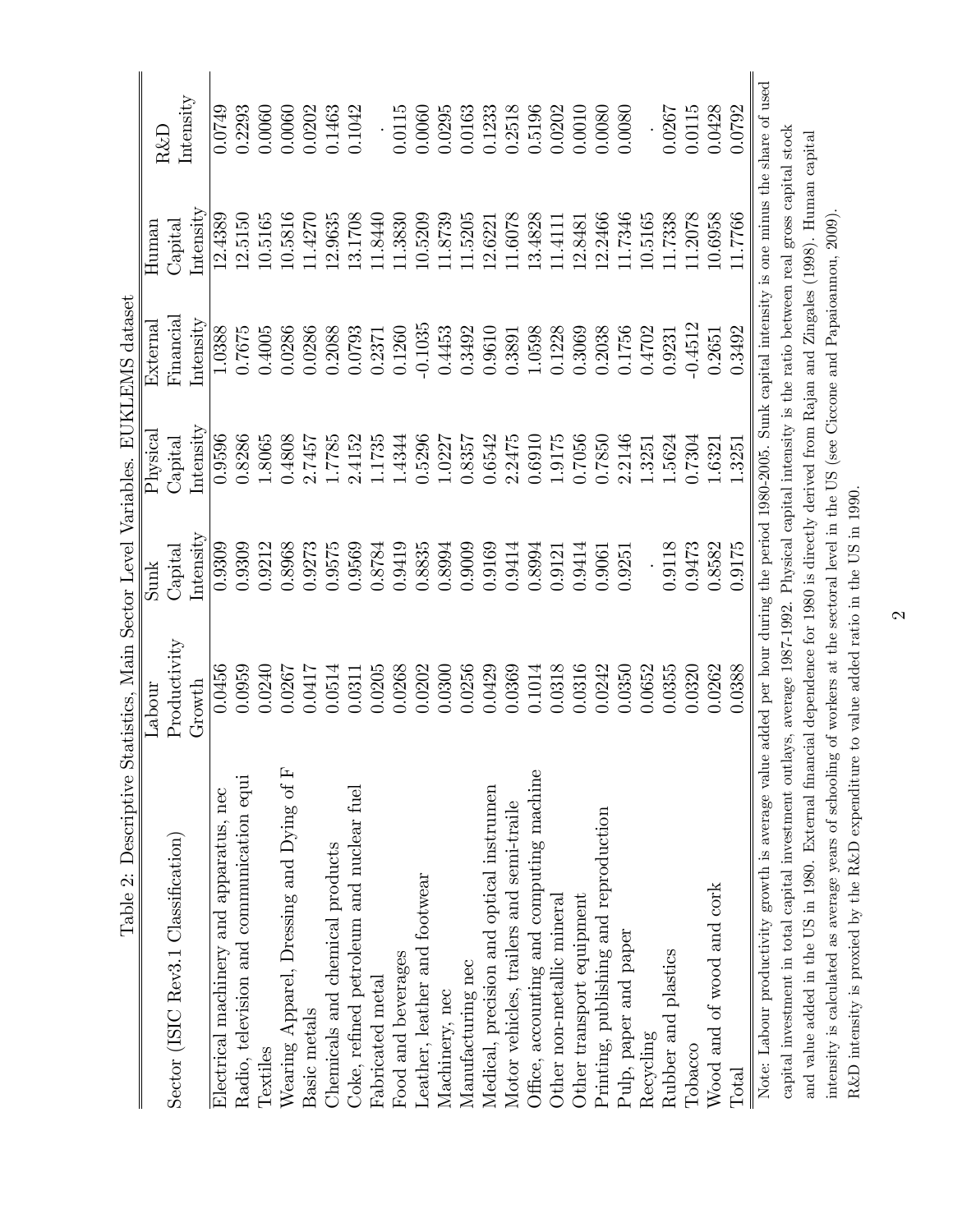|                 |                                                        | Table 3: Descriptive Statistics, Main Country Level Variables 1980-2005                                                                              |         |            |           |                       |                                                                                           |         |
|-----------------|--------------------------------------------------------|------------------------------------------------------------------------------------------------------------------------------------------------------|---------|------------|-----------|-----------------------|-------------------------------------------------------------------------------------------|---------|
| Country         | Average Union                                          | Change Union                                                                                                                                         | Union   | Employment | Rule      | $\mathrm{Bargaining}$ | Fragmentation                                                                             | Quality |
|                 | Coverage                                               | Coverage                                                                                                                                             | Density | Protection | $\rm Law$ | Power                 | Index                                                                                     | Index   |
| Australia       | 67.1429                                                | $-0.4118$                                                                                                                                            | 35.4462 | 1.0590     | 7.3000    | 4.9000                | 1.2000                                                                                    | 5.8000  |
| Austria         | 97.6250                                                | 0.0421                                                                                                                                               | 44.1462 | 2.1700     | 8.0000    | 5.5000                | 1.0000                                                                                    | 7.6000  |
| Belgium         | 96.1250                                                | $-0.0103$                                                                                                                                            | 52.8885 | 2.7300     | 7.8000    | 5.2000                | 2.2988                                                                                    | 5.2000  |
| Germany         | 69.0538                                                | $-0.1859$                                                                                                                                            | 29.9808 | 2.7600     | 7.7000    | 5.3000                | 1.5003                                                                                    | 7.0000  |
| Denmark         | 83.2222                                                | 0.0122                                                                                                                                               | 76.2308 | 1.9286     | 7.2000    | 5.0000                | 1.9925                                                                                    | 7.000   |
| Spain           | 85.0875                                                | 0.1533                                                                                                                                               | 14.0231 | 3.3414     | 6.3000    | 4.6000                | 2.9700                                                                                    | 5.7000  |
| Finland         | 87.1692                                                | 0.1688                                                                                                                                               | 73.9385 | 2.1586     | 6.8000    | 6.0000                | 2.8037                                                                                    | 7.1000  |
| France          | 89.5714                                                | 0.0588                                                                                                                                               | 10.8115 | 2.9343     | 6.8000    | 4.4000                | 6.9877                                                                                    | 4.4000  |
| United Kingdom  | 43.0438                                                | $-0.5085$                                                                                                                                            | 37.9692 | 0.6362     | 7.0000    | 3.5000                | 1.3072                                                                                    | 6.9000  |
| Greece          | 67.1429                                                | $-0.0714$                                                                                                                                            | 32.7154 | 3.4043     | 5.6000    | 4.3000                | 1.8995                                                                                    | 4.8000  |
| $I$ reland      | 58.3143                                                | $-0.1402$                                                                                                                                            | 52.0615 | 0.9557     | 7.1000    | 4.8000                | 1.1960                                                                                    | 7.1000  |
| Italy           | 82.4231                                                | $-0.0588$                                                                                                                                            | 39.1731 | 3.0233     | 5.7000    | 4.6000                | 2.8237                                                                                    | 5.0000  |
| Japan           | 22.2538                                                | $-0.4071$                                                                                                                                            | 25.0269 | 1.6719     | 7.9000    | 4.2000                | 3.4742                                                                                    | 7.000   |
| South Korea     | 13.2269                                                |                                                                                                                                                      | 13.2269 | 2.3850     | 6.5000    | 4.6000                |                                                                                           | 3.6000  |
| The Netherlands | 85.0000                                                | 0.0000                                                                                                                                               | 25.6923 | 2.5267     | 7.5000    | 5.2000                | 4.1162                                                                                    | 7.000   |
| Portugal        | 68.0500                                                | $-0.1429$                                                                                                                                            | 31.9000 | 3.8329     | 8.0000    | 3.8000                | 1.5000                                                                                    | 6.3000  |
| $S$ weden       | 90.000                                                 | 0.1059                                                                                                                                               | 81.5538 | 2.7600     | 6.6000    | 5.8000                | 2.3300                                                                                    | 7.4000  |
| United States   | 18.0885                                                | $-0.4669$                                                                                                                                            | 15.5346 | 0.2100     | 8.3000    | 4.1000                | 1.6803                                                                                    | 6.2000  |
| $\rm Total$     | 67.9189                                                | $-0.1096$                                                                                                                                            | 38.4622 | 2.2493     | 7.1167    | 4.7667                | 2.3883                                                                                    | 6.2889  |
|                 |                                                        | Note: Average union coverage is the number of employees covered by wage bargaining agreements as a proportion of all wage and salary earners         |         |            |           |                       |                                                                                           |         |
|                 | in employment. Change in union coverage is the absolut |                                                                                                                                                      |         |            |           |                       | e difference of union coverage between 1980 and 2005. Union density is membership divided |         |
|                 |                                                        | by wage and salary earners. Employment protection is an unweighted average of the OECD index for regular and temporary contracts. Rule of law is     |         |            |           |                       |                                                                                           |         |
|                 |                                                        | the structure and security of property rights index reported in the Economic Freedom of the World database. The fragmentation index is the effective |         |            |           |                       |                                                                                           |         |
|                 |                                                        | number of confederations defined as the inverse of the Herfindahl index discounted to take into account the weight of smaller confederations         |         |            |           |                       |                                                                                           |         |
|                 |                                                        | Quality index is a measure of the quality of labour relations from hostile to productive as reported by direct interviews with managers of firms     |         |            |           |                       |                                                                                           |         |
|                 |                                                        | Bargaining power is a index obtained by direct interviews with managers of firms. See the text for more details and sources of data.                 |         |            |           |                       |                                                                                           |         |

 $\infty$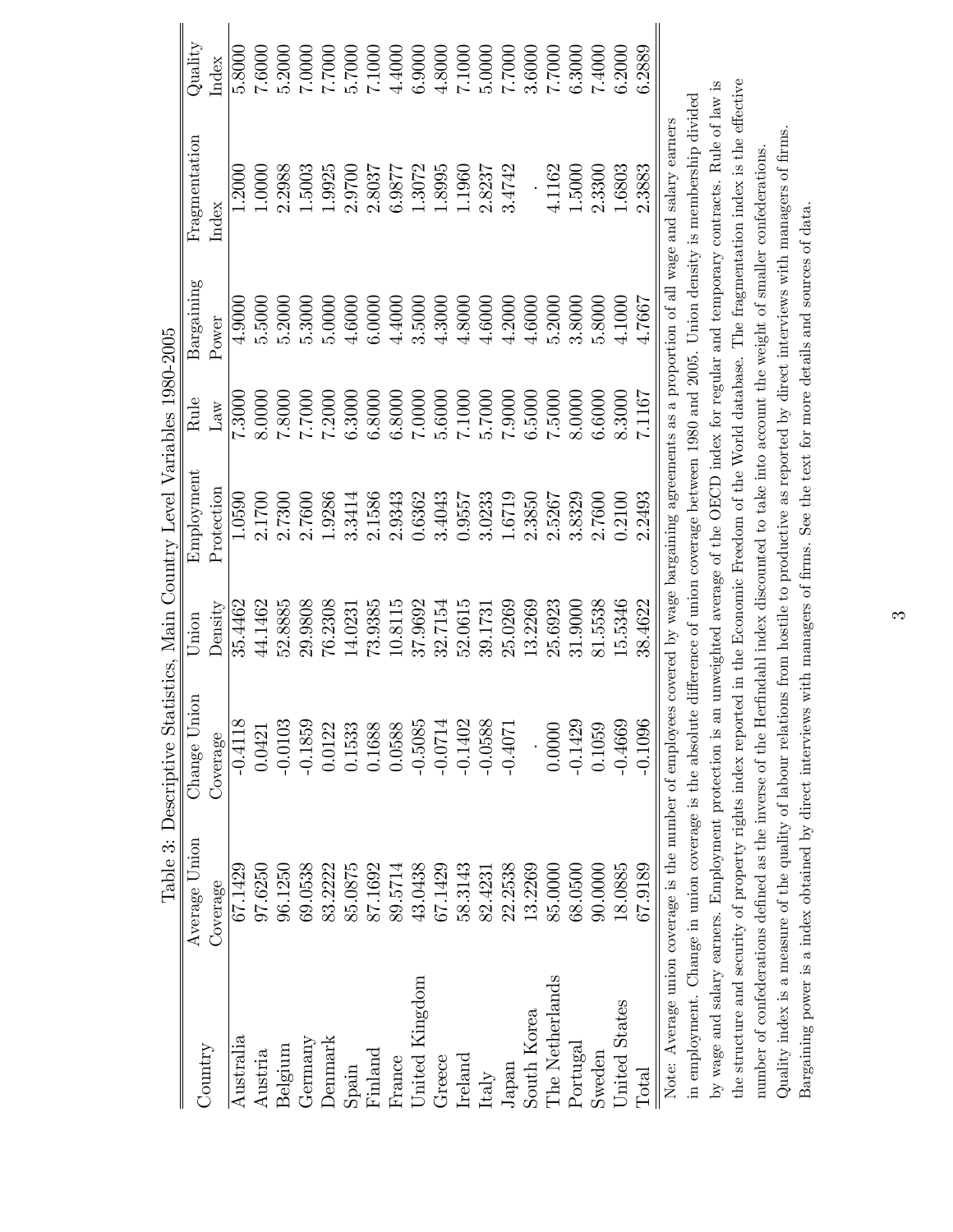|                                                                                                                                                    | Tapie 4: Dashine Regressions: Growth of Investigation per Worker |                                            |                               |                             |                                 |                                                                      |                             |
|----------------------------------------------------------------------------------------------------------------------------------------------------|------------------------------------------------------------------|--------------------------------------------|-------------------------------|-----------------------------|---------------------------------|----------------------------------------------------------------------|-----------------------------|
| Dependent Variable                                                                                                                                 | $\widehat{\Xi}$                                                  | $\widetilde{\Omega}$                       | $\widetilde{\mathfrak{S}}$    | $\bigoplus$                 | $\widetilde{\mathfrak{G}}$      | $\widehat{\mathfrak{S}}$                                             | E                           |
| Growth of Investment per Worker                                                                                                                    | $inv_{wkg}$                                                      | wrkg<br>$\sum$                             | wrkg<br>$\overline{\text{m}}$ | wrkg<br>inv                 | wrkg<br>$\overline{\text{inv}}$ | wrkg<br>inv                                                          | wrkg<br>inv                 |
| Sunk Capital Intensity $\times$<br>Union Coverage                                                                                                  | $-0.00791***$<br>(0.00241)                                       | $-0.00710***$<br>(0.00243)                 | $-0.00610**$<br>(0.00257)     | $-0.007004***$<br>(0.00256) | $-0.0101**$<br>(0.00451)        | $-0.00735***$<br>(0.00239)                                           | $-0.00740$ ***<br>(0.00237) |
| Sunk Capital Intensity $\times$                                                                                                                    |                                                                  |                                            | $-0.00280$                    |                             |                                 |                                                                      |                             |
| Sunk Capital Intensity $\times$<br>Union Density                                                                                                   |                                                                  |                                            | (0.00314)                     | $-0.00489$                  |                                 |                                                                      |                             |
| High Wage Coordination                                                                                                                             |                                                                  |                                            |                               | (0.23112)                   |                                 |                                                                      |                             |
| Sunk Capital Intensity $\times$                                                                                                                    |                                                                  |                                            |                               | 0.01933                     |                                 |                                                                      |                             |
| Med. Wage Coordination                                                                                                                             |                                                                  |                                            |                               | (0.21183)                   |                                 |                                                                      |                             |
| Sunk Capital Intensity                                                                                                                             |                                                                  |                                            |                               |                             | 0.537                           |                                                                      |                             |
| Unemployment Benefits                                                                                                                              |                                                                  |                                            |                               |                             | (0.645)                         |                                                                      |                             |
| Sunk Capital Intensity $\times$                                                                                                                    |                                                                  |                                            |                               |                             | 0.00761                         |                                                                      |                             |
|                                                                                                                                                    |                                                                  |                                            |                               |                             | (0.105)                         |                                                                      |                             |
| Sunk Capital Intensity $\times$                                                                                                                    |                                                                  |                                            |                               |                             |                                 | $-0.0757$                                                            |                             |
| FDI Regulation                                                                                                                                     |                                                                  |                                            |                               |                             |                                 | (0.0913)                                                             |                             |
| Sunk Capital Intensity $\times$                                                                                                                    |                                                                  |                                            |                               |                             |                                 |                                                                      | $0.107*$                    |
| Rule of Law                                                                                                                                        |                                                                  |                                            |                               |                             |                                 |                                                                      | (0.0627)                    |
| Initial Conditions                                                                                                                                 | $-0.0588***$                                                     | $-0.0602***$                               | $-0.0602***$                  | $-0.0602***$                | $-0.0601***$                    | $-0.0602***$                                                         | $-0.0600$ ***               |
|                                                                                                                                                    | (0.00813)                                                        | (0.00820)                                  | (0.00822)                     | (0.00829)                   | (0.00809)                       | (0.00818)                                                            | (0.00815)                   |
| Constant                                                                                                                                           | $0.609***$                                                       | 0.179                                      | 0.192                         | $0.155\,$                   | $0.105\,$                       | 0.335                                                                | $-0.511$                    |
|                                                                                                                                                    | (0.152)                                                          | (0.214)                                    | (0.216)                       | (0.323)                     | (0.342)                         | (0.269)                                                              | (0.481)                     |
| Controls                                                                                                                                           | $\overline{N}_{\overline{O}}$                                    | $Y_{ES}$                                   | ${\rm Yes}$                   | Yes                         | Yes                             | Yes                                                                  | Yes                         |
| Observations                                                                                                                                       | 266                                                              | 266                                        | 266                           | 266                         | 266                             | 266                                                                  | 266                         |
| R-squared                                                                                                                                          | 0.743                                                            | 0.750                                      | 0.751                         | 0.750                       | 0.752                           | 0.751                                                                | 0.753                       |
| Note: Robust standard errors in parentheses; ***                                                                                                   | $p<0.01$ ,                                                       | $\ast\ast$ p<0.05,                         |                               |                             |                                 | $*$ p<0.1. All regressions include country and sector fixed effects. |                             |
| Controls include interactions between sectoral human capital intensity and country level of schooling; sectoral external financial dependence      |                                                                  |                                            |                               |                             |                                 |                                                                      |                             |
| and country financial development, sectoral physical capital intensity and country capital output ratio. Initial conditions is investment in 1980. |                                                                  |                                            |                               |                             |                                 |                                                                      |                             |
| Sunk capital intensity is one minus the share of used capital investment in total capital investment outlays.                                      |                                                                  |                                            |                               |                             |                                 |                                                                      |                             |
| Union coverage, Union density, EPL and Rule of law are defined in Tables 1 and 2. Wage coordination is an index of coordination of                 |                                                                  |                                            |                               |                             |                                 |                                                                      |                             |
| wage bargaining. Fragmented bargaining, mostly                                                                                                     |                                                                  | at company level, is the omitted category. |                               |                             |                                 |                                                                      |                             |
| Unemployment benefits is the share of benefit recipients over the total number of unemployed. FDI regulation is a measure of barriers              |                                                                  |                                            |                               |                             |                                 |                                                                      |                             |
| to foreign direct investment from the OECD.                                                                                                        |                                                                  |                                            |                               |                             |                                 |                                                                      |                             |

Table 4: Baseline Regressions: Growth of Investment per Worker Table 4: Baseline Regressions: Growth of Investment per Worker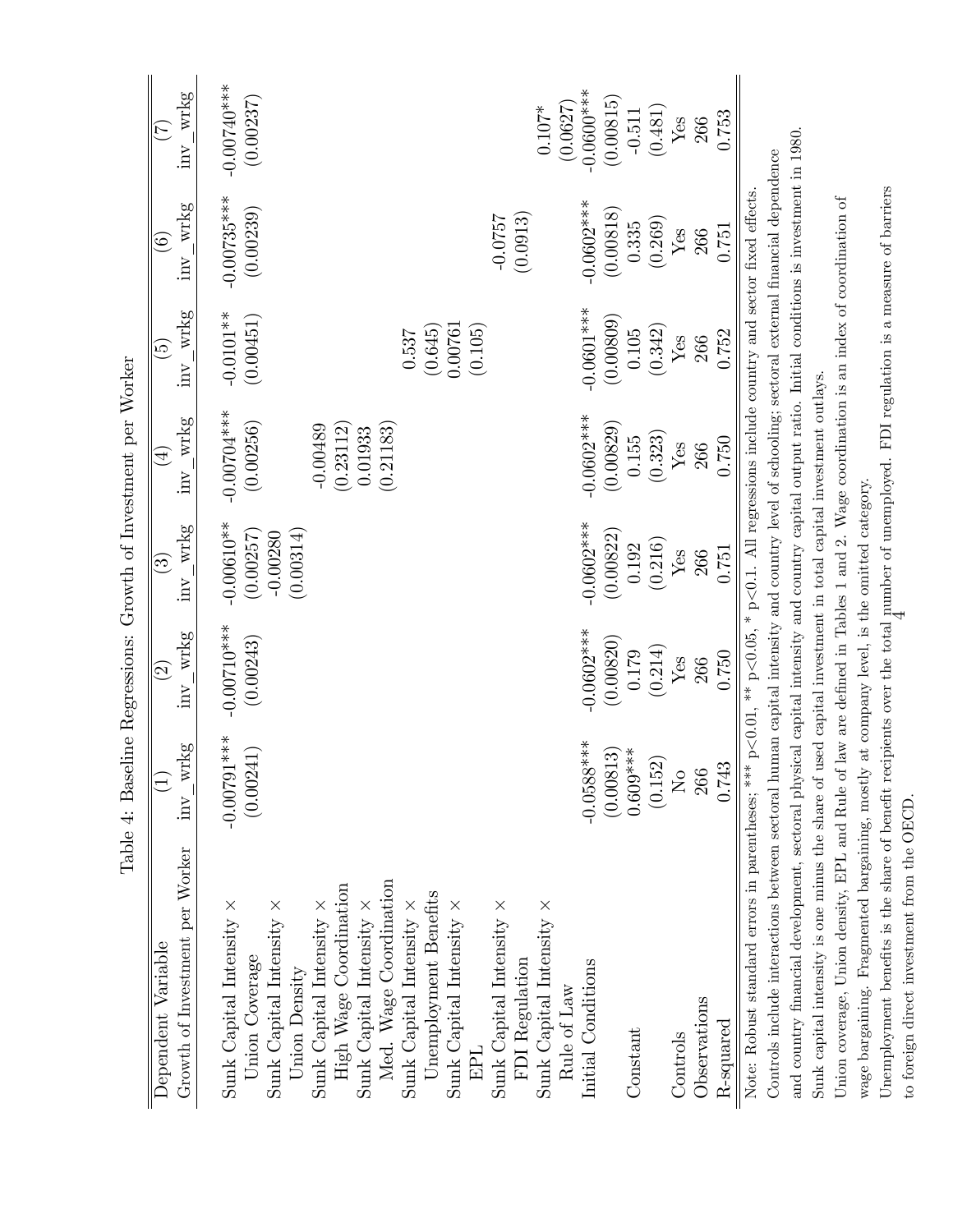| Growth of Investment per Worker<br>Dependent Variable                                                                                                                                                                                                                                                                                                                                                                                                                                                                                                                                                                                                                                                                  | inv wrkg                                        | wrkg<br>$\widetilde{2}$<br>$\overline{\text{m}}$      | inv wrkg<br>$\overline{\mathcal{E}}$                                           | wrkg<br>$\bigoplus$<br>$\overline{\text{m}}$      | wrkg<br>$\widetilde{5}$<br>$\overline{\text{m}}$   | wrkg<br>$\odot$<br>inv                            | wrkg<br>(7)<br>inv                                   | inv wrkg<br>$\circledS$                            |
|------------------------------------------------------------------------------------------------------------------------------------------------------------------------------------------------------------------------------------------------------------------------------------------------------------------------------------------------------------------------------------------------------------------------------------------------------------------------------------------------------------------------------------------------------------------------------------------------------------------------------------------------------------------------------------------------------------------------|-------------------------------------------------|-------------------------------------------------------|--------------------------------------------------------------------------------|---------------------------------------------------|----------------------------------------------------|---------------------------------------------------|------------------------------------------------------|----------------------------------------------------|
| Physical Capital Intensity $\times$<br>Change Union Coverage<br>Sunk Capital Intensity $\times$<br>Sunk Capital Intensity $\times$<br>Sunk Capital Intensity $\times$<br>Sunk Capital Intensity $\times$<br>Sunk Capital Intensity $\times$<br>Sunk Capital Intensity $\times$<br>Union Fragmentation<br>Union Coverage 1980<br>Bargaining Power<br>Labour Relations<br>Union Coverage<br>Union Coverage<br>Union Coverage<br>R&D Intensity $\times$                                                                                                                                                                                                                                                                   | $-0.00528**$<br>(0.00247)                       | $-0.00533**$<br>$(0.00266)$<br>-0.00332*<br>(0.00176) | $-0.00694***$<br>(0.000150)<br>$-4.40e-05$<br>(0.00258)                        | $-0.0112***$<br>(0.00404)                         | $-0.869***$<br>(0.279)                             | $-0.186**$<br>(0.078)                             | $-0.0132***$<br>$-0.001***$<br>(0.00355)<br>(0.0349) | $-0.00766***$<br>(0.00254)<br>(0.0545)<br>0.0483   |
| Initial Conditions<br>Constant                                                                                                                                                                                                                                                                                                                                                                                                                                                                                                                                                                                                                                                                                         | $-0.0599$ ***<br>(0.00751)<br>0.0528<br>(0.208) | $-0.0595***$<br>(0.00944)<br>(0.225)<br>0.110         | $-0.0603***$<br>(0.00832)<br>(0.227)<br>0.169                                  | $-0.0620***$<br>(0.00869)<br>$0.618^*$<br>(0.358) | $-0.0623***$<br>(0.00859)<br>$-0.426**$<br>(0.178) | $-0.0594***$<br>(0.00823)<br>(0.375)<br>$0.505\,$ | $-0.0627***$<br>(0.00868)<br>$(0.805)$<br>(0.299)    | $-0.0602$ ***<br>(0.00829)<br>$-0.0102$<br>(0.247) |
| Observations<br>R-squared<br>Controls                                                                                                                                                                                                                                                                                                                                                                                                                                                                                                                                                                                                                                                                                  | 0.750<br>Yes<br>266                             | 0.732<br>Yes<br>256                                   | 0.750<br>$Y$ es<br>266                                                         | 0.752<br>${\it Yes}$<br>238                       | 0.752<br>$Y$ es<br>238                             | 0.745<br>${\rm Yes}$<br>266                       | 0.762<br>Yes<br>238                                  | 0.751<br>Yes<br>266                                |
| and country financial development, sectoral physical capital intensity and country capital output ratio. Initial conditions is investment in 1980.<br>Controls include interactions between sectoral human capital intensity and country level of schooling; sectoral external financial dependence<br>Note: Robust standard errors in parentheses; *** $p<0.01$ , ** $p<0.05$ , * $p<0.1$ . All regressions include country and sector fixed effects.<br>Sunk capital intensity is one minus the share of used capital investment in total capital investment outlays.<br>fragmentation, Bargaining power and Labour relations are defined in Table 3.<br>R&D intensity and Physical capital intensity are defined in |                                                 |                                                       | Tables 1 and 2. Union coverage, Change in union coverage, Union density, Union |                                                   |                                                    |                                                   |                                                      |                                                    |

Table 5: Refinements: Growth of Investment per Worker Table 5: ReÖnements: Growth of Investment per Worker

 $\overline{5}$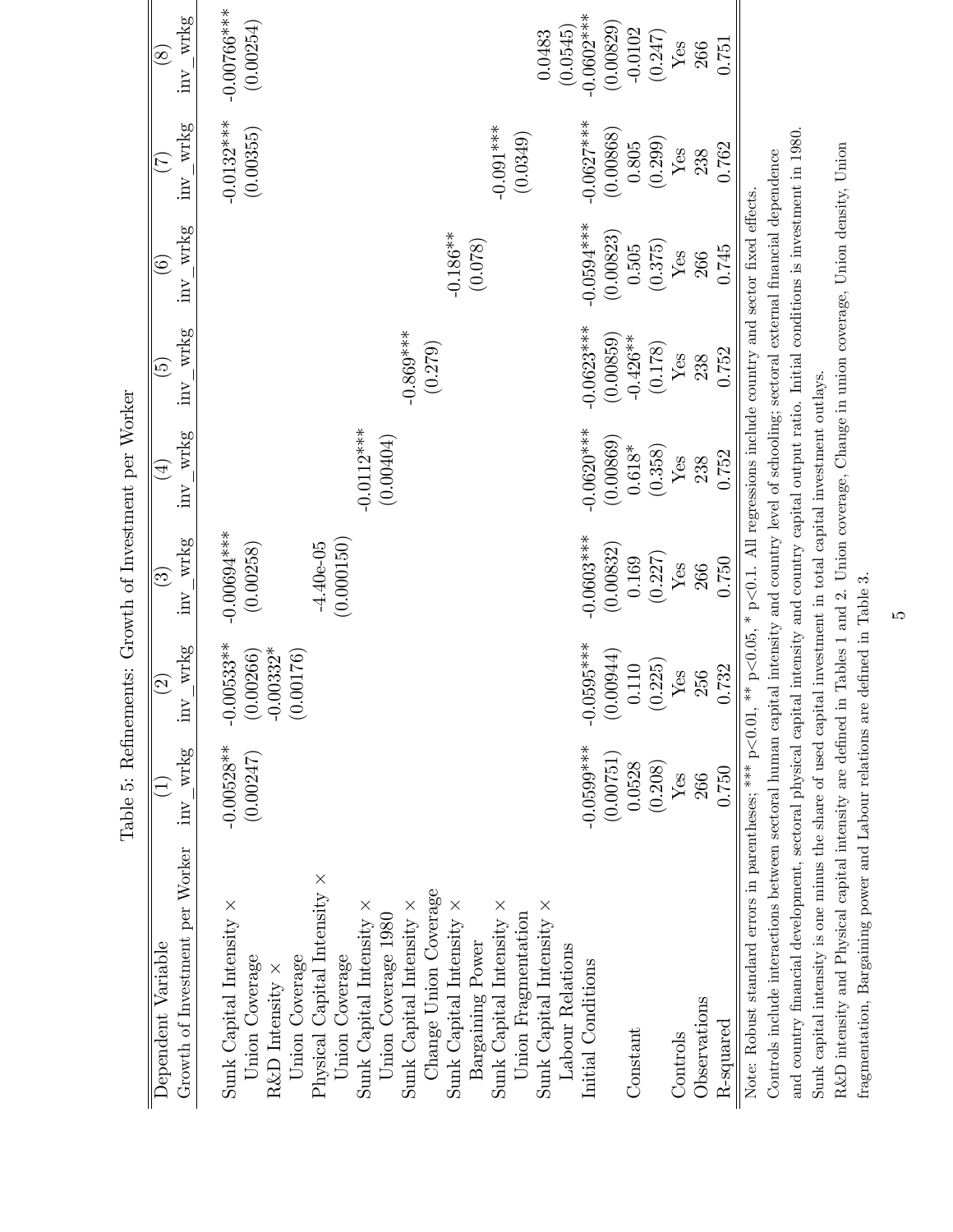|                                                                                                                                                                                                                                                                                                                                                                                                                                               | Table 6: Baseline Regressions: Growth of Labour Productivity |                                    |                                                     |                                                                          |                                                                         |                                                  |                                                   |
|-----------------------------------------------------------------------------------------------------------------------------------------------------------------------------------------------------------------------------------------------------------------------------------------------------------------------------------------------------------------------------------------------------------------------------------------------|--------------------------------------------------------------|------------------------------------|-----------------------------------------------------|--------------------------------------------------------------------------|-------------------------------------------------------------------------|--------------------------------------------------|---------------------------------------------------|
| Dependent Variable                                                                                                                                                                                                                                                                                                                                                                                                                            |                                                              | $\widehat{\mathfrak{D}}$           | $\widehat{\mathbb{C}}$                              | $\bigoplus$                                                              | $\widehat{\mathbb{G}}$                                                  | $\widehat{\mathfrak{s}}$                         | E                                                 |
| Growth of Labour Productivity                                                                                                                                                                                                                                                                                                                                                                                                                 | lpg                                                          | lpg                                | lpg                                                 | lpg                                                                      | lpg                                                                     | lpg                                              | lpg                                               |
| Med. Wage Coordination<br>High Wage Coordination<br>Unemployment Benefits<br>Sunk Capital Intensity $\times$<br>Sunk Capital Intensity $\times$<br>Sunk Capital Intensity $\times$<br>Sunk Capital Intensity $\times$<br>Sunk Capital Intensity $\times$<br>Sunk Capital Intensity $\times$<br>Sunk Capital Intensity $\times$<br>Sunk Capital Intensity $\times$<br>Union Coverage<br>FDI Regulation<br>Union Density<br>Rule of Law<br>EPI. | $-0.00625***$<br>(0.00202)                                   | $-0.00582***$<br>(0.00190)         | $-0.00595***$<br>(0.00235)<br>0.000369<br>(0.00235) | $-0.00666***$<br>(0.00219)<br>(0.1554)<br>0.24916<br>0.21212<br>(0.1783) | $-0.00877$ **<br>(0.00394)<br>(0.0579)<br>$(0.409)$<br>0.130**<br>0.173 | $-0.00592***$<br>(0.00193)<br>(0.0596)<br>0.0522 | $-0.00583***$<br>(0.00191)<br>(0.0611)<br>0.00381 |
| Initial Conditions                                                                                                                                                                                                                                                                                                                                                                                                                            | $-0.0373***$                                                 | $-0.0374***$                       | $-0.0375***$                                        | $-0.0376***$                                                             | $-0.0374***$                                                            | $-0.0372***$                                     | $-0.0374***$                                      |
| Constant                                                                                                                                                                                                                                                                                                                                                                                                                                      | (0.00282)<br>$0.527***$<br>(0.127)                           | $0.533***$<br>(0.00268)<br>(0.179) | (0.00269)<br>$0.531***$<br>(0.180)                  | (0.00268)<br>(0.221)<br>$0.380*$                                         | (0.00265)<br>$0.413**$<br>(0.198)                                       | (0.00270)<br>$0.429**$<br>(0.211)                | (0.00265)<br>(0.421)<br>0.508                     |
| Controls                                                                                                                                                                                                                                                                                                                                                                                                                                      | $\rm N_{O}$                                                  | ${\it Yes}$                        | $\mathbf{Yes}$                                      | ${\it Yes}$                                                              | ${\rm Yes}$                                                             | ${\it Yes}$                                      | ${\rm Yes}$                                       |
| Observations                                                                                                                                                                                                                                                                                                                                                                                                                                  | 347                                                          | 347                                | 347                                                 | 347                                                                      | 347                                                                     | 347                                              | 347                                               |
| R-squared                                                                                                                                                                                                                                                                                                                                                                                                                                     | 0.748                                                        | 0.750                              | 0.750                                               | 0.751                                                                    | 0.754                                                                   | 0.750                                            | 0.750                                             |
| Note: Robust standard errors in parentheses; *** $p<0.01$ , ** $p<0.05$ , * $p<0.1$ . All regressions include country and sector fixed effects.                                                                                                                                                                                                                                                                                               |                                                              |                                    |                                                     |                                                                          |                                                                         |                                                  |                                                   |
| Controls include interactions between sectoral human capital intensity and country level of schooling; sectoral external financial dependence                                                                                                                                                                                                                                                                                                 |                                                              |                                    |                                                     |                                                                          |                                                                         |                                                  |                                                   |
| and country financial development, sectoral physical capital intensity and country capital output ratio. Initial conditions is productivity in 1980.                                                                                                                                                                                                                                                                                          |                                                              |                                    |                                                     |                                                                          |                                                                         |                                                  |                                                   |
| Sunk capital intensity is one minus the share of used capital investment in total capital investment outlays.                                                                                                                                                                                                                                                                                                                                 |                                                              |                                    |                                                     |                                                                          |                                                                         |                                                  |                                                   |
| Union coverage, Union density, EPL and Rule of law are defined in Tables 1 and 2. Wage coordination is an index of coordination of                                                                                                                                                                                                                                                                                                            |                                                              |                                    |                                                     |                                                                          |                                                                         |                                                  |                                                   |
| wage bargaining. Fragmented bargaining, mostly at company level, is the omitted category.                                                                                                                                                                                                                                                                                                                                                     |                                                              |                                    |                                                     |                                                                          |                                                                         |                                                  |                                                   |
| Unemployment benefits is the share of benefit recipients over the total number of unemployed. FDI regulation is a measure of barriers                                                                                                                                                                                                                                                                                                         |                                                              |                                    |                                                     |                                                                          |                                                                         |                                                  |                                                   |
| to foreign direct investment from the OECD.                                                                                                                                                                                                                                                                                                                                                                                                   |                                                              |                                    |                                                     |                                                                          |                                                                         |                                                  |                                                   |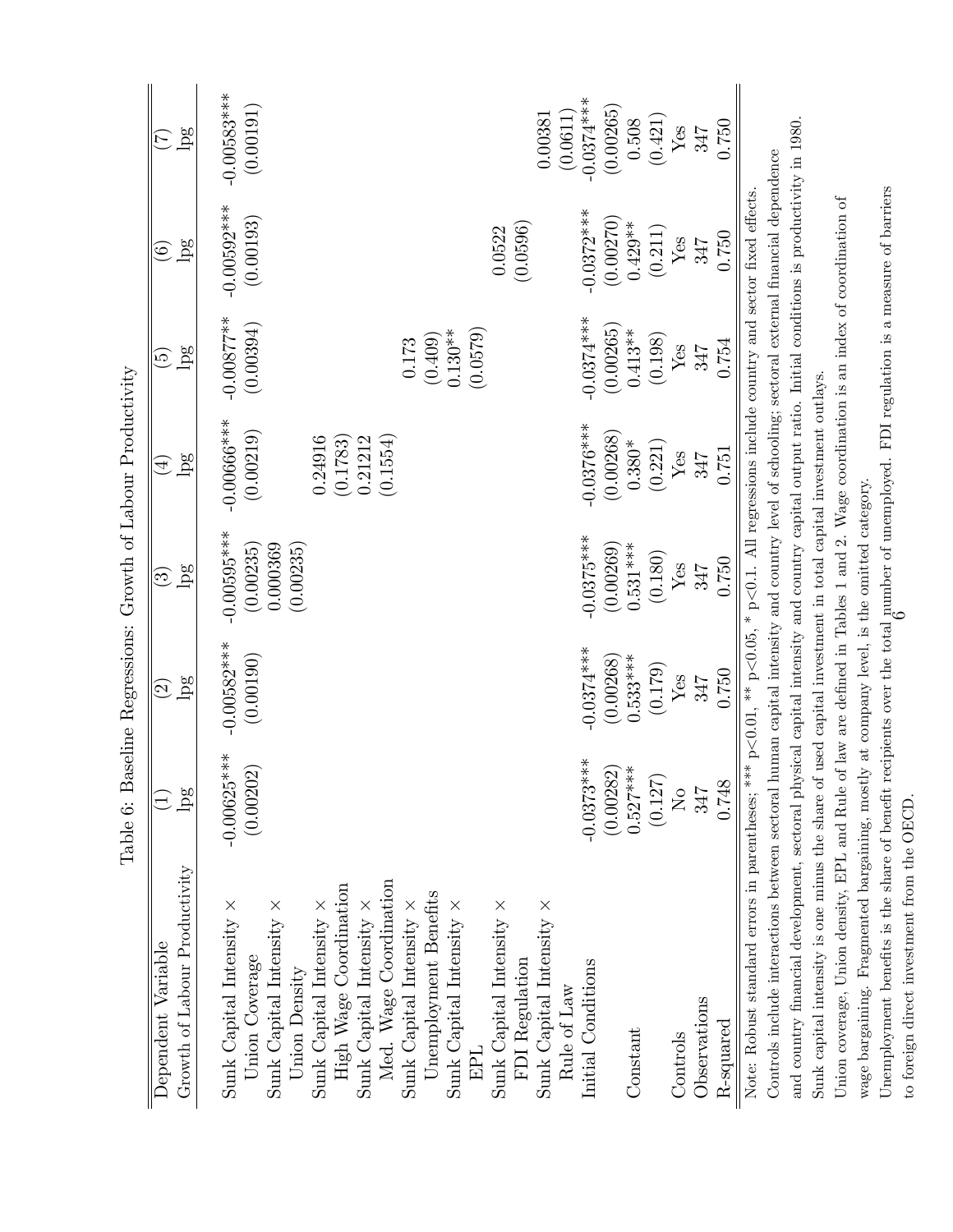|                                                                                                                                                                                                                                                                                                                                                                                               |                           |                                                         | Table 7: Refinements: Growth of Labour Productivity  |                            |                           |                           |                                                   |                            |
|-----------------------------------------------------------------------------------------------------------------------------------------------------------------------------------------------------------------------------------------------------------------------------------------------------------------------------------------------------------------------------------------------|---------------------------|---------------------------------------------------------|------------------------------------------------------|----------------------------|---------------------------|---------------------------|---------------------------------------------------|----------------------------|
| Dependent Variable                                                                                                                                                                                                                                                                                                                                                                            | E                         | $\bigcirc$                                              | $\widehat{\mathfrak{S}}$                             | $\bigoplus$                | وبرَ                      | $\odot$                   | $\widetilde{\mathcal{F}}$                         | $\bigcirc$                 |
| Growth of Labour Productivity                                                                                                                                                                                                                                                                                                                                                                 | lpg                       | $\log$                                                  | lpg                                                  | pg                         | pg                        | pg                        | pg                                                | lpg                        |
| Physical Capital Intensity $\times$<br>Change Union Coverage<br>Sunk Capital Intensity $\times$<br>Sunk Capital Intensity $\times$<br>Sunk Capital Intensity $\times$<br>Sunk Capital Intensity $\times$<br>Sunk Capital Intensity $\times$<br>Union Fragmentation<br>Union Coverage 1980<br>Bargaining Power<br>Union Coverage<br>Union Coverage<br>Union Coverage<br>R&D Intensity $\times$ | $-0.00425*$<br>(0.00242)  | $-0.00574***$<br>(0.000436)<br>$-0.000512$<br>(0.00212) | $-0.00644***$<br>(0.000104)<br>(0.00207)<br>0.000108 | $-0.00820$ **<br>(0.00235) | (0.232)<br>$-0.129$       | (0.0589)<br>$-0.0531$     | $-0.00610***$<br>(0.00249)<br>0.00343<br>(0.0027) | $-0.00613***$<br>(0.00187) |
| Sunk Capital Intensity $\times$<br>Labor Relations                                                                                                                                                                                                                                                                                                                                            |                           |                                                         |                                                      |                            |                           |                           |                                                   | (0.0383)<br>0.0367         |
| Initial Conditions                                                                                                                                                                                                                                                                                                                                                                            | $-0.0373***$<br>(0.00251) | $-0.0372***$<br>(0.00288)                               | $-0.0372***$<br>(0.00269)                            | $-0.0375***$<br>(0.00263)  | $-0.0381***$<br>(0.00286) | $-0.0370***$<br>(0.00283) | $-0.0387***$                                      | $-0.0378***$<br>(0.00264)  |
| Constant                                                                                                                                                                                                                                                                                                                                                                                      | $0.433**$<br>(0.201)      | $0.521***$<br>(0.188)                                   | $0.576***$<br>(0.194)                                | $0.781***$<br>(0.221)      | 0.0430                    | (0.266)<br>0.394          | $(0.00271)$<br>0.498***<br>(0.217)                | (0.238)<br>0.388           |
| Controls                                                                                                                                                                                                                                                                                                                                                                                      | Yes                       | $\mathbf{Yes}$                                          | ${\bf Yes}$                                          | ${\rm Yes}$                | (0.137)<br>${\rm Yes}$    | $\operatorname{Yes}$      | ${\rm Yes}$                                       | $\mathbf{Yes}$             |
| Observations                                                                                                                                                                                                                                                                                                                                                                                  | 347                       | 330                                                     | 347                                                  | 347                        | 325                       | 347                       | 315                                               | 347                        |
| R-squared                                                                                                                                                                                                                                                                                                                                                                                     | 0.749                     | 0.749                                                   | 0.751                                                | 0.754                      | 0.736                     | 0.742                     | 0.743                                             | 0.751                      |
| Note: Robust standard errors in parentheses; *** $p<0.01$ , ** $p<0.05$ , * $p<0.1$ . All regressions include country and sector fixed effects.                                                                                                                                                                                                                                               |                           |                                                         |                                                      |                            |                           |                           |                                                   |                            |
| Controls include interactions between sectoral human capital intensity and country level of schooling; sectoral external financial dependence                                                                                                                                                                                                                                                 |                           |                                                         |                                                      |                            |                           |                           |                                                   |                            |
| and country financial development, sectoral physical capital intensity and country capital output ratio. Initial conditions is productivity in 1980.                                                                                                                                                                                                                                          |                           |                                                         |                                                      |                            |                           |                           |                                                   |                            |
| Sunk capital intensity is one minus the share of used capital investment in total capital investment outlays.                                                                                                                                                                                                                                                                                 |                           |                                                         |                                                      |                            |                           |                           |                                                   |                            |

R&D intensity and Physical capital intensity are defined in Tables 1 and 2. Union coverage, Change in union coverage, Union density, Union R&D intensity and Physical capital intensity are defined in Tables 1 and 2. Union coverage, Change in union coverage, Union density, Union fragmentation, Bargaining power and Labour relations are defined in Table 3. fragmentation, Bargaining power and Labour relations are defined in Table 3.

 $\overline{z}$